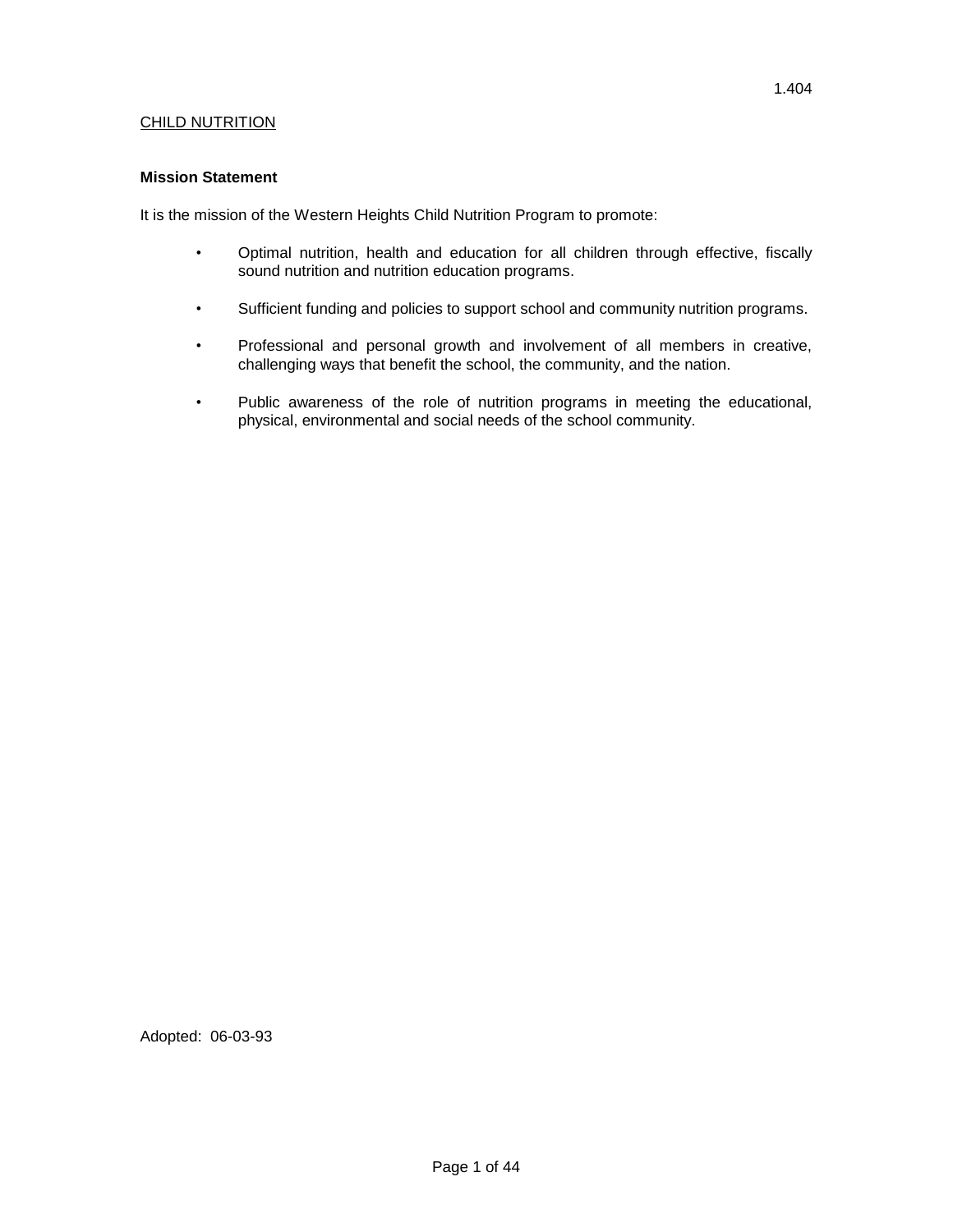#### NEW EMPLOYEES

The careful selection of employees is of vital importance. The success of the Child Nutrition Program depends upon teamwork and capable workers who are well organized and well trained.

We think it is important that the employee know as much as possible about the Child Nutrition Program, its purposes, goals, standards, and policies. In this manual we have tried to answer questions which are frequently asked.

- 1. What are the objectives of the Child Nutrition Program?
- 2. What is expected of me?
- 3. What are the performance standards of my job?
- 4. What are my duties and responsibilities?
- 5. How much work and what quality do you expect?
- 6. Who is my boss?
- 7. What is my pay rate?
- 8. When is pay day?
- 9. What are my working hours?
- 10. When do I report?
- 11. When am I off?
- 12. When do I eat, and what is the policy about meals for employees?
- 13. What is the policy regarding uniforms?
- 14. What is your training policy?
- 15. What is the policy about smoking?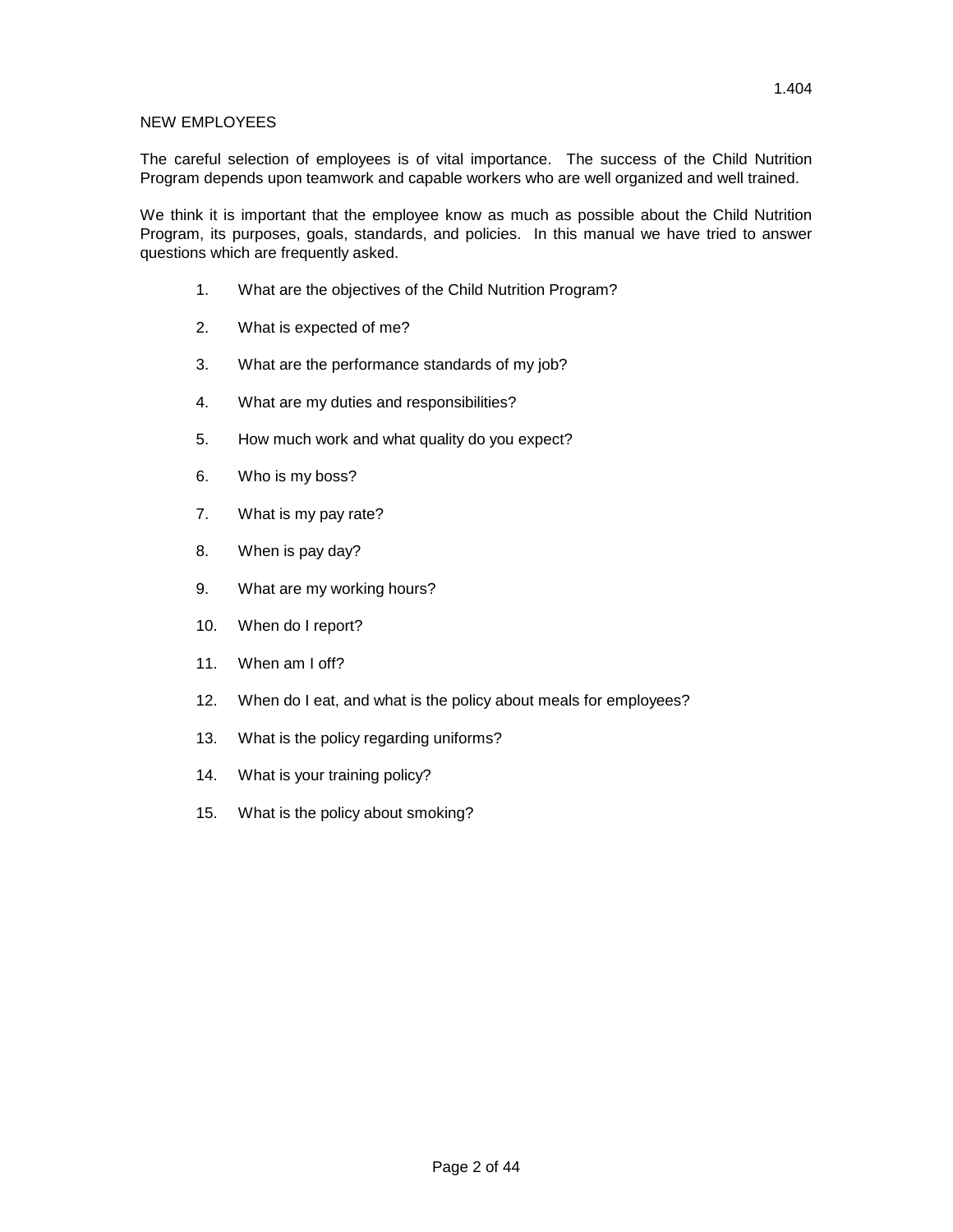# GOALS AND PURPOSES OF THE CHILD NUTRITION PROGRAM

The child nutrition program is operated by the Western Heights Board of Education.

# I. LONG RANGE GOALS

- 1. To serve the highest quality, most nutritious, and most attractive meals to as many children as possible.
- 2. To serve the meals at the lowest possible price so that more children can participate.
- 3. To improve the eating habits of children by offering food and educational opportunities that will contribute to the quality of life.
- 4. To provide a clean, attractive and pleasant atmosphere in the school cafeteria.
- 5. To perform outreach activities that include but are not limited to students, staff, administration, parents, and community.

# II. SHORT RANGE GOALS

- 1. To increase the number of children participating in the school feeding programs.
- 2. To continue to improve the quality, the nutrient content and the acceptability of the school meals.
- 3. To keep the price of the meals to the child as low as possible.
- 4. To seek out those children who are not eating at school because of economic reasons and encourage them to take advantage of free or reduced price meals.
- 5. To provide free or reduced price meals to needy children without discrimination and without identifying the non-paying child.
- 6. To encourage more nutrition education in the classroom as aid to improving eating habits.
- 7. To provide nutrition education programs as a means of increasing participation in the child nutrition program.
- 8. To continue to provide an attractive, pleasant atmosphere in the school dining room, and to keep the dining room clean and neat during the entire meal service.
- 9. To work toward scheduling that will eliminate long lines, and will allow ample time for eating.
- 10. To eliminate sale of food items on school premises during the school meals, except those foods being offered by the Child Nutrition Program.
- 11. To improve the high standards of child nutrition personnel.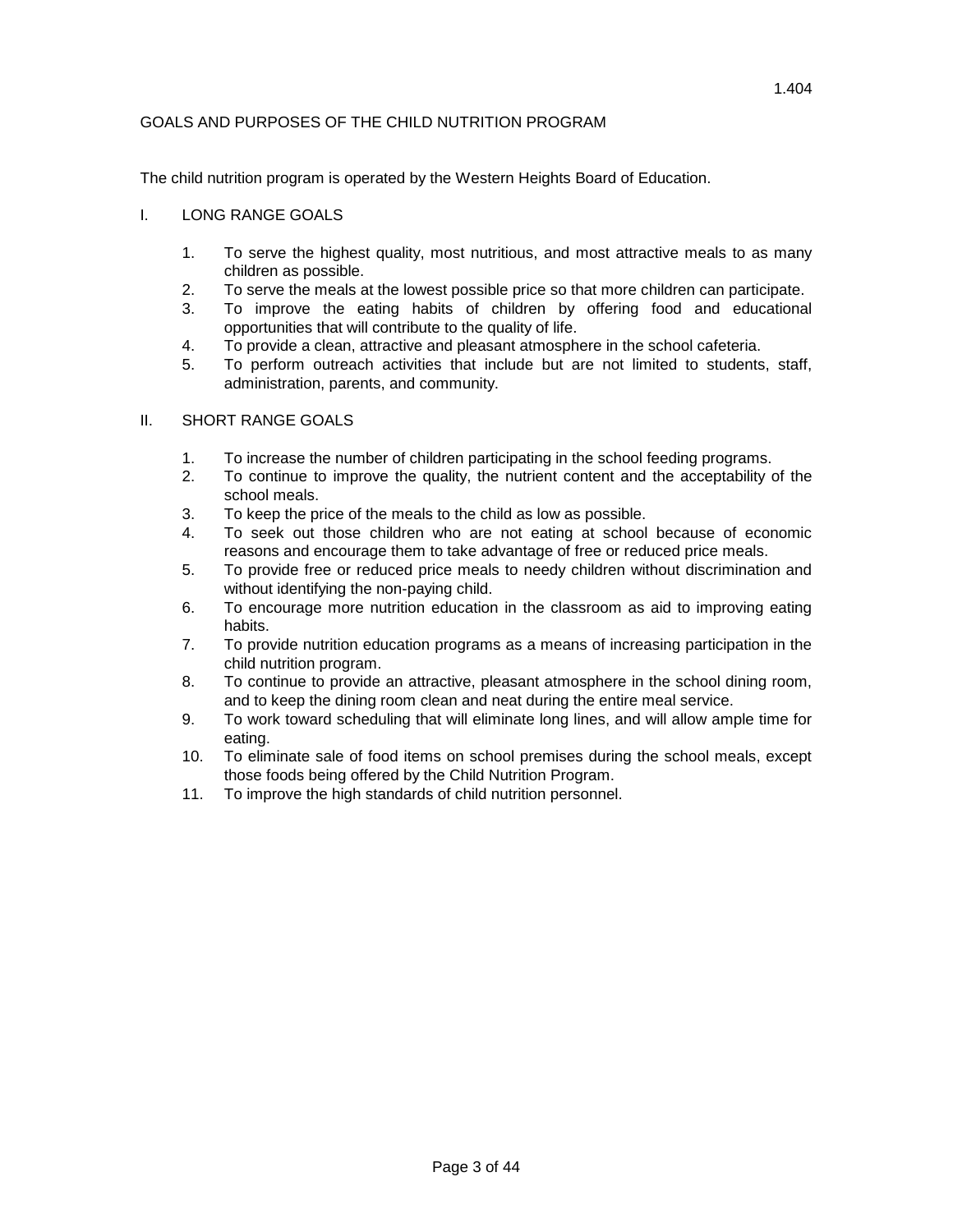#### STANDARDS FOR CHILD NUTRITION PERSONNEL

I. Responsibilities:

The child nutrition employee is charged with the responsibility of carrying out the objectives of the child nutrition program.

Should keep in mind that his/her work is in the public interest and is supported by public funds.

Actions and appearance often speak louder than words. Each person must realize that as a school employee, she has a responsibility to uphold and improve the image of the school as well as the Child Nutrition profession.

The child nutrition employee should accept education or training as a way of life and become part of the educational program by continually upgrading herself through formal training, reading, and development on the job. It is his/her responsibility to have knowledge of the nutritional needs of children.

The child nutrition employee must thoroughly understand the reimbursable meal patterns and the contribution they make to the health of the child. Employee has a responsibility for maintaining high standards at whatever level he/she is employed.

The child nutrition employee has a responsibility to the:

Board of Education School Administration Director of Child Nutrition Program and Staff Principal of the School Student and Faculty Co-workers The Community Other members of the profession.

#### II. Personal Appearance and Health

The child nutrition employee must be particular about his/her health and appearance. An annual physical will be required of each individual.

- A. Always wear a clean, fresh, white uniform. Jeans and T-shirts can be worn on special occasions.
- B. Wear clean, comfortable, low-heel oxford type shoes with non-slip soles. Sandals are not acceptable.
- C. Keep hair clean and well-arranged. Hair nets must be worn by all employees at all times in the kitchen.
- D. Wash hands with hot water and soap when reporting to work and before any food or utensils are handled. Keep nails short and clean. Nail polish must not be worn.
- E. Freshen up before serving on the line.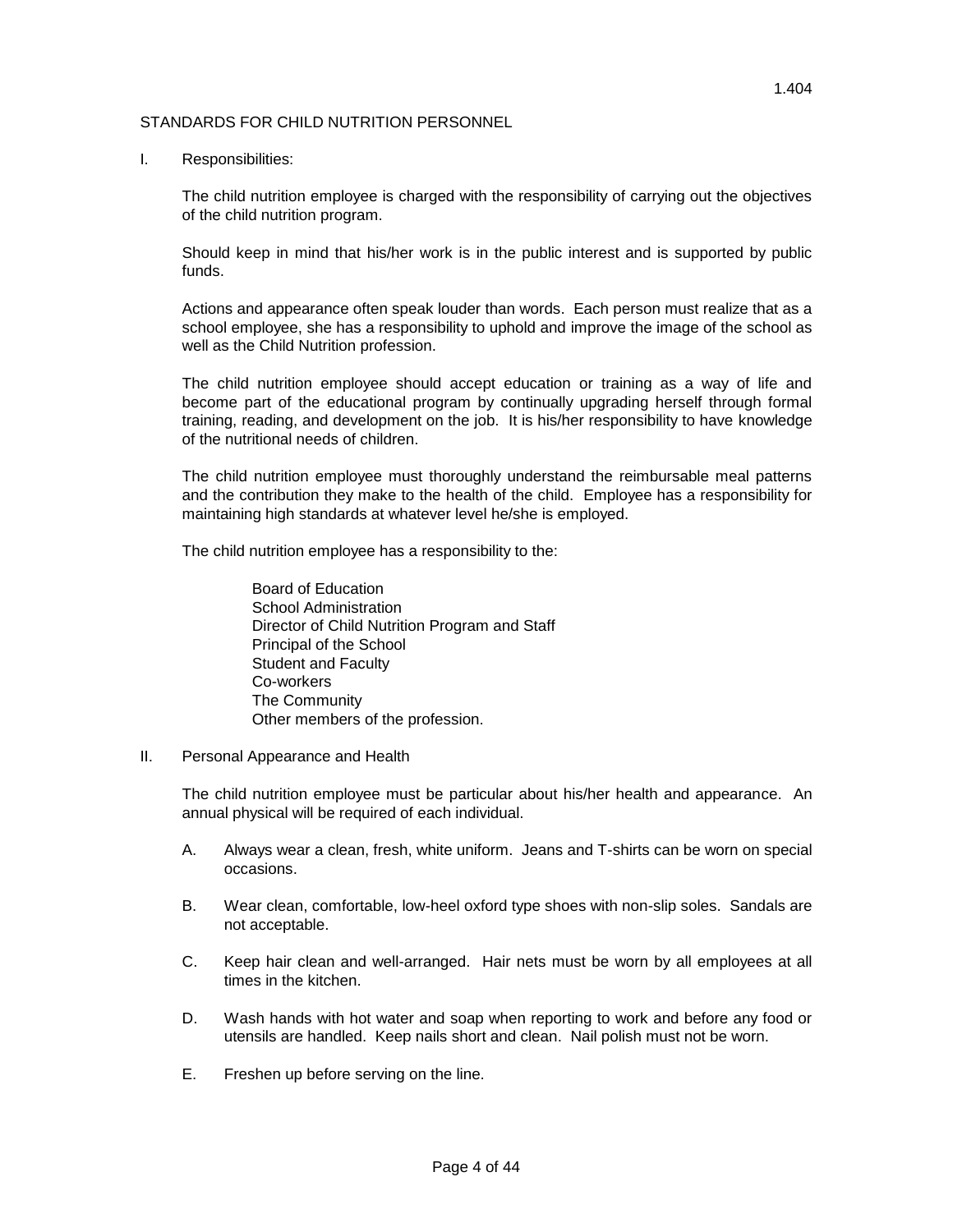G. Plain wedding band, stud earrings (without sets) are the only jewelry items that are permitted during working hours.

Employees should not be on the job with open sores or cuts on hands or forearms, fever, sore throats, or illness. We do not want to be guilty of spreading disease from the kitchen.

Each individual employee reflects the image of the entire staff and the entire Child Nutrition Program.

# III. ATTITUDES AND QUALIFICATIONS

#### THE GOOD EMPLOYEE:

- A. Has a good attitude toward job and life in general.
- B. Has a genuine interest in children and an understanding of their nutritional needs.
- C. Has a loyalty to the school and a cooperative attitude toward faculty, students, and parents.
- D. Respects and takes pride in herself/himself and the job.
- E. Is cheerful, kind and patient.
- F. Works with a sense of humor, serves with a smile, and is courteous.
- G. Has a genuine affection for people and an ability to work well with people.
- H. Is alert, thinks, and uses good common sense.
- I. Has a desire for self-improvement and is open-minded to criticism.
- J. Is willing to try new ideas and is willing to follow directions both written and oral.
- K. Leaves personal problems, gripes and gossip at the kitchen door when entering.
- L. Leaves problems belonging to the food service program and food service personnel inside the school.
- M. Is a good listener; you don't learn when you are talking.
- N. Has a thorough understanding of the nutrition program and the contributions it makes to the health of the child.

#### IV. WORK HABITS

- A. Arrive promptly for work; be ready to go to work at the designated time.
- B. Work quietly and avoid unnecessary visiting during working hours.
- C. Help keep the kitchen clean, sanitary and neat.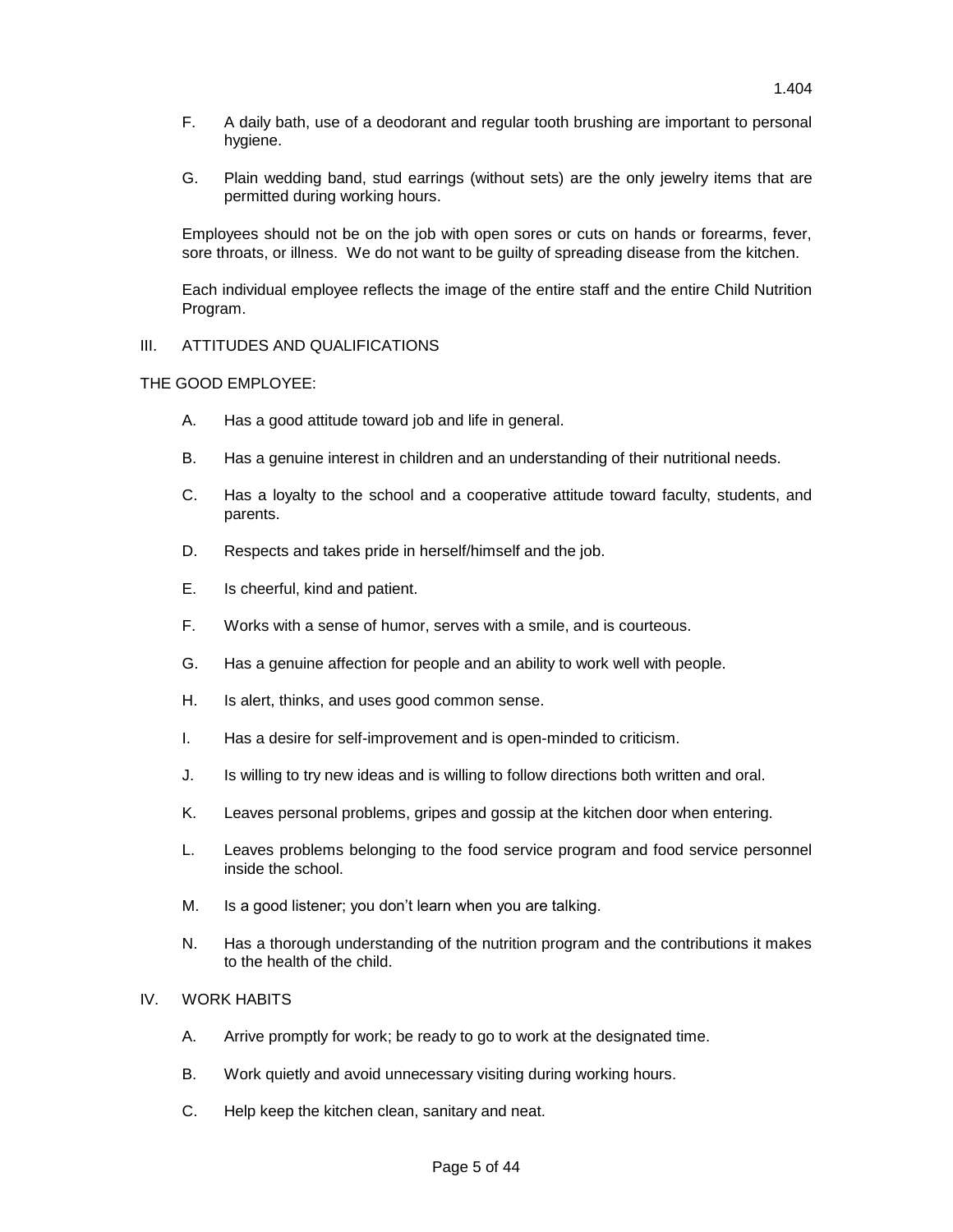- D. Handle dishes and utensils in a sanitary manner.
- E. Use paper towels for drying hands.
- F. Dishes and silverware are to be air dried.
- G. After handling unclean objects money, handkerchief, plate waste, garbage cans, fresh vegetables and fruits that have not been washed, unwashed eggs, - and after going to the toilet, wash hands with hot water and soap.
- H. Keep hands away from hair, ears, nostrils or face when preparing and serving food.
- I. Do not put a pencil over your ear, or a towel over your shoulder or arm, or wipe your hands on an apron.
- J. Do not chew gum on duty.
- K. Use a tasting spoon when sampling food.
- L. Learn how equipment should be cleaned and keep it clean.
- M. When serving, do not handle any food with bare hands; use the proper utensils for serving.
- N. Arrange the serving counter attractively and keep it clean.
- O. Arrange food attractively on the plate.
- P. Do not carry on a conversation when serving.
- Q. Be willing to help others when your job is finished.
- R. Follow the recipes exactly; weighing is more accurate than measuring.
- S. Plan your work to save time and energy. "Work smarter, not harder." Follow work schedules.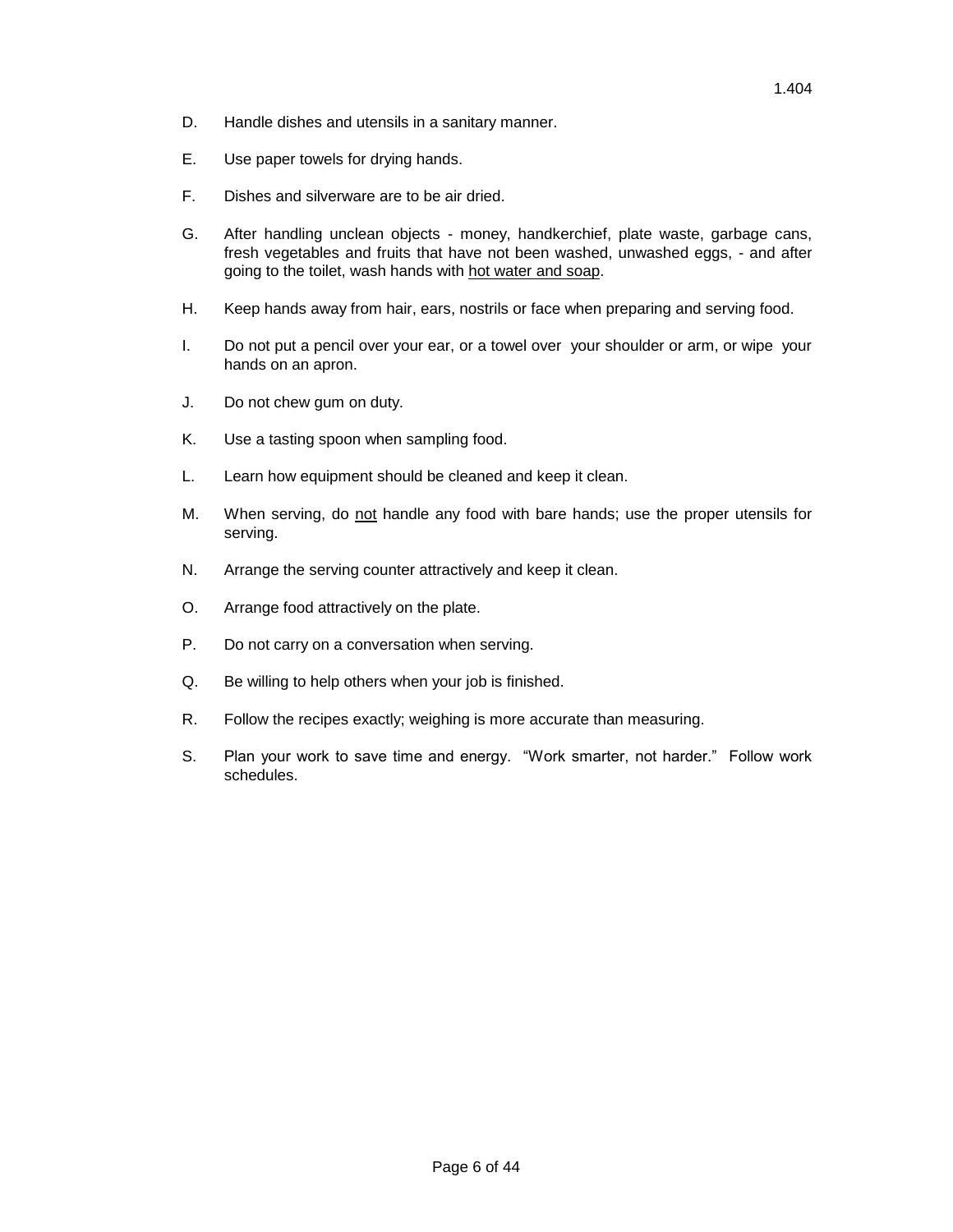# NATIONAL SCHOOL LUNCH PROGRAM

Survey results indicate that many students do not consume an adequate lunch and that there is a correlation between diet and performance in the classroom. Passed by the 79th Congress on June 4, 1946, the National School Lunch Act authorizes federal cash and food assistance to "safeguard the health and well-being of the nation's children and to encourage the domestic consumption of nutritious agricultural commodities and other food." The lunches served must meet the requirements for a reimbursable lunch as established by the United States Department of Agriculture for the School Lunch Patterns. The nutritional goal of the reimbursable lunch is to provide approximately one-third of the daily dietary allowances recommended by the National Research Council for the Children served. (The 10-12 year old boy is the current reference.)

To help assure that all reimbursable lunches meet the nutritional goal, it is recommended that:

- ...a VITAMIN C vegetable or fruit be served several times a week.
- ...a VITAMIN A fruit or vegetable be served at least twice a week.
- ...several foods for IRON be used each day.
- ...fat, salt, and sugar levels of menus be lowered, and fiber be increased.
- ...three hours elapse between the beginning times of breakfast and lunch.

# REQUIREMENTS FOR OFFER VERSUS SERVE

Within the Offer versus Serve provision, students must choose at least three of the five food items offered in a reimbursable school lunch. To comply with Offer versus Serve:

- 1. The complete lunch consisting of five items must be planned and offered.
- 2. The five items are meat or meat alternate, milk, bread or bread alternate, and two servings of fruit and/or vegetables.
- 3. Students must select at least three different items.
- 4. The lunch must be priced as a unit, and the student must pay the full price even if only three of the items are taken.
- 5. Three extra food (a la carte) items, which are not part of a planned lunch, cannot be combined to make a reimbursable lunch.

Schools may claim reimbursement on lunches when the above stipulations are met.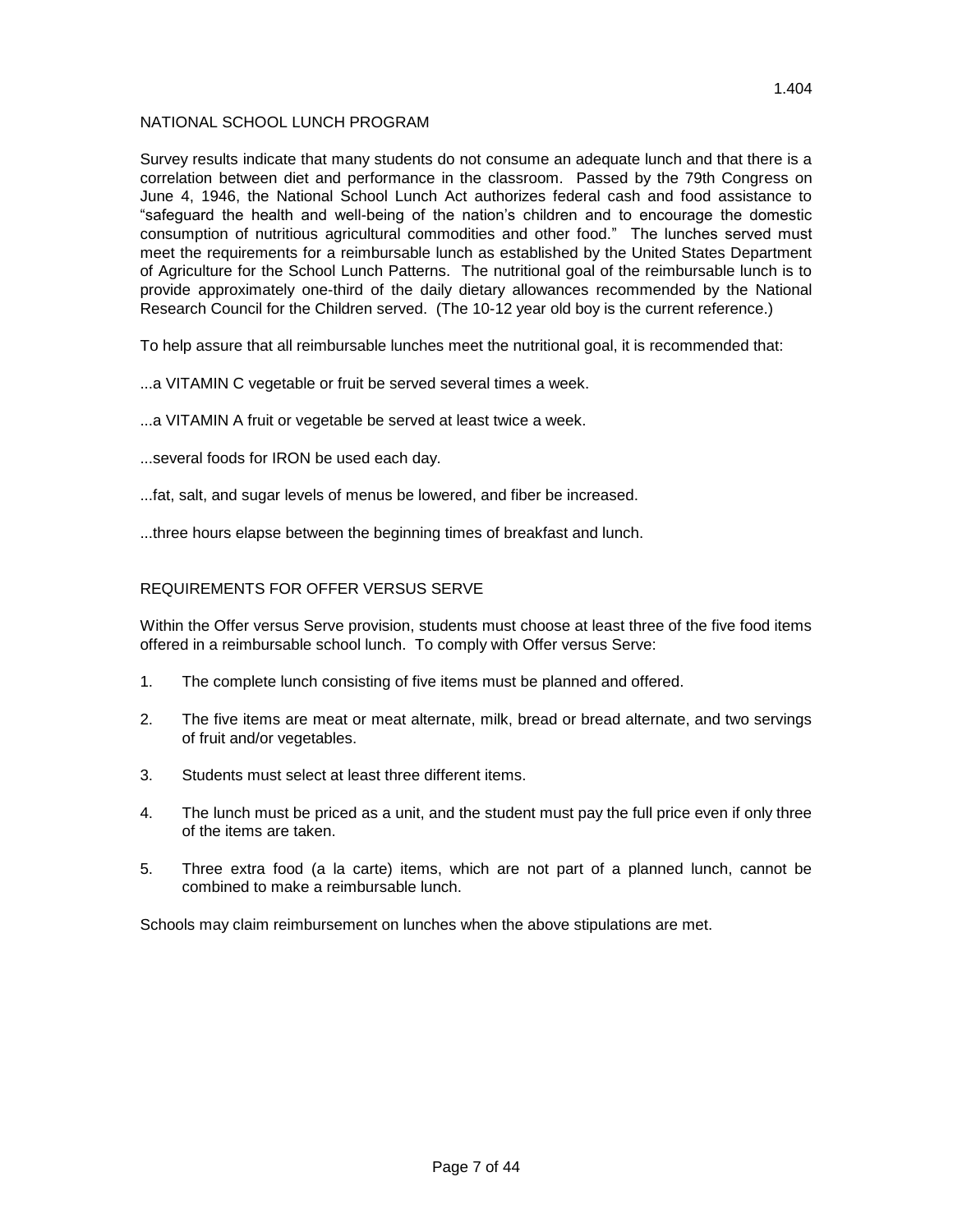# NATIONAL SCHOOL BREAKFAST PROGRAM

Surveys show that breakfast is important in maintaining the health and well-being of school children and that a number of students do not eat an adequate breakfast at home. Furthermore, there is documented evidence that students who do not eat breakfast do not perform well in the classroom.

The School Breakfast program received permanent authorization by Public Law 94-105, enacted October 7, 1975. Congress stated that it intended for the School Breakfast Program to be made available to all schools where it is needed to provide adequate nutrition for children in attendance.

# OFFER VERSUS SERVE OPTION

Every school is required to offer students all four required food items. At the option of the School Food Authority, each school may allow students to refuse any one food component/item that the student does not intend to consume. The refused item may be any of the four required food items offered to the student.

Any of the following combinations will meet the breakfast requirement:

| Example 1         | Example 2         | Example 3         | Example 4            |
|-------------------|-------------------|-------------------|----------------------|
| .5 pt. fluid milk | .5 pt. fluid milk | .5 pt. fluid milk | .5 pt. fluid milk    |
| .5 c. fruit juice | .5 c fruit juice  | .5 c. fruit juice | .5 c. fruit juice    |
| 1 slice toast     | .75 c. cereal     | cheese toast      | 1 cinnamon roll 2 oz |
| .5 large egg      | 1 slice toast     | (1 oz cheese;     |                      |
|                   |                   | 1 slice bread)    |                      |

Every school is required to offer students all four required food items. At the option of the School Food Authority, each school may allow students to refuse any one food component/item that the student does not intend to consume. The refused item may be any of the four required food items offered to the student. (NOTE: if a student refuses the cheese toast in Example 3 or the cinnamon roll in Example 4, the breakfast would not be reimbursable since the menu items contain 2 of the 4 required food items). A student's decision to accept all four food items or to decline one of the four food items shall not affect the charge for breakfast.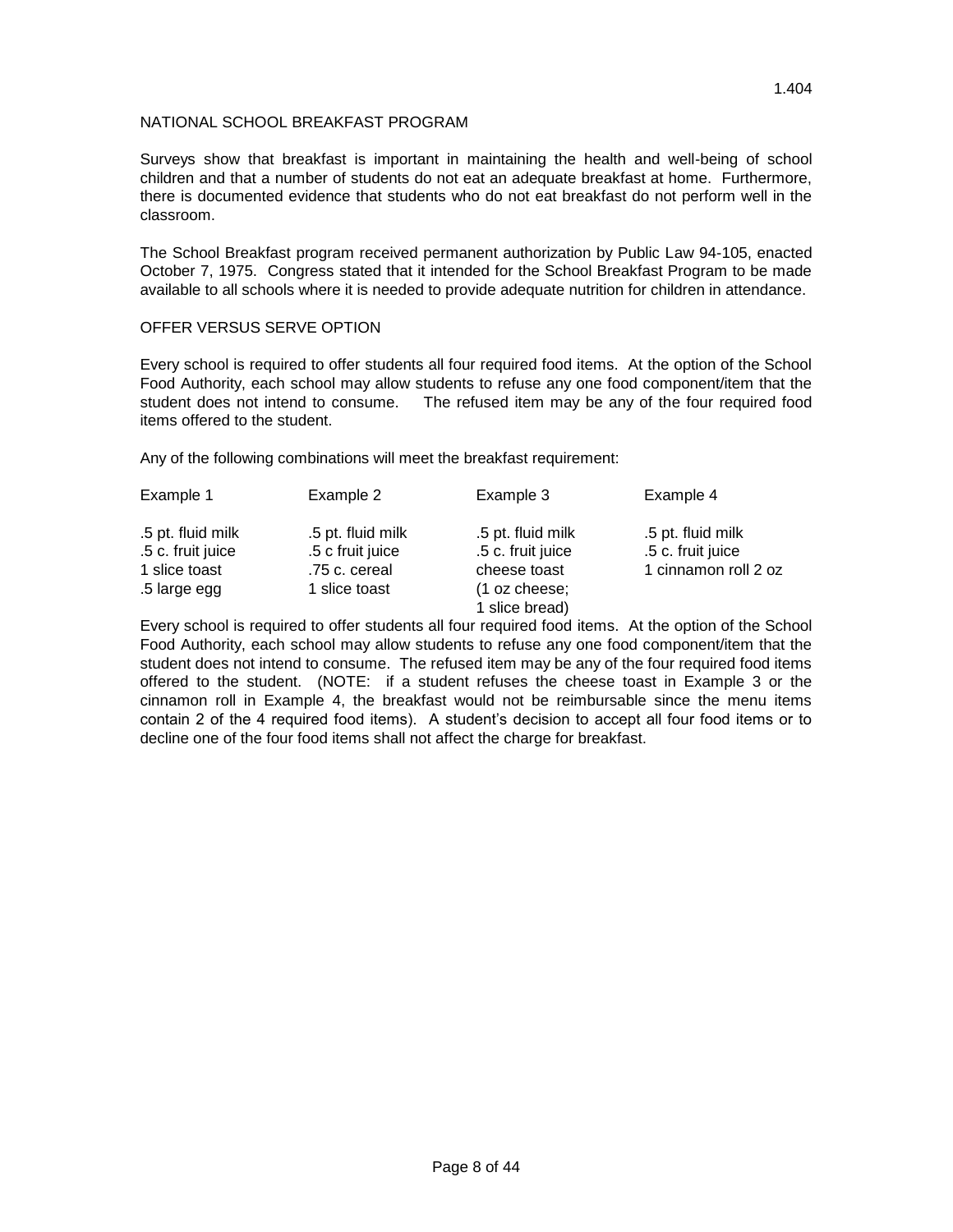# BASICS OF NUTRITION

# I. Nutrition Basic

- A. Nutrition is defined for our working knowledge.
	- 1. Nutrition is the science of how food affects health and growth.
	- 2. The study of nutrition involves not only an understanding of what is eaten but also why it is eaten. People use food to satisfy needs besides hunger. Recognizing these other needs gives a better understanding of dietary habits. Some people eat:
		- a. For emotional security. Certain foods are reminders of a time of happiness. When people are unhappy, there is a tendency to eat those same foods to feel better.
		- b. To belong to a group. Joining friends for an after-school snack is part of being one of the group.
		- c. To be in style. There are fashions in foods just as there are in clothes. From advertisements in newspapers, magazines, and commercials on radio and television, people are introduced to the "newest," the "latest," and most "up-to-date" in food products which they buy and eat to keep in style.
		- d. To have pleasant taste sensations. Foods that taste good are often eaten regardless of the effect on the body.
		- e. To be sociable. Often being together means eating together. Friends influence a person to eat or not to eat certain foods.
		- f. To save time. When in a rush, there is a tendency to choose convenience foods; foods that can be fixed quickly or eaten on the run.
		- g. To save money. When on a strict budget, inexpensive high-energy foods are usually selected.
		- h. To achieve status. In years past, white bread enjoyed more prestige than brown bread because it originally was more expensive and only prosperous people could afford it. For the same reason, any food consumed today has a way of showing that expense is not an object.
	- 3. Sound nutrition practices contribute to:
		- a. Physical appearance. Such characteristics as shiny hair, smooth clear skin, bright eyes, strong bones and teeth, and acceptable weight range will be in evidence.
		- b. Mental alertness. Maximum attention span and awareness of surroundings are two such characteristics.
		- c. Emotional well being. Increase level of objectivity and increased capacity to respond cooperatively are evident.
- B. Nutrients defined.
	- 1. Nutrients are the substances found in food which are necessary for the functioning of the body.
		- a. About 40 nutrients are known to be needed by the body.
		- b. Most foods contain more than just one of the nutrients.
		- c. These nutrients work together to keep the body working properly.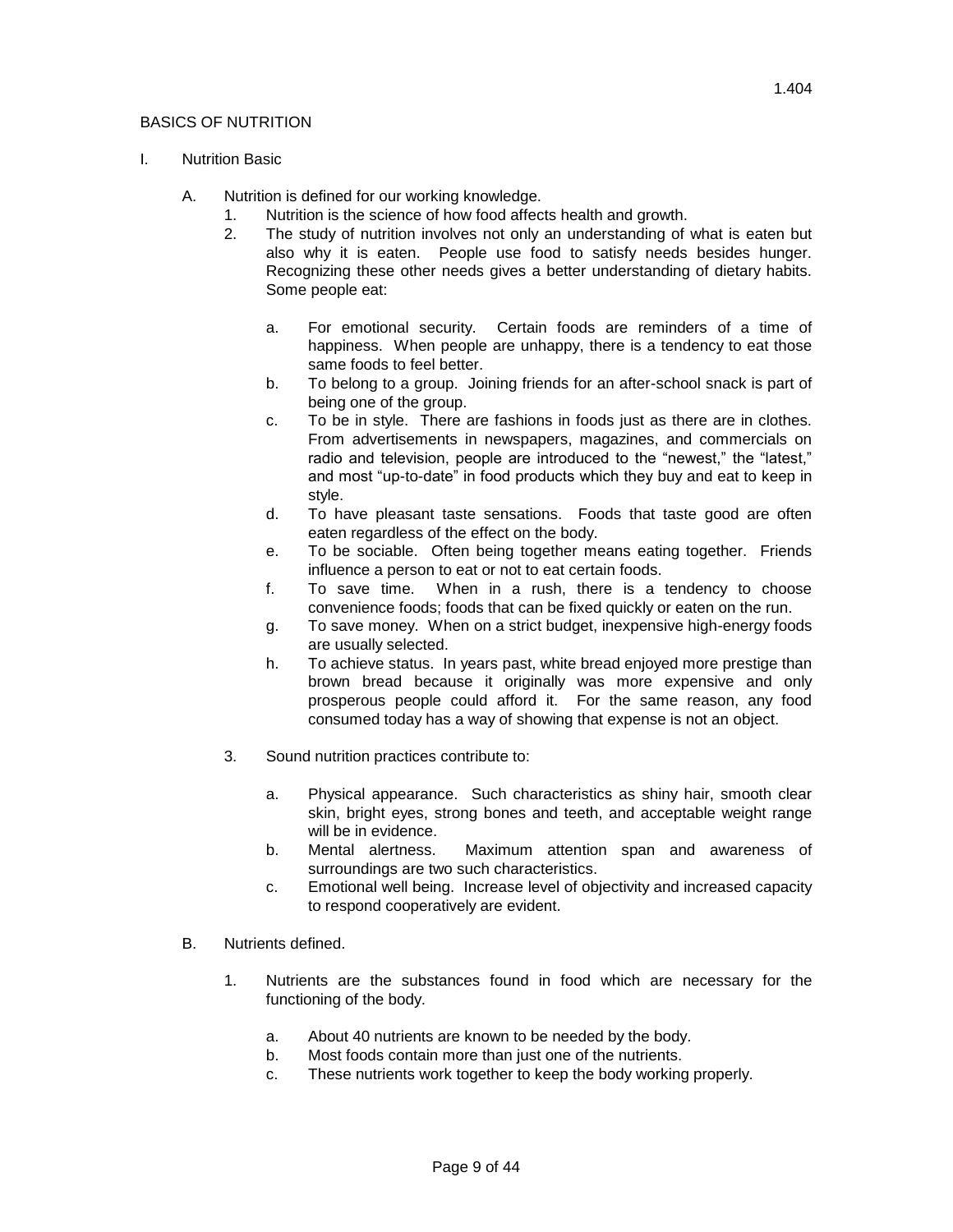- 2. Nutrients are needed to provide:
	- a. Fuel for energy which is measured in calories and varies according to individual, age, sex, health conditions, body size, occupational activities, recreational activities, and environment.
	- b. Material for building and maintaining body tissues.

(1) During periods of growth, nutrients are necessary to build the cells and tissues of the body. Children especially need the proper nutrients for optimum growth and development.

(2) Carbohydrates provided by fruit and milk products is in the form of sugar. Cane and beet sugars, jellies, jams, candy and other sweets, honey, molasses and syrups are concentrated sources of sugar.

(3) Fruits, vegetables, and whole grain products provide cellulose. Unlike other carbohydrates, cellulose provides no energy, but is needed to aid in regular elimination. Meet emergency needs. Energy unused from carbohydrate is stored in the liver and muscles as glycogen to meet emergency energy needs. Excesses are stored as body fat.

- 3. Fat is a concentrated source of energy. It:
	- a. Supplies a large amount of energy in a small amount of food.
		- (1) Weight for weight, it gives more than twice as much energy (calories) than either carbohydrate or protein.

(2) One gram of fat yields nine calories as compared to four calories from one gram of protein or carbohydrate.

- b. Carries the fat-soluble vitamins, A,D,E, and K.
- c. Is needed for healthy skin.
- d. Helps delay hunger feelings.
- e. Is classified as saturated, polyunsaturated, and monounsaturated.
	- (1) Saturated fats come from animal and vegetable sources, but chiefly from animal fats such as butter, whole milk, and the fat in meat. Coconut oil is the only highly saturated fat from a plant source. Saturated fats are usually hard to room temperature. When processing changes plant oils to solids, the fat becomes more saturated.
	- (2) Polyunsaturated fats are usually oils and are most abundant in plant seeds and fish oils. Vegetable oils such as cottonseed, corn, soybean, and safflower are about half polyunsaturated fat; the other half is saturated.
	- (3) Olive and peanut oil, examples of monounsaturated fats, are more saturated than polyunsaturated fats.
- 4. Vitamins play a dramatic role in body processes. They:
	- a. Take part in the release of energy from foods, promote normal growth of different kinds of tissue, and are essential to the proper functioning of nerves and muscles.
	- b. Are either fat-soluble, those which can be dissolved in fat; or watersoluble, those which can be dissolved in water.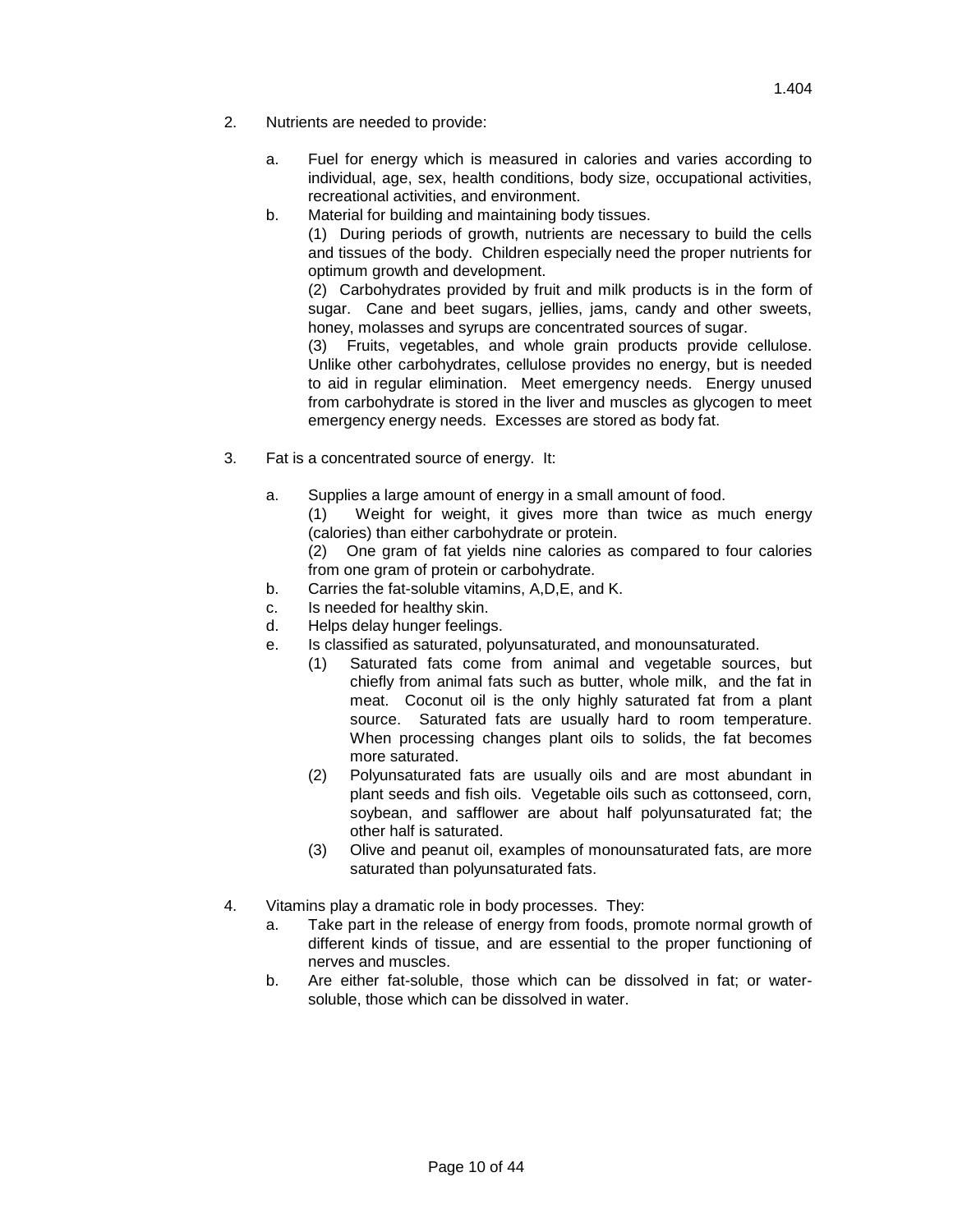- (1) Fat-soluble
	- (a) Vitamin A

--Is needed for ideal growth of all body cells. It helps keep the skin and inner linings of the body healthy and resistant to infection.

--Is necessary for normal vision. It keeps the eyes moist and tear duct functioning and combines with protein to form a substance called visual purple. Visual purple regulates the ability of the eye to adapt to changes in light, making night vision and vision in dim light possible.

--Is essential for normal skeletal and tooth development. Without sufficient amounts of vitamin A, bones do not grow in length and the normal remodeling process does not take place.

--Is present only in foods from animal sources. The best sources are fish-liver oils, liver, butter, fortified margarine, egg yolk, whole-milk cheese, and milk.

--Is derived from carotene found in dark green and deep yellow fruits and vegetables. The best sources of plant foods which supply carotene are beet greens, carrots, dried apricots, spinach, sweet potatoes, turnip tops, pumpkin, winter squash, chard, cantaloupe, broccoli, asparagus, and fresh peaches.

--Is stable to usual cooking temperatures. Wilting of vegetables or dehydration of foods result in considerable losses of this nutrient. Vitamin A, a fat-soluble vitamin, is rapidly lost in rancid fats.

(b) Vitamin D (sunshine vitamin)

--Is important in building strong bones and teeth because it enables the body to use the calcium and phosphorus supplied by food.

--Is contained naturally in only a few foods. Small amounts are present in egg yolk, butter, and liver; larger amounts occur in sardines, salmon, herring, tuna, and fish-liver oils.

--Can be added (fortified) to milk as a practical source.

--Is produced in the body by the action of direct sunlight on the skin. For this reason, it is known as the sunshine vitamin.

--Is insoluble in water and stable to heat, light, alkalis, and air.

- (c) Vitamins A and D can be harmful to the body when consumed in excess amounts over prolonged periods of time.
- (2) Water-soluble
	- (a) Thiamin (vitamin B1)

--Promotes a good appetite and a healthy central nervous system.

--Is necessary as a coenzyme (a substance that starts and/or helps a chemical reaction) for carbohydrate to be used for energy.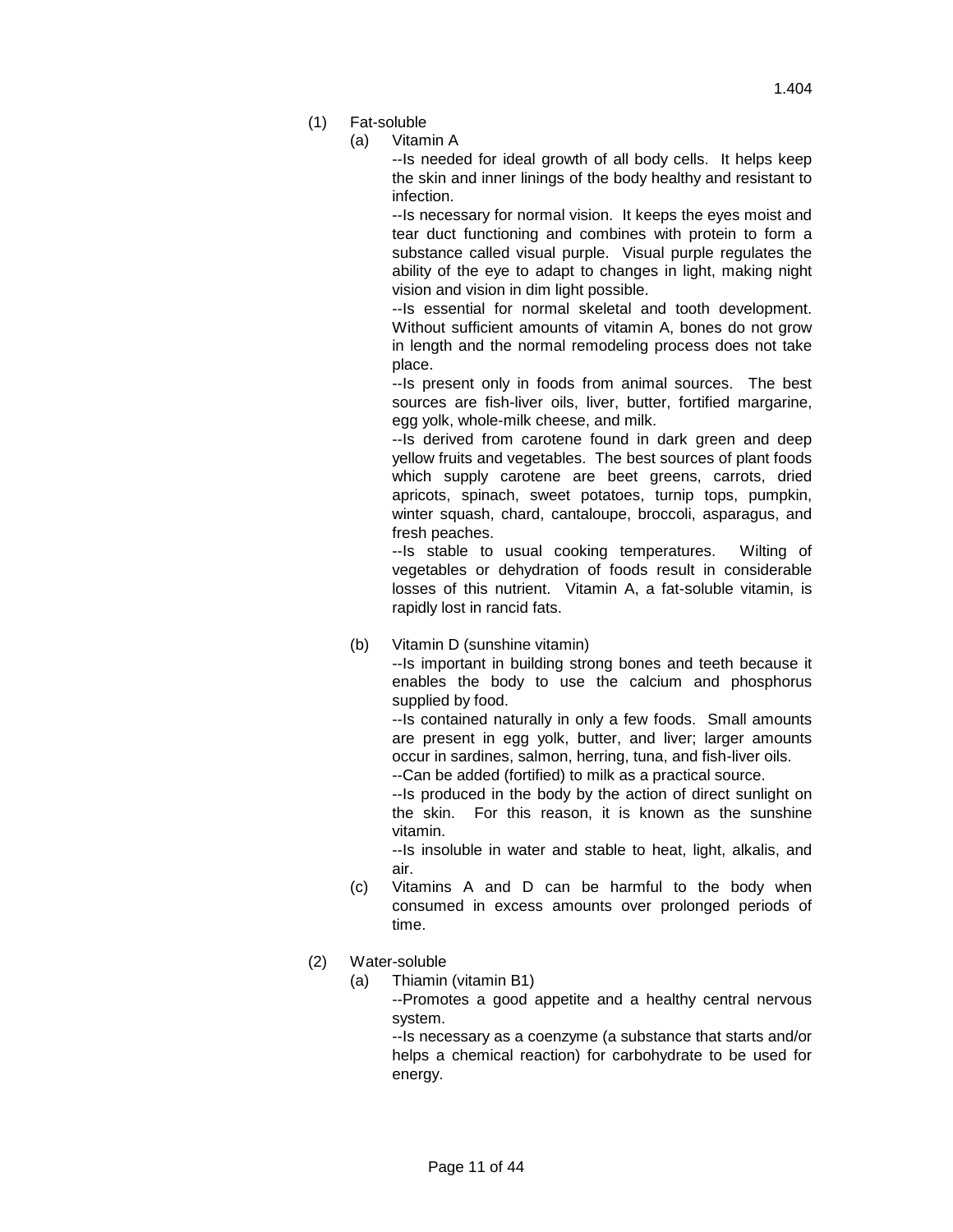--Is present in many foods. The best sources of this vitamin are lean pork, sausage, peanuts, egg yolk, liver, organ meats, whole grain and enriched breads and cereals, legumes, and green leafy vegetables.

--Is quickly destroyed by light and is sensitive to alkaline solutions.

--Is stable to heat and acids.

(c) Niacin (vitamin B3)

--promotes normal appetite and digestion and is necessary for a healthy nervous system.

--Is needed as a coenzyme to aid in the utilization of carbohydrate for energy.

--The best sources include liver, peanuts and peanut butter, whole grain and enriched breads and cereals, fish, meat, and poultry.

--Is very stable to heat, light, acid and alkali.

(d) Vitamin C (ascorbic acid)

--Helps form and maintain the cementing material, collagen, that holds the cells of the body together.

--Strengthens the walls of the blood vessels, assists in normal tooth and bone formation, aids in healing wounds, and helps the body resist infection.

--Rich sources include kale, broccoli, brussel sprouts, green peppers, cauliflower, strawberries, lemons, spinach, oranges, mustard greens, turnip greens, potatoes and sweet potatoes (especially when cooked in the jacket), tomatoes and tomato juice, cantaloupe, grapefruit, watermelon, and citrus fruits and juices.

--Is the most easily destroyed. It is highly soluble in water and is easily oxidized by heat, light, and alkalis.

- (3) Other vitamins
	- (a) There are about half a dozen or so other vitamins which are needed by the body on a regular basis. Each of these other vitamins has a specific function in the body.
	- (b) Although the amounts of each of these other vitamins needed is not specified, a well-chosen assortment of foods will provide all the vitamins a person needs.
- 5. Minerals, substances which are found in the ground, are supplied to us either through plants which draw them from the ground or from animals that eat the plants.
	- a. Calcium
		- (1) Is the most abundant mineral element in the body.
		- (2) Unites with phosphorus to give strength and structure to bones and teeth. About 99% of the calcium in the body is found in these two tissues. The other 1% is found in other body tissues and fluids and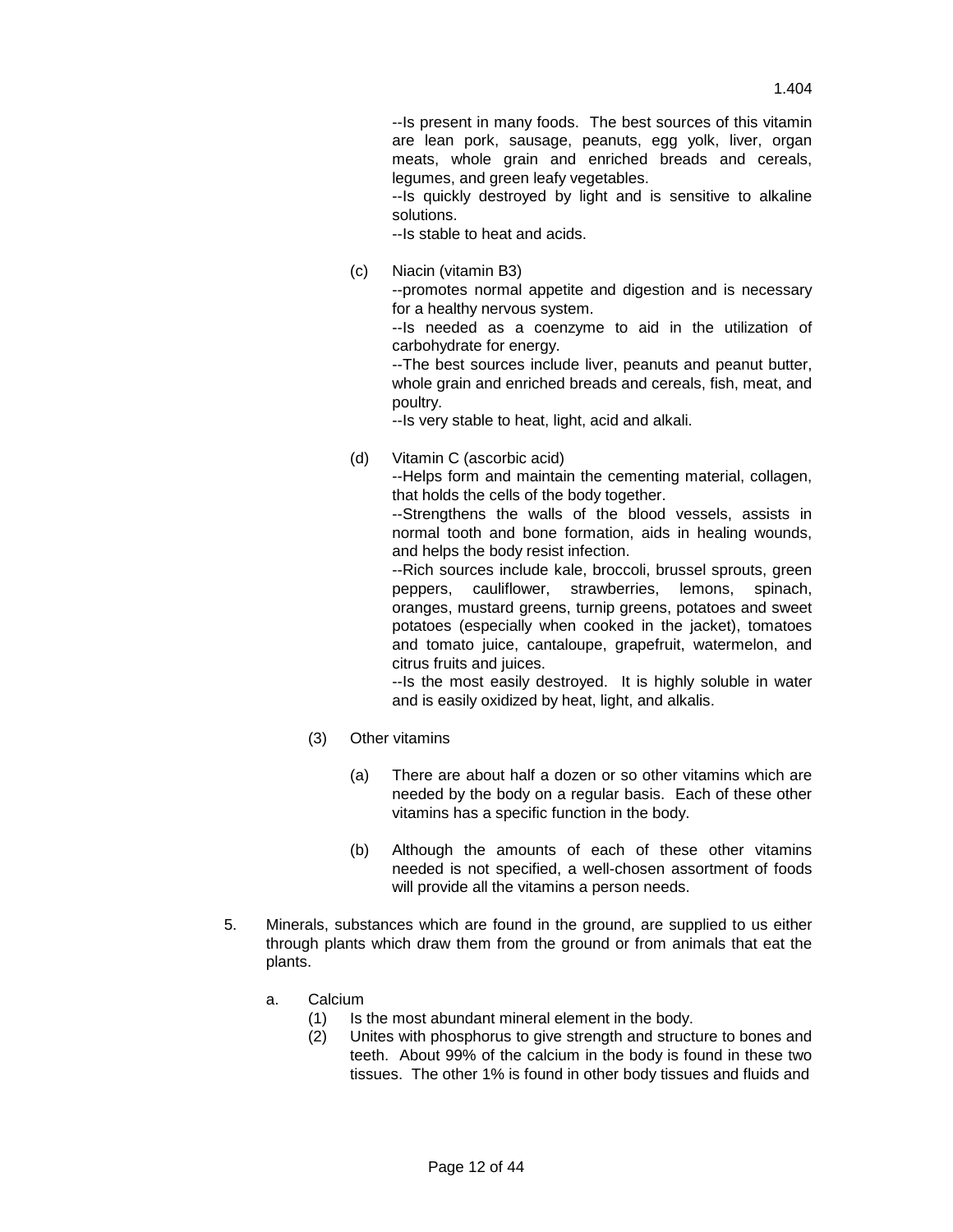aids in the proper functioning of the heart, muscles, nerves, and helps the blood to clot during bleeding.

- (3) The best sources of calcium are milk and cheddar cheese. Good sources are cottage cheese, ice cream, dark green leafy vegetables (collards, kale, mustard greens and turnip greens), sardines and salmon (if the bones are eaten), and shellfish.
- b. Iron
	- (1) Is needed by the body to combine with protein to make hemoglobin; the red substance of blood that carries oxygen from the lungs to the body cells and removes carbon dioxide from the cells.
	- (2) Helps the cells obtain energy from food.
	- (3) Only a few foods contain much iron. Liver is a good source. Lean meats, heart, kidney, shellfish, dry beans and peas, dark green vegetables, fried fruit, egg yolk, and molasses are good sources. Whole grain and enriched breads and cereals contain smaller amounts but when eaten frequently, become important sources.
	- (4) Using cast-iron cookware can add appreciable amounts of iron to the diet.
- c. Other Minerals.
	- (1) The body needs as many as 18 to 20 minerals to regulate the body processes and build certain body structures.
	- (2) In addition to calcium and iron, other essential minerals include phosphorus, iodine, fluorine.
	- (3) Although sources of each of the essential minerals are not specified, a well-chosen assortment of foods will provide the minerals needed by the body.
- 6. Water
	- a. Is essential for life. It ranks next to air, or oxygen, in importance. The body's need for water even exceeds its need for food. One can live for weeks without food but only a few days without water. It:
		- (1) Makes up about 1/2 to 2/3 of the body.
		- (2) Is the medium of body fluids, secretions, and excretions. It carries nutrients to and waste from all body cells.
		- (3) Is needed in the chemical reactions that take place in the body.
		- (4) Regulates the body temperature by evaporation through the skin and lungs.
		- (5) Is necessary to aid in the digestion and absorption of other nutrients.
	- b. The body gets water from many sources.
		- (1) The most obvious is drinking water, but this often represents only a small part of total intake.
		- (2) Beverages (juice, milk, coffee, tea) and soups are other sources.
		- (3) Foods such as vegetables, fruits, meat, bread and dry cereals contain some water.
	- c. Preservation of nutrients depends upon methods of handling.
		- (1) Nutrients vary greatly in their stability.
			- a. Some of them may be lost as a result of food handling methods.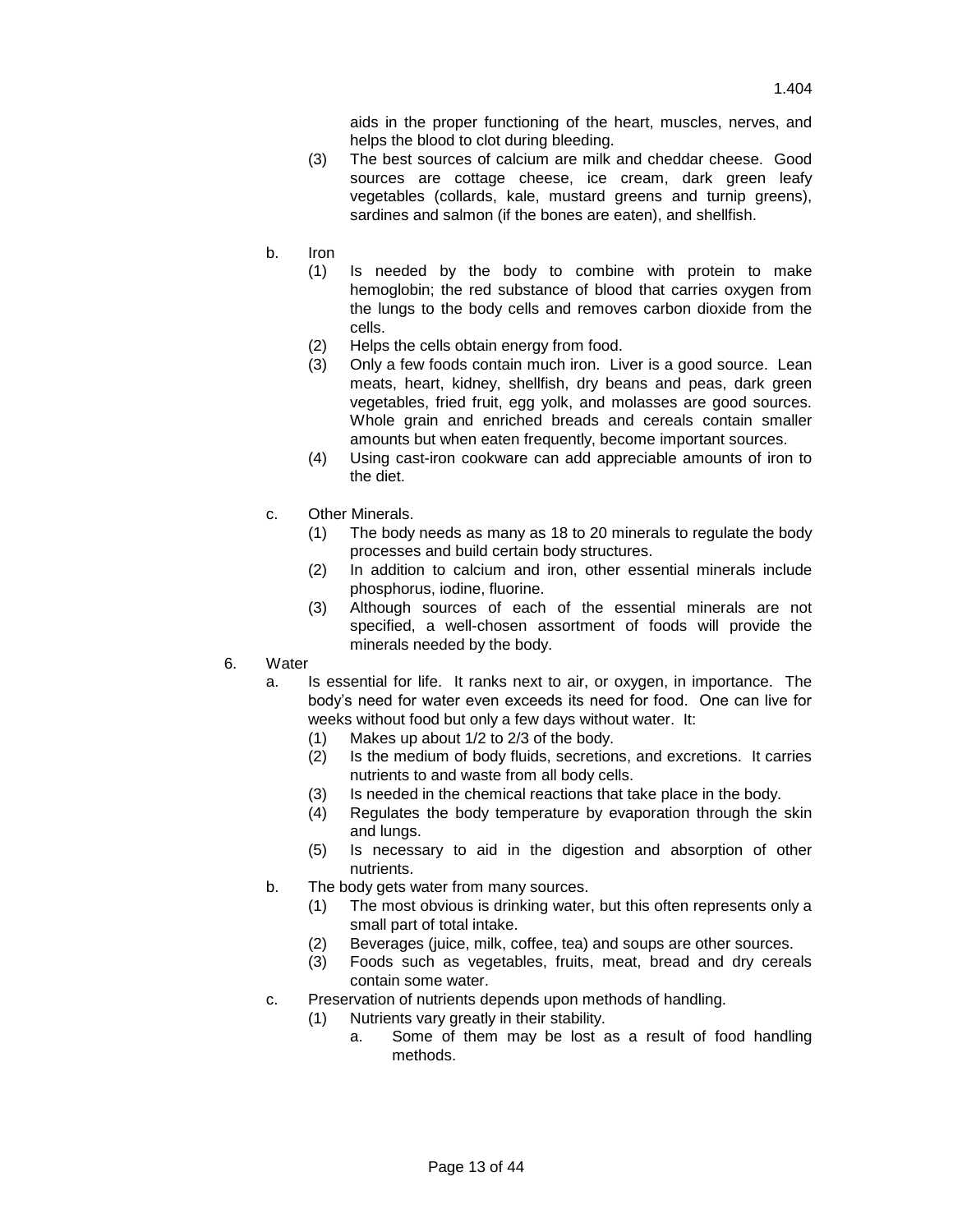- b. Nutritive value of foods may be destroyed or damaged by air, light, heat, acids, and alkalis.
- (2) Nutritive value of foods may be retained during preparation by reducing:
	- a. The amount of water used.
		- (1) Ascorbic Acid (vitamin C), all of the B vitamins including thiamin, riboflavin, and niacin, and some minerals are water-soluble. This means that they can be dissolved in water and may be lost or destroyed when an excessive amount of water is used in preparation of foods.
		- (2) Avoid heating vegetables in more than a minimum of water or soaking for prolonged periods.
		- (3) Keep the cooking water from vegetables and add it to soups, sauces and gravies. Vitamins and minerals that might otherwise be poured down the drain are retained.
		- (4) Thiamin losses are considerable when rice is washed before cooking and when it is cooked in a large amount of water that is later poured down the drain.
	- b. The length of cooking time.
		- (1) The longer a food is cooked, the more nutrients are destroyed. By starting a vegetable in cold water, many nutrients are lost before the water begins to boil. Minimize losses by keeping the cooking time as short as possible.
		- (2) Ascorbic acid is destroyed by heat. Retain the vitamin C content by serving foods raw or cooking only long enough to make the food palatable.
		- (3) Some of the B vitamins, especially thiamin, are destroyed by heat. To preserve these nutrients:
			- a. Cook meat at a moderate temperature.
			- b. Cook only long enough to bring the meat to its recommended internal temperature.
		- (4) Adding an alkali (baking soda) to the cooking water may preserve the color of green vegetables but will destroy some of the vitamins, especially vitamin C, thiamin and riboflavin.
	- c. The amount of surface area exposed.
		- (1) The more of a vegetable or fruit is exposed to the air, the greater the vitamin loss.
		- (2) Vegetables almost always need a little trimming to remove damaged parts. Discarding any amount reduces the nutrients originally present. Different parts of the plant differ in nutrient content. The outer leaves contain higher concentration of vitamins and minerals than the more tender leaves and buds they protect. Remove only the damaged parts to retain the highest concentration of nutrients.
		- (3) Ascorbic acid is destroyed by exposure to air and light. Leaving chopped cabbage or other vitamin C rich food exposed to air and light destroys much of the vitamin C.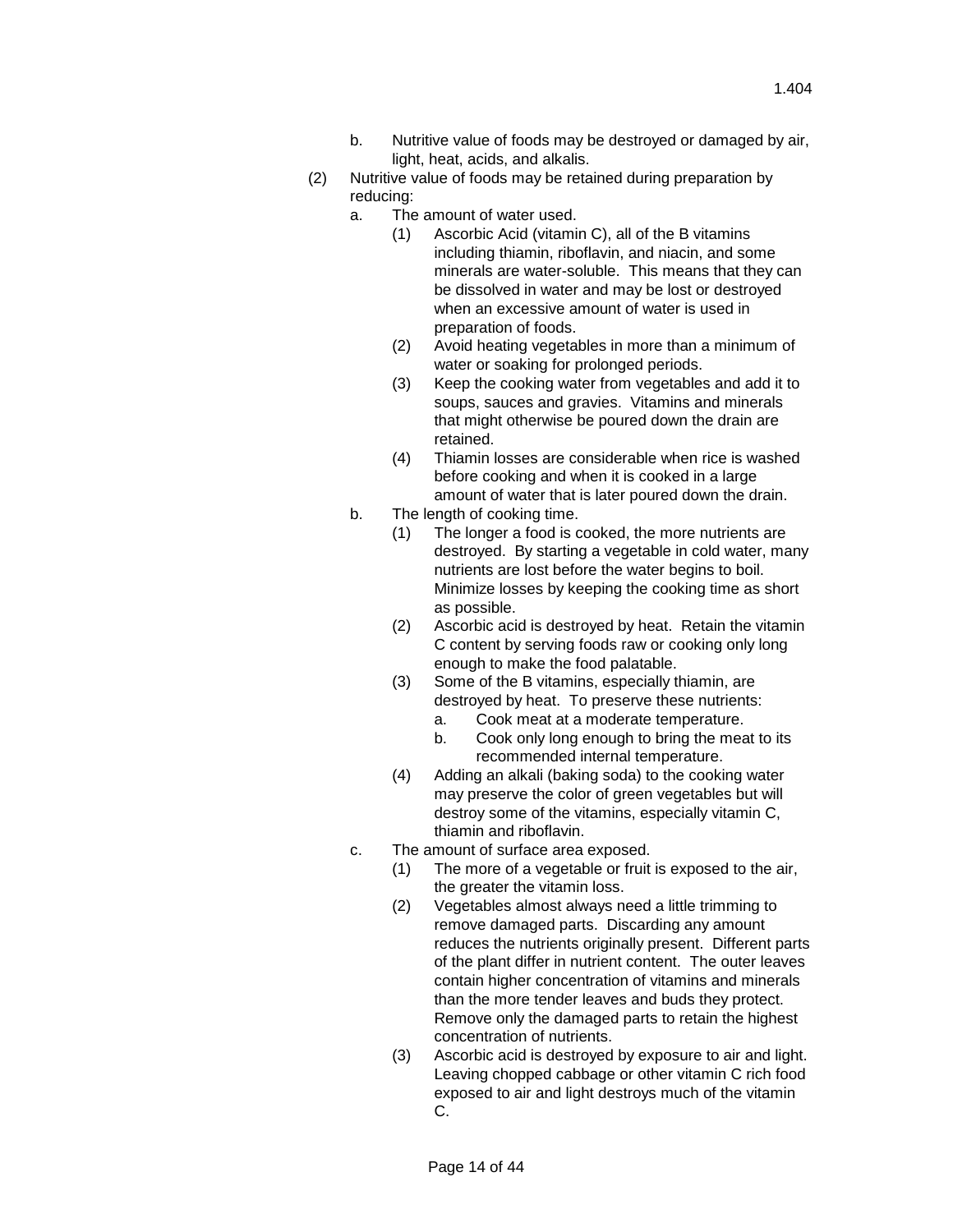- (4) Bruising damages plant tissues and reduces nutritive value.
- (5) Light has a destructive effect on riboflavin. Milk exposed to direct sunlight for several hours will lose the major portion of the riboflavin it contains.

# II. GUIDES TO GOOD NUTRITION

- A. The RDA (Recommended Dietary Allowances) are the levels of essential nutrients considered by the Food and Nutrition Board, National Academy of Sciences of the National Research Council, on the basis of available scientific knowledge, to be adequate to meet the known nutritional needs of practically all healthy persons in the United States. The purpose of these recommendations is to identify the amounts of nutrients needed by healthy, normal Americans to promote good growth for children and optimum health for all.
	- 1. The allowances have been established for 17 different population groups. They are based on variations in age, sex, weight, and height, with adjustments made for periods of pregnancy and lactation.
		- a. The recommendations are not requirements for individuals. Rather, they are used as guides in planning food supplies and diets for population groups.
		- b. Nutrient requirements vary widely from one individual to another because of variations in body build, genetic makeup, etc. The RDA is set high enough to meet the needs of practically all healthy people in the United States.
	- 2. The RDA table lists recommendations for about 1/3 of the nutrients needed each day. It assumed that if the need for these nutrients is met through a diet which includes a wide variety of foods, the need for the other nutrients will also be met.
- B. The five food groups are defined

A balanced diet is one that includes a sufficient variety of foods to insure that an individual takes in all the nutrients the body needs on a regular basis. For convenience in thinking about which foods supply which nutrients in abundance, nutritionists have divided foods into five food groups. They are based on the RDA and help translate nutrient needs into terms of foods widely available. By selecting a variety of foods from each of these groups each day, the individual's need for nutrients should be met.

- 1. MEAT GROUP Two to three basic servings daily are recommended.
	- a. What's a serving?
		- (1) Includes beef, veal, lamb, pork, poultry, fish, shellfish (shrimp, oysters, crabs, etc.), organ meats (liver, kidney, etc.), dry beans or peas, soybeans, lentils, eggs, seeds, nuts, peanuts, and peanut butter.
		- (2) Count 2 to 3 ounces of lean, cooked meat, poultry, or fish without bone as a serving. One egg, 1/2 to 3/4 cup cooked dry beans, dry peas, soybeans, or lentils, 4 tablespoons peanut butter, and 1/4 to 1/2 cup nuts, sesame seeds or sunflower seeds count as 1 ounce of meat, poultry, or fish.
	- b. What's in it for You?
		- (1) These foods are valued for the protein, phosphorus, vitamins B6, B12, and other vitamins and minerals they provide. However, only foods of animal origin contain vitamin B12 naturally.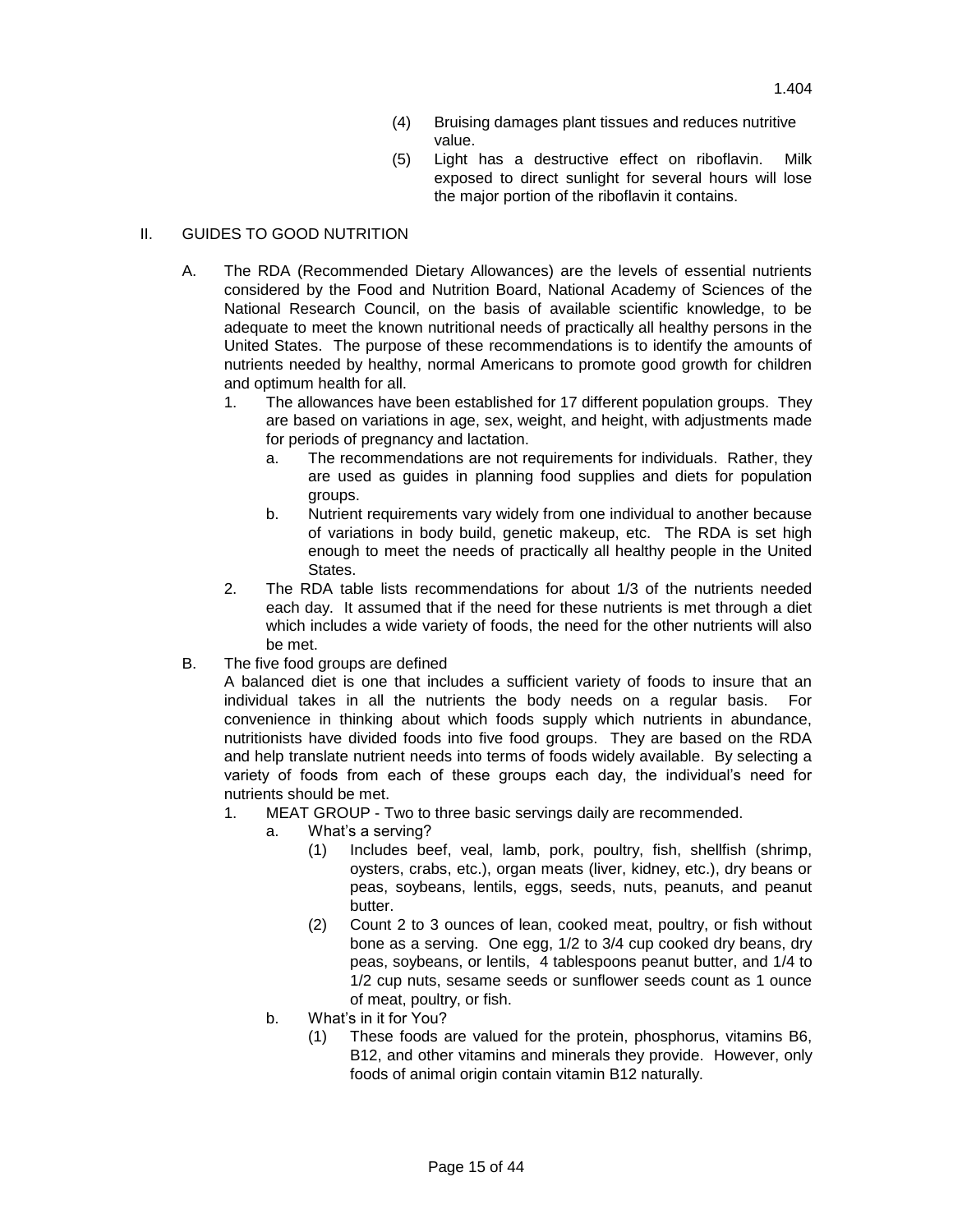- (2) It's a good idea to vary choices among these foods as each has distinct nutritional advantages; for example, red meats and oysters are good sources of zinc. Liver and egg yolks are valuable sources of vitamin A. Dry beans, dry peas, soybeans, and nuts are worthwhile sources of magnesium. The flesh of fish and poultry is relatively low in calories and saturated fat. Seeds (sunflower and sesame, for example) contribute polyunsaturated fatty acids which are an essential part of a balanced diet.
- (3) Cholesterol, like Vitamin B12, occurs naturally only in foods of animal origin. All meats contain cholesterol, which is present in both the lean and the fat. The highest concentration is found in organ meats and in egg yolks. Fish and shellfish, except for shrimp, are relatively low in cholesterol. (Dairy products also supply cholesterol).
- 2. MILK GROUP The basic servings daily, based on servings of fluid milk, are:

| Children under 92 to 3 servings |                           |  |
|---------------------------------|---------------------------|--|
| Children 9 to 12 3 servings     | Pregnant Woman 3 servings |  |
|                                 |                           |  |

- a. What is a serving?
	- (1) Includes milk in any form: whole, skim, lowfat, evaporated, buttermilk, and nonfat dry milk: also yogurt, ice cream, ice milk, and cheese including cottage cheese.
	- (2) Count on 8-ounce cup of milk as a serving.
	- (3) Common portions of some dairy products and their milk equivalents in calcium are:

1 cup plain yogurt - 1 cup milk

1 ounce cheddar or Swiss cheese (natural or processed) = 3/4 cup milk.

1 inch cube cheddar or Swiss cheese (natural or processed) =  $1/2$ cup milk

1 ounce processed cheese food  $= 1/2$  cup milk

 $1/2$  cup ice cream or ice milk =  $1/3$  cup milk

1 tablespoon or 1/2 ounce processed cheese spread or 1 tablespoon Parmesan cheese = 1/4 cup milk

NOTE: The body will get about the same amount of calcium in each of these portions but varying amounts of calories.

- (4) Milk used in cooked foods such as in creamed soup and sauces, puddings - can count toward filling the daily quota in this group.
- b. What's in it for you.
	- (1) Milk and most milk products provide calcium and riboflavin and contribute protein and vitamins A, B6, and B12. They also provide vitamin D when fortified with this vitamin.
	- (2) Fortified (with vitamins A and D) lowfat or skim-milk products have essentially the same nutrients as whole-milk products but fewer calories.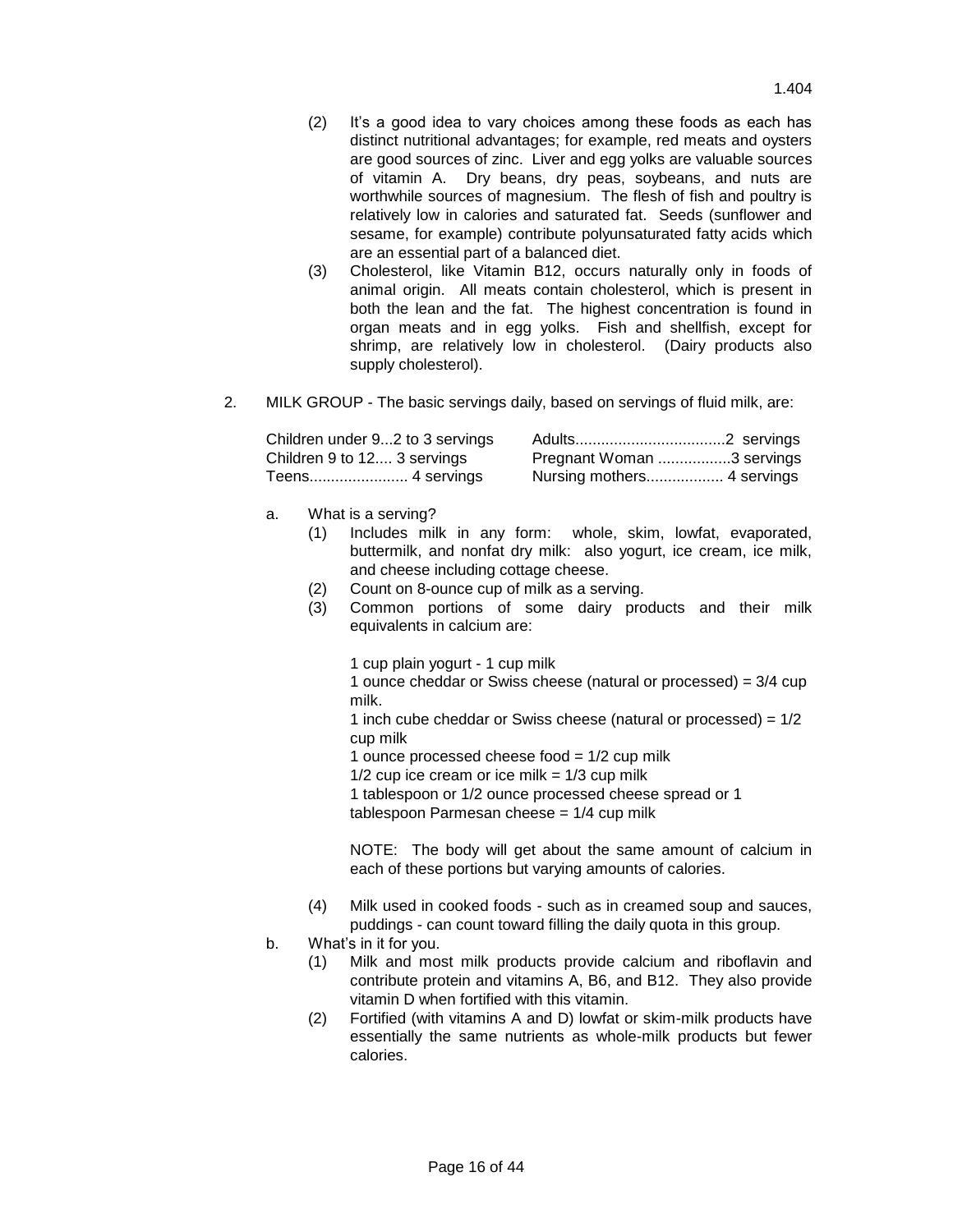- 3. FRUITS AND VEGETABLES GROUP Two to five basic servings daily are suggested. Include one good source of vitamin C each day. Also, frequently include deep-yellow or dark-green vegetables for vitamin A. Unpeeled fruits and vegetables and those with edible seeds, such as berries, provide fiber.
	- a. What's a serving?
		- (1) Includes all fruits and vegetables.
		- (2) Count 1/2 cup as a serving or a typical portion-one orange, half a medium grapefruit or cantaloupe, juice of one lemon, a wedge of lettuce, a bowl of salad, and one medium potato.
	- b. What's in it for you?
		- (1) This group is important for its contribution of vitamin A, vitamin C, and fiber, although individual foods in this group vary widely in how much of these they provide.
		- (2) Dark-green and deep-yellow vegetables are good sources of vitamin A. Most dark-green vegetables, if not overcooked, are also reliable sources of vitamin C, as are citrus fruits (oranges, grapefruits, tangerines, lemons), melons, berries, and tomatoes. Dark-green vegetables are valued for riboflavin, folacin, iron, and magnesium. Certain greens - collards, kale, mustard, turnip and dandelion-provide a small amount of calcium. Nearly all vegetables and fruits are low in fat, and none contain cholesterol.
- 4. BREAD AND CEREAL GROUP Six to eleven servings daily are recommended. Select only whole-grain, enriched or fortified products. Check labels.
	- a. What's a serving?
		- (1) Includes all products made with whole grains, enriched flour or meal: bread biscuit, muffins, waffles, pancakes, cooked or readyto-eat cereals, cornmeal, flour grits, macaroni, spaghetti, noodles, rice, rolled oats, barley and bulgar.
		- (2) Count as a serving 1 slice of bread, 1/2 cup to 3/4 cup cooked cereal, cornmeal, grits, macaroni, noodles, rice, spaghetti, or 1 ounce of ready-to-eat cereal.
	- b. What's in it for you?
		- (1) These whole-grain or enriched foods are important sources of B vitamins and iron. They provide protein and are a major source of this nutrient in vegetarian diets. Whole-grain products also contribute magnesium, folacin, and fiber.
		- (2) Most breakfast cereals are fortified at nutrient levels higher than those occurring in natural whole-grain. In fact, some fortification adds vitamins not normally found in cereals (vitamins A, B12, C, and D). However, even these cereals, if refined, and other refined products (enriched or not), may be low in some other vitamins and trace minerals, which are partially removed from the whole grain in the milling process and are not restored. For this reason, it's a good idea to include some less refined or whole-grain products in the diet.
- 5. FATS AND SWEETS GROUP In general, the amount of these foods to use depends on the number of calories required. It's a good idea to concentrate first on the calories plus-nutrient foods provided in the other groups as the basis of a daily diet.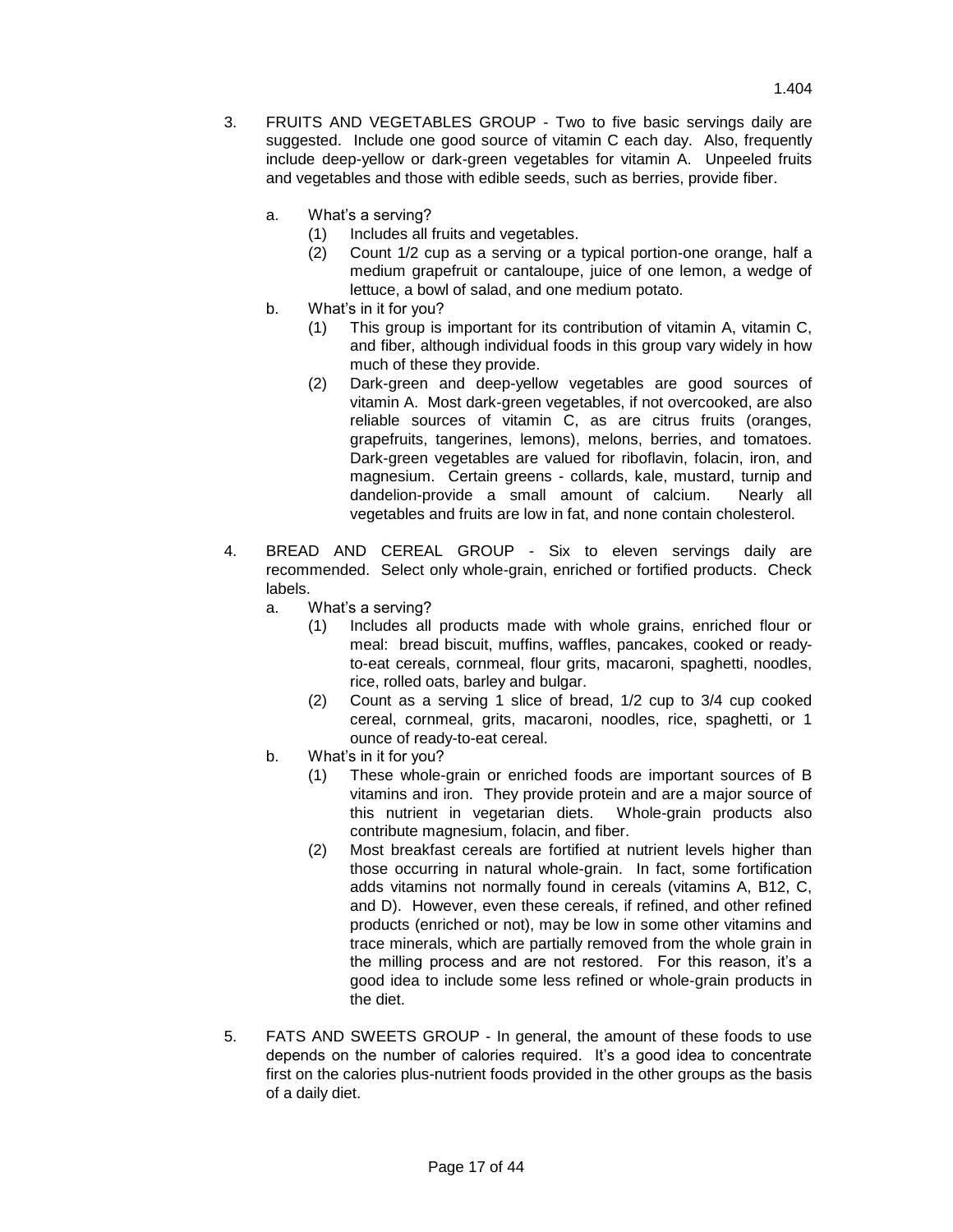- a. What's a serving?
	- (1) Includes foods like butter, margarine, mayonnaise, salad dressings and other fats and oils: candy, sugar jams, jellies, syrups, sweet toppings, and other sweets; soft drinks and other highly sugared beverages. Also included are refined but unenriched breads, pastries, and flour products. Some of these foods are used as ingredients in prepared foods or are added to food at the table. Some are just "extras."
	- (2) No serving sizes are defined because basic number of servings is not suggested for this group.
- b. What's in it for you?
	- (1) These products, with some exceptions such as vegetable oils, provide mainly calories. Vegetable oils generally supply vitamin E and essential fatty acids.
	- (2) Fats and oils have more than twice the calories, ounce for ounce, as protein, starches, or sugars but keep hunger pangs away longer.
	- (3) Unenriched, refined bakery products are included here because, like other foods and beverages in this group, they usually provide relatively low levels of vitamins, minerals, and protein compared with calories.

# 6. DIETARY GUIDELINES FOR AMERICANS ARE RECCOMMENED.

These guidelines are intended for people who are already healthy. They do not apply to people who need special diets because of diseases or conditions that interfere with normal nutrition. These people may require special instruction from trained dieticians in consultation with their own physicians.

The guidelines do not guarantee health or well-being. Health depends on many things including heredity, lifestyle, personality traits, mental health, and attitudes, and environment, in addition to diet. Food alone cannot make you healthy, but good eating habits based on moderation and variety can help keep you healthy and even improve your health.

- (1) Eat a variety of foods.
- (2) Maintain healthy weight
- (3) Choose a diet low in fat, saturated fat and cholesterol.
- (4) Choose a diet with plenty of vegetables, fruits, and grain products.
- (5) Use sugars only in moderation
- (6) Use salt and sodium only in moderation.
- (7) If you drink alcoholic beverages, do so in moderation.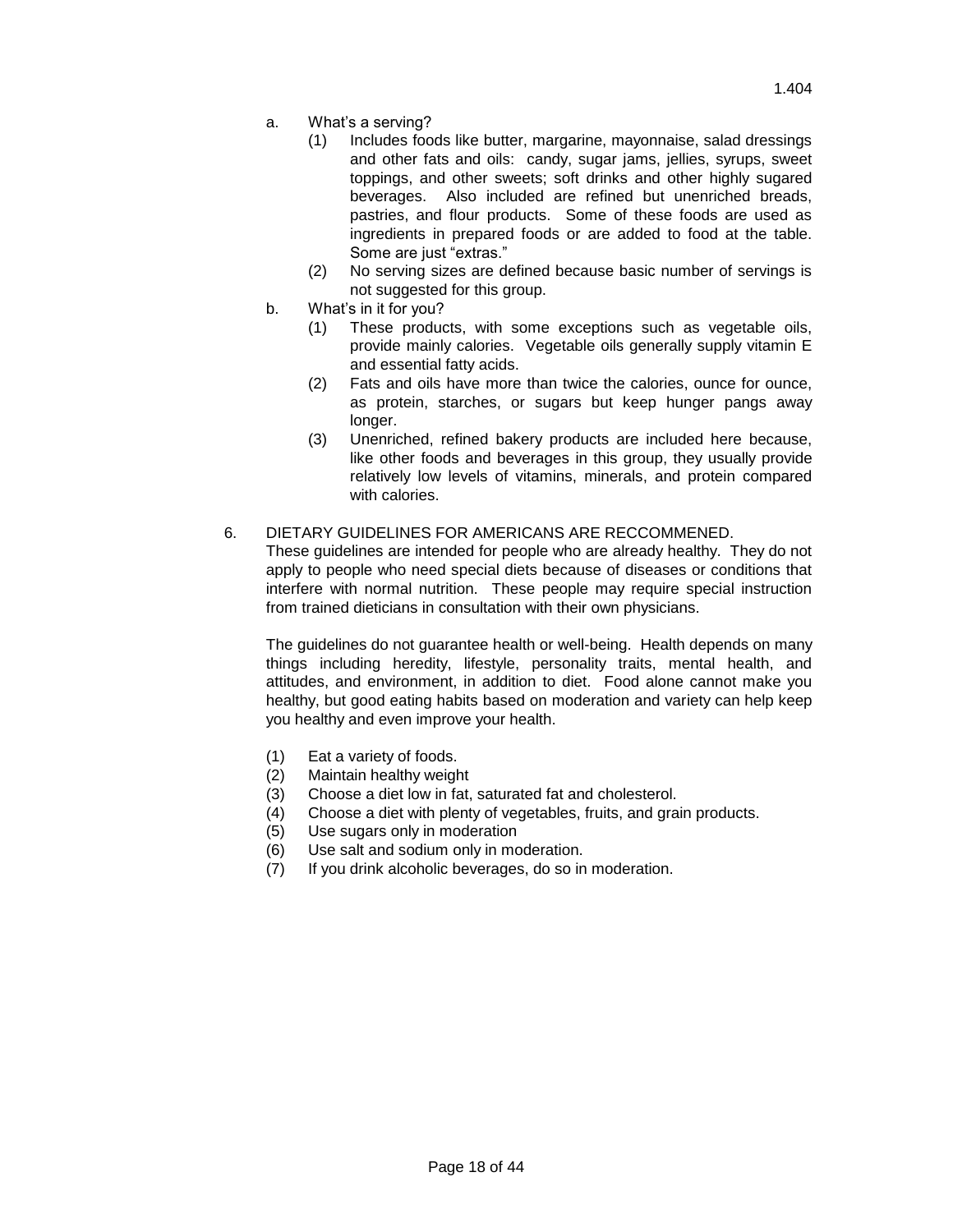# SAFETY STANDARDS

#### **Introduction**

Safety is the responsibility of each individual employee of the Child Nutrition Staff. Each employee should be alert to hazards or potential hazards that should be corrected by the employee or reported to their supervisor.

# SAFETY STANDARDS

Preventive measures in safety standards are usually so simple that people tend to dismiss them without further thought. This is the major reason that accidents are caused by personal carelessness. All employees can make important contributions to personal safety by practicing accident prevention. Accidents happen when someone forgets, does not think, or does not care.

The requirements listed below are good advice and should be applied. If you cannot meet these requirements for a particular reason, you should report to your supervisor immediately.

- 1. Report all injuries (observed or experienced) to your supervisor immediately. (Complete an accident form)
- 2. Be alert for any condition that could lead to an accident. Report unsafe conditions to your supervisor immediately.
- 3. Eye protection must be worn at all times when there exists the possibility of cleaning materials coming in contact with an employee's eyes. When in doubt, wear eye protection.
- 4. Do not attempt to lift or move large or heavy objects without help.
- 5. Use caution in storing or retrieving items from elevated shelving. Store heavy objects on lower shelves.
- 6. Do not work on or adjust electrical equipment or devices unless power has been disconnected.
- 7. Always use electrical extension cords with caution. Do not use multiple cords in a single outlet.
- 8. Keep all electrical equipment away from water or moist conditions.
- 9. Use extreme caution when walking on wet or slippery surfaces. Avoid them when possible. Use floor mats in the dish machine area.
- 10. Do not leave materials and equipment in hallways or doorways.
- 11. Playfulness, horseplay, or practical jokes will not be tolerated.
- 12. When in doubt, use safety equipment (eye protection, gloves, etc.)
- 13. Do not use short cuts that are not absolutely safe.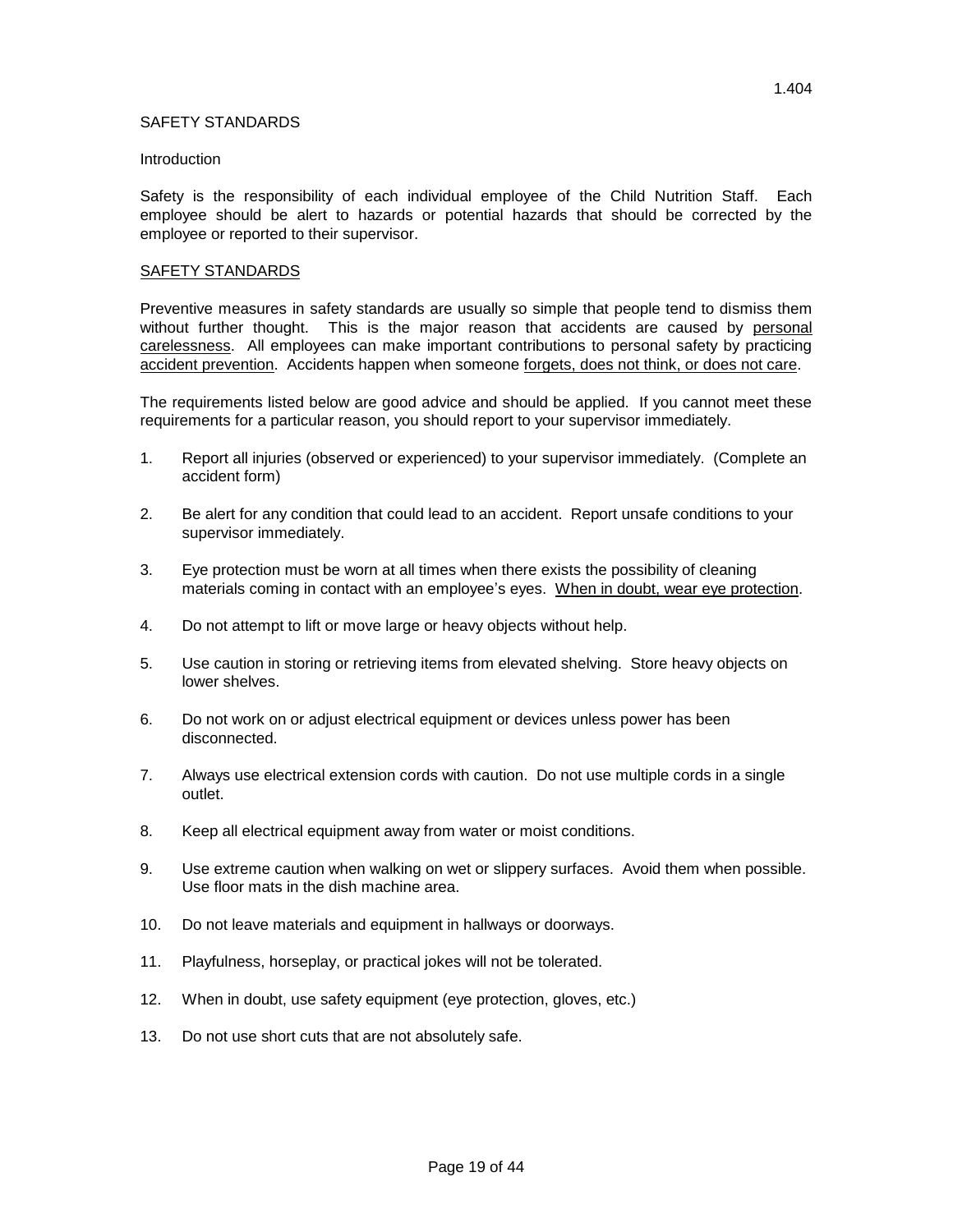# CHEMICALS AND HAZARDOUS MATERIALS

- 1. Be familiar with material safety data sheets (MSDS)
- 2. Employees shall wear all protective clothing and use equipment recommended by material safety data sheets (MSDS) (safety glasses, goggles, gloves, etc.)
- 3. Never mix chemicals.
- 4. All chemical spills shall be cleaned up immediately in accordance with material safety data sheets (MSDS).
- 5. All containers shall be labeled as to their contents.
- 6. All chemicals and chemical containers shall be disposed of in accordance with material safety data sheets (MSDS).
- 7. Never receive chemical without first having the material safety data sheet (MSDS).

# LIFTING PRECAUTIONS

There are methods to help in avoiding back problems and here are some suggestions of do's and don'ts that could be appropriate;

- 1. Never lean forward without bending the knees. if the knees are slightly flexed, one can assume the upright position without arching the back; therefore, avoiding strain.
- 2. Avoid lifting anything above your elbows. By bending the knees and the hips, one can easily lift an object off the floor without causing pain or damage. If the object is pushed above the level of the waist, the back must be arched to avoid being pulled forward. Anything lifted above the elbow could possibly create a strain in the back. Ask for help.
- 3. Always know your limitation and ask for help.
- 4. When help is not available, don't move it or lift it.
- 5. Store heavy objects on lower shelves.

#### **Practice these methods whether lifting a grocery bag or moving freight:**

#### ONE PERSON LIFT ("squat lift")

- 1. STAND as close to the load as possible, feet spread apart. (Slide the load close to you if it's on a shelf.)
- 2. BEND at the knees, keeping your back straight and stomach tucked in. (You'll reduce the risk of pinching a disc).
- 3. GRASP the load firmly.
- 4. LIFT smoothly with your legs, inhaling as you lift to help support your back.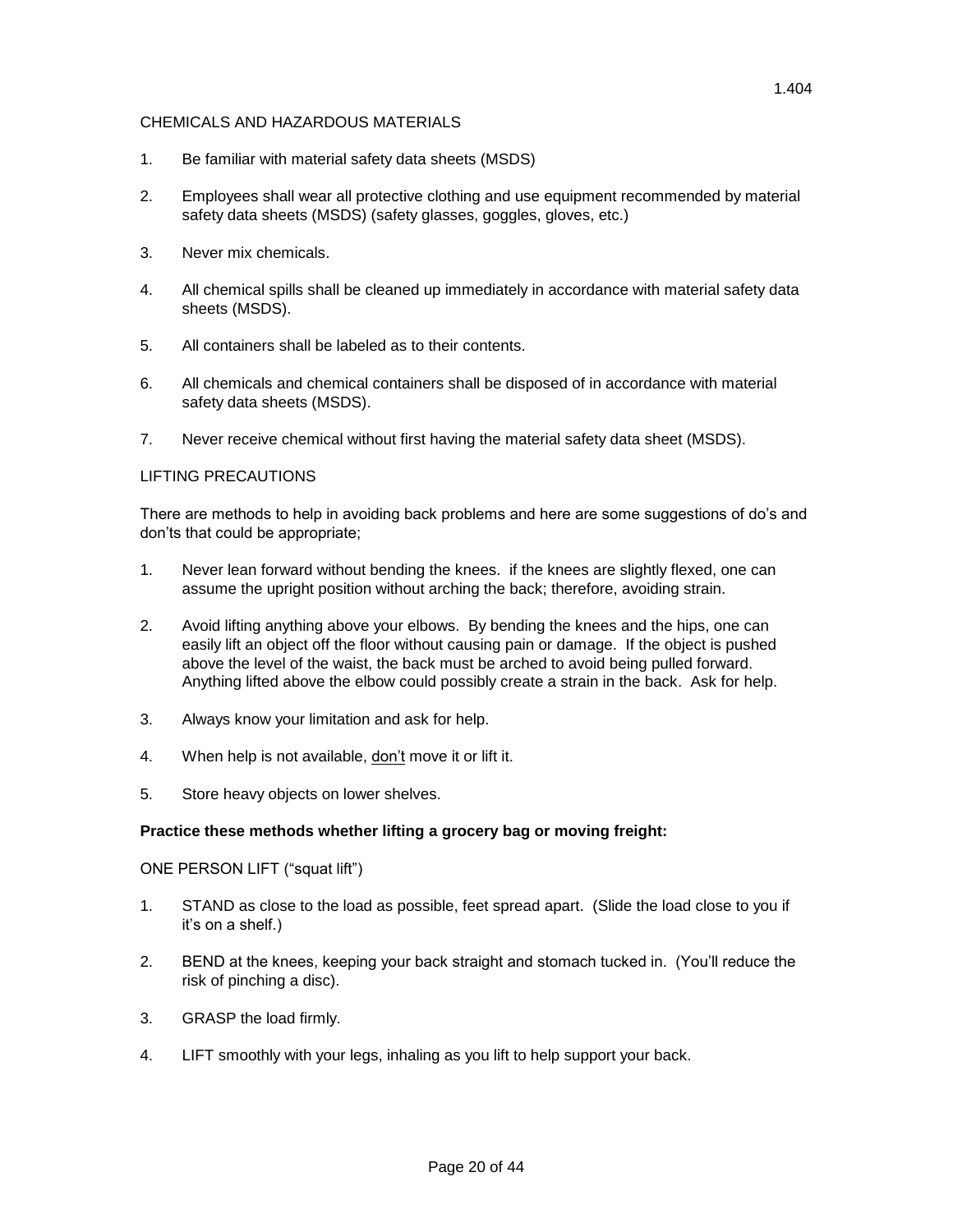5. HOLD the load close to the center of your body.

# EQUIPMENT SAFETY

# CONVECTION STEAMER:

- a. Guard against possible steam burns when opening door.
- b. Be certain that safety valve is in good working order.
- c. Clean up spilled foods immediately so vent will not become clogged.
- d. If steam pressure rises above safety level, shut off steam and call the Central Office.
- e. If steam leaks around door after tightening, have steamer checked.
- f. See that proper water level is maintained in self-contained steamers to prevent boiler from burning out.
- g. Check water level at intervals during operation: never use without water.

# DISH MACHINES

- a. Follow manufacturer's instructions for care and use.
- b. Keep machine arms free of minerals and water deposits.
- c. Use only manufacturer's recommended detergents, softeners, and rinse solutions.
- d. Ensure efficient hot water supply, (adequate hot water tank or booster heater).
- e. Clean drain trap after each use; frequently remove and clean strainer trays.
- f. Check temperature gauge during each operation; do not allow to overheat.
- g. Clean, dry, oil, and check all parts at the end of the school year.
- h. Use mats on floor in dish machine area.

#### TIPS ON SAFE DISH WASHING AND STORAGE

#### Washing:

- a. MANUAL: You must use a sink with at least 3 sections so you can rinse and then sanitize separately. Sanitizing water must be a 170 degrees F or above. If a chemical solution is used, test its strength often according to directions.
- b. MACHINE: Scrape and rinse dishes well before washing. Check the water temperature and chemical solution often. Read and know the manual for your machine.
- c. DRYING: All dishes and utensils must air dry. Never wipe dry with cloths.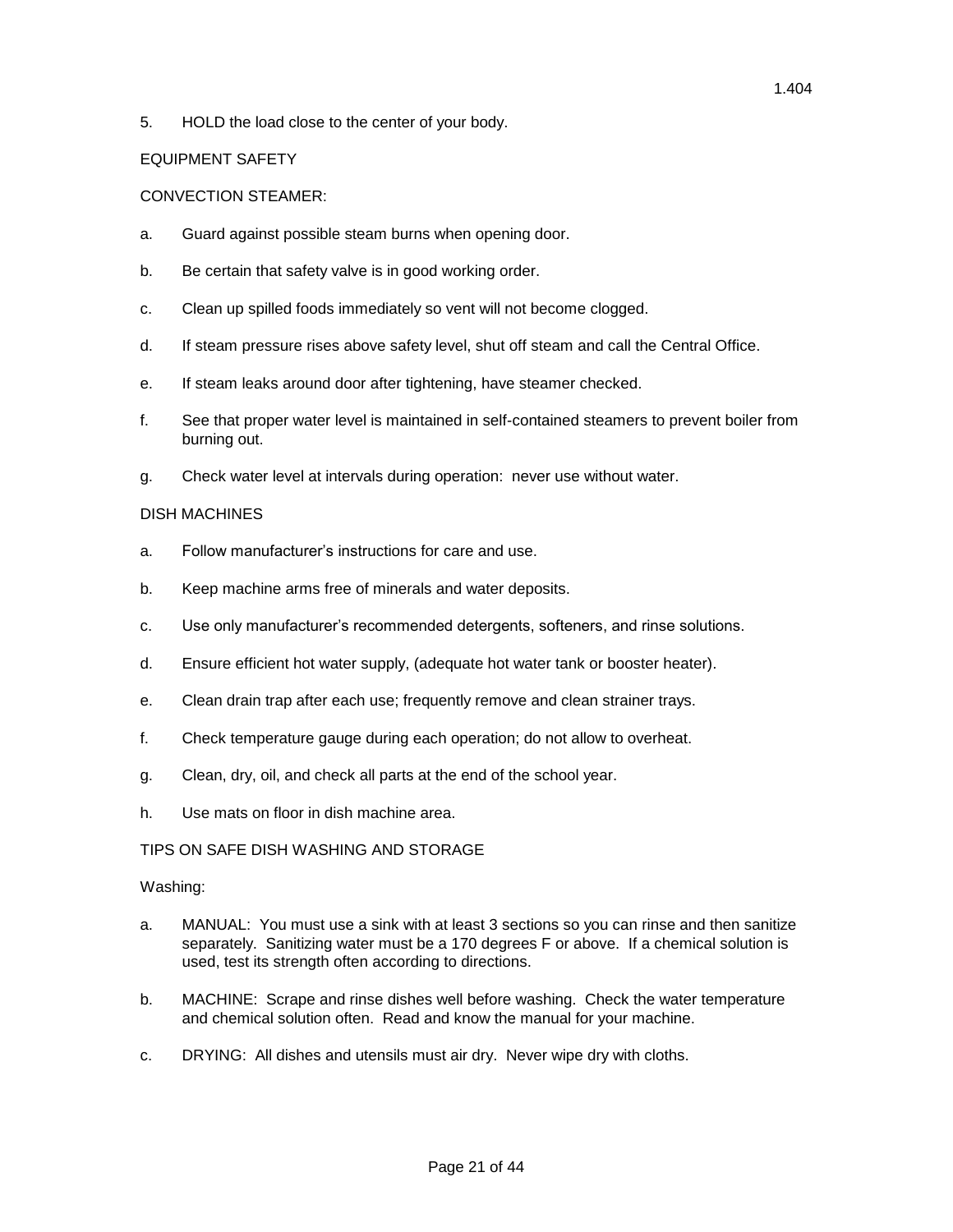d. STORAGE: Cups and glasses should be stored facing down, utensils with their handles facing out.

# FOOD MIXERS

- a. When cleaning mixer, do not allow water to come in contact with the motor or wiring.
- b. Select proper bowl and proper beater or whip for the type of mixer.
- c. Be sure to fasten bowl and beater or whip securely before starting motor.
- d. Do not put hand or spoons into bowl while the mixer is in operation.
- e. Stop the machine before scraping down side of bowl during mixing process.
- f. Always use rubber scraper, flexible scraper or long-handled spoon to scrape down bowl and remove food from beater.
- g. Use mixing bowls for mixing only; NEVER on range or in the oven.
- h. Allow proper mixing time for products; over-mixing may be as damaging as under-mixing.
- i. If mixer is used for a long period, allow time for motor to cool. Most mixers operate at capacity load for one hour without over-heating or damaging motor.
- j. To start the motor, either turn on the switch or press the start button (depending on speed, not at an intermediate position.)
- k. Turn motor off before changing gears if machine does not have start button.

#### KNIVES

- a. Knives should be washed as used; never throw into a sink of water to be found unknowingly by the next person.
- b. Do not store knives loosely in a drawer. They should be stored in a knife rack.
- c. Always use the proper knife for the job being done.
- d. Use a chipping board and keep finger tips away from blade of knife when chopping or cutting food items.
- e. Keep knives sharp and properly stored when not being used.
- f. Use a spatula (not a sharp knife) when separating frozen patties, etc.

#### CUTTING AND CHOPPING

- a. Use plastic or rubber cutting boards without holes or splits that could collect food or germs.
- b. Clean and sanitize your utensils and board between processing different foods to prevent cross-contamination.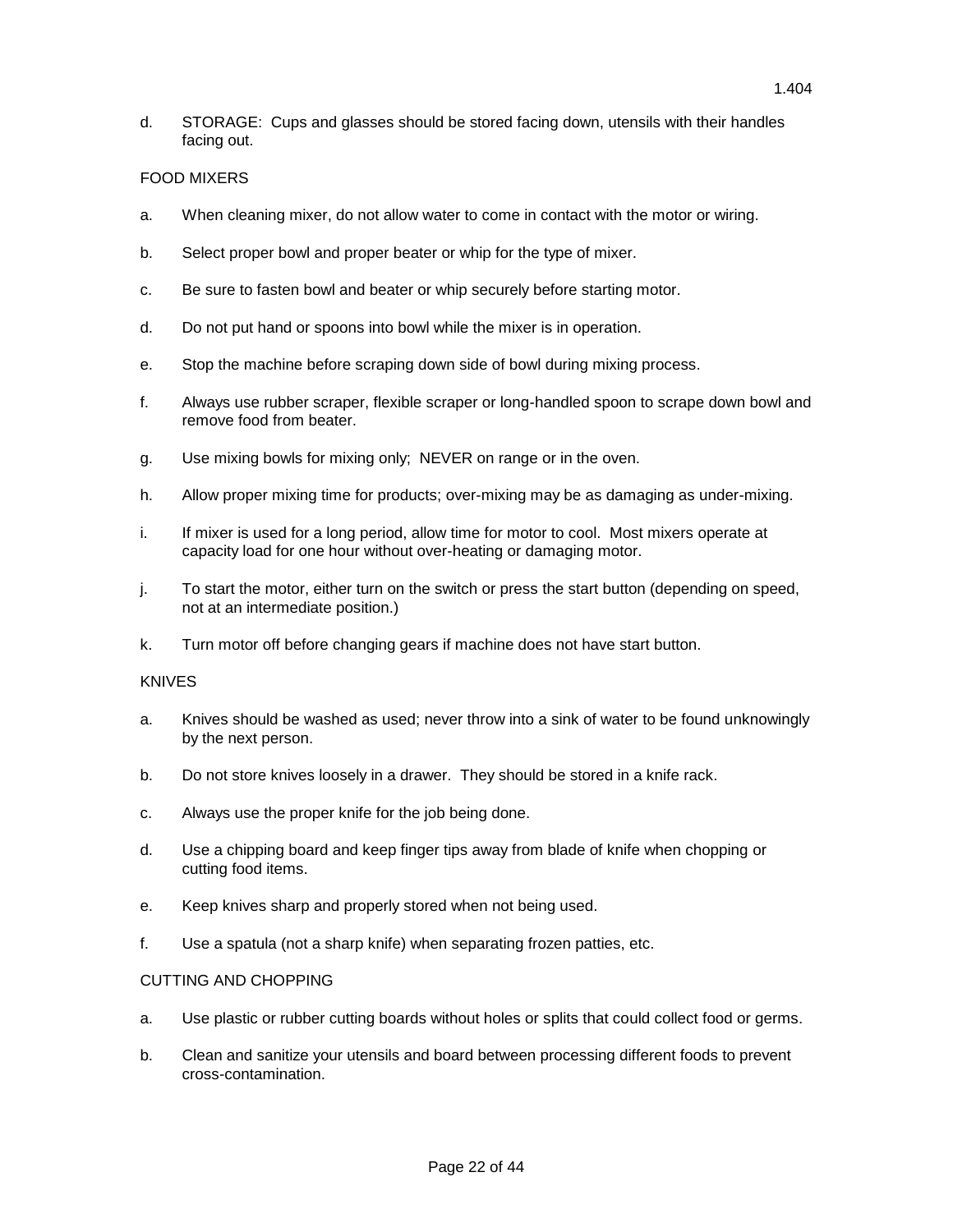## RANGE

- a. Provide good lighting over the range.
- b. Adequate ventilation is required. (Clean hoods, filters, and exhaust fans are important)
- c. Keep a fire extinguisher near the range (NEVER BEHIND THE RANGE).
- d. Let range cool before cleaning.
- e. Never allow grease to accumulate in cracks or on drip trays.
- f. Avoid spillage on range; this clogs burners and allows gas to escape.
- g. If burners or pilots go out due to strong draft or spilled liquid, turn off gas and wait several minutes before relighting.
- h. Use dry pot holders.
- i. Have the range inspected regularly; NEVER NEGLECT A GAS ODOR, SMOKING CORD, OR FLYING SPARKS.

# SLICING MACHINE

- a. Protect against edge of knife (blade) by keeping guards on top and back edge of knife (blade).
- b. Use feed grips as a pusher plate whenever possible.
- c. Unplug slicer before cleaning.
- d. Use hand guard glove when slicing or cleaning the knife (blade). Replace damaged guard glove.

#### STEAM-JACKET KETTLE

- a. Raise kettle lid away from body; avoid steam burns.
- b. See that proper water level is maintained in water jacket.
- c. If water jacket has gone dry, do NOT add water without first allowing kettle to cool.
- d. Be sure that safety valve is in good working order; check it daily.
- e. If steam pressure rises above safety level, turn off kettle and call the Central Food Service **Office**
- f. Use long-handled paddles, dippers and DRY pot holders.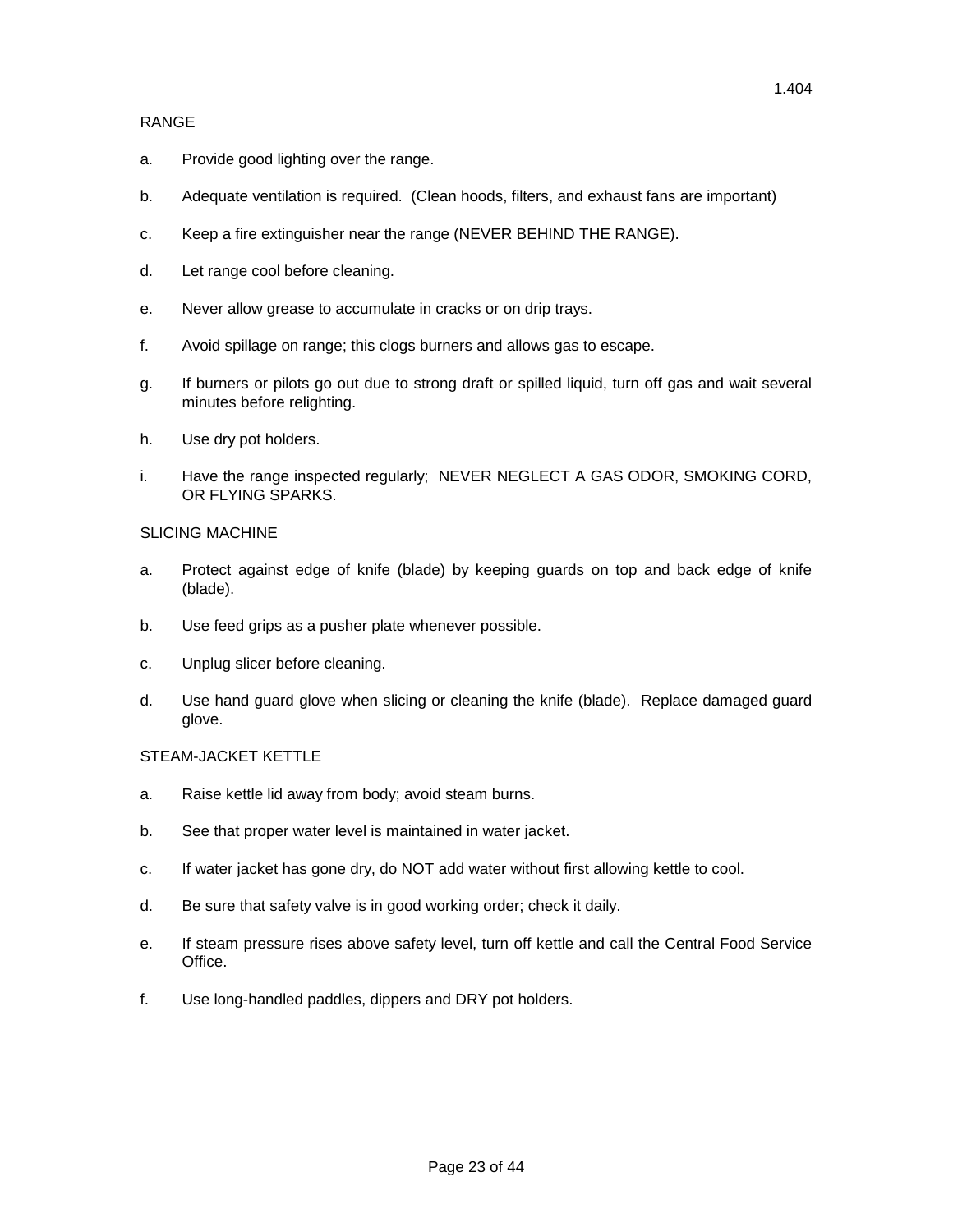# **ACCIDENT/INJURY REPORT**

|                                                                  | (Room #, hall, cafeteria, playground, etc.)                                      |  |
|------------------------------------------------------------------|----------------------------------------------------------------------------------|--|
|                                                                  |                                                                                  |  |
| <u> 1980 - Jan Barnett, fransk politik (d. 1980)</u>             |                                                                                  |  |
| Did accident result in injury: Yes ______ No _____               |                                                                                  |  |
|                                                                  |                                                                                  |  |
| Was person treated by medical professional: Yes _____ No _____   |                                                                                  |  |
| Describe the accident: BE SPECIFIC (Tools, materials, etc.)      |                                                                                  |  |
|                                                                  | ,我们也不会有什么。""我们的人,我们也不会有什么?""我们的人,我们也不会有什么?""我们的人,我们也不会有什么?""我们的人,我们也不会有什么?""我们的人 |  |
|                                                                  | ,我们也不会有什么?""我们的人,我们也不会有什么?""我们的人,我们也不会有什么?""我们的人,我们也不会有什么?""我们的人,我们也不会有什么?""我们的人 |  |
|                                                                  | ,我们也不会有什么。""我们的人,我们也不会有什么?""我们的人,我们也不会有什么?""我们的人,我们也不会有什么?""我们的人,我们也不会有什么?""我们的人 |  |
|                                                                  | ,我们也不会有什么?""我们的人,我们也不会有什么?""我们的人,我们也不会有什么?""我们的人,我们也不会有什么?""我们的人,我们也不会有什么?""我们的人 |  |
| Please list any witnesses present when this accident took place. |                                                                                  |  |
|                                                                  |                                                                                  |  |
|                                                                  |                                                                                  |  |
|                                                                  |                                                                                  |  |
|                                                                  |                                                                                  |  |
|                                                                  |                                                                                  |  |
|                                                                  |                                                                                  |  |

Employee Signature Date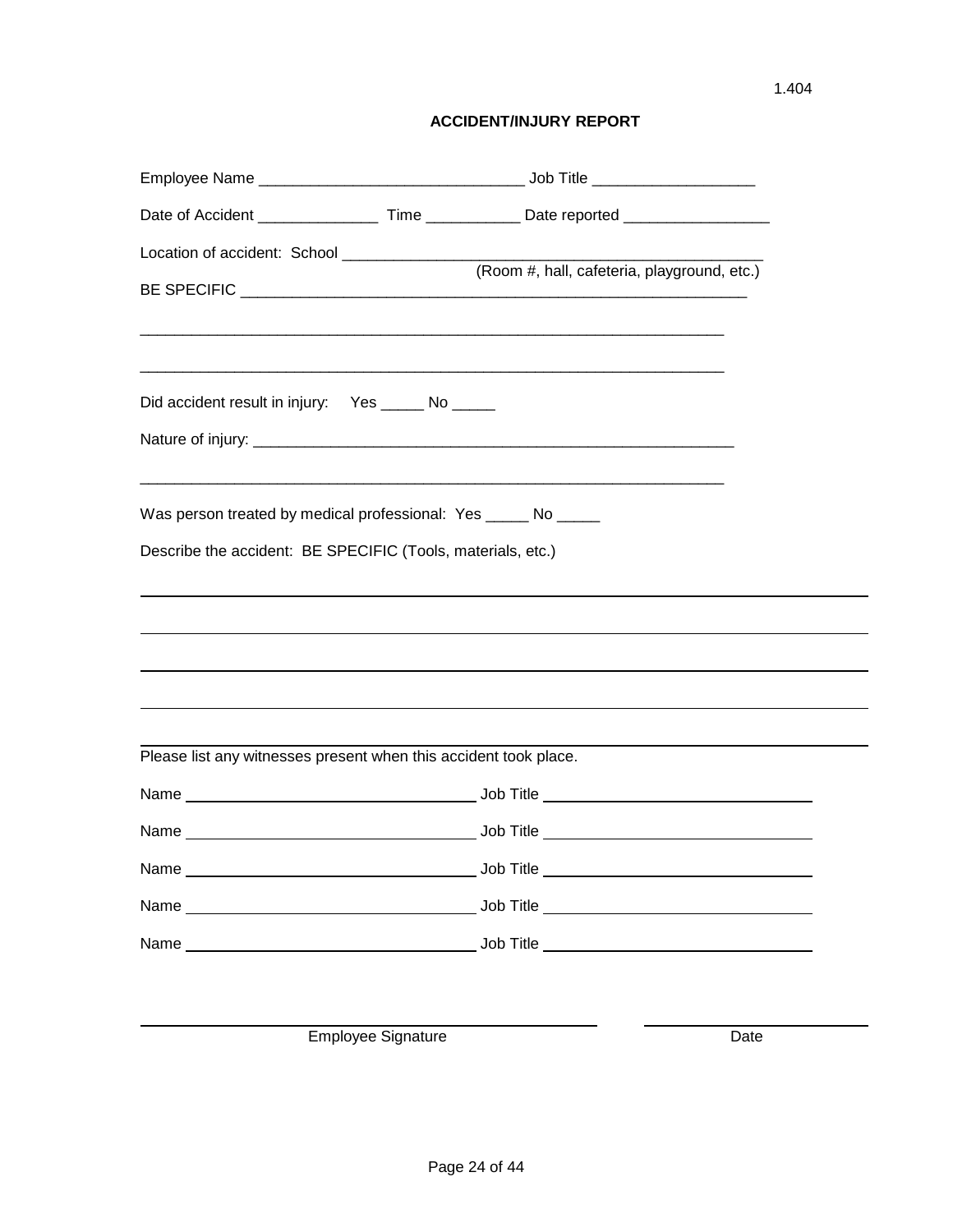# **ACCIDENT INVESTIGATION REPORT**

| Location of Accident: School ________________                                                 |                                                                                  |  |
|-----------------------------------------------------------------------------------------------|----------------------------------------------------------------------------------|--|
|                                                                                               | (Room #, hall, cafeteria, playground, etc.)                                      |  |
|                                                                                               |                                                                                  |  |
|                                                                                               |                                                                                  |  |
| Did accident result in injury: Yes ______ No _____                                            |                                                                                  |  |
|                                                                                               |                                                                                  |  |
|                                                                                               |                                                                                  |  |
| Was person treated by a medical professional: Yes _____ No _____<br>(Physician, nurse, other) |                                                                                  |  |
| If yes, name, address, phone number of person treating injury:                                |                                                                                  |  |
|                                                                                               | ,我们也不会有什么。""我们的人,我们也不会有什么?""我们的人,我们也不会有什么?""我们的人,我们也不会有什么?""我们的人,我们也不会有什么?""我们的人 |  |
|                                                                                               | ,我们也不会有什么。""我们的人,我们也不会有什么?""我们的人,我们也不会有什么?""我们的人,我们也不会有什么?""我们的人,我们也不会有什么?""我们的人 |  |
| Describe the accident: BE SPECIFIC (Tools, materials, etc.)                                   |                                                                                  |  |
|                                                                                               | ,我们也不会有什么。""我们的人,我们也不会有什么?""我们的人,我们也不会有什么?""我们的人,我们也不会有什么?""我们的人,我们也不会有什么?""我们的人 |  |
|                                                                                               | ,我们也不会有什么。""我们的人,我们也不会有什么?""我们的人,我们也不会有什么?""我们的人,我们也不会有什么?""我们的人,我们也不会有什么?""我们的人 |  |
|                                                                                               |                                                                                  |  |
|                                                                                               |                                                                                  |  |
|                                                                                               |                                                                                  |  |
|                                                                                               |                                                                                  |  |
|                                                                                               |                                                                                  |  |
|                                                                                               |                                                                                  |  |
|                                                                                               |                                                                                  |  |
|                                                                                               |                                                                                  |  |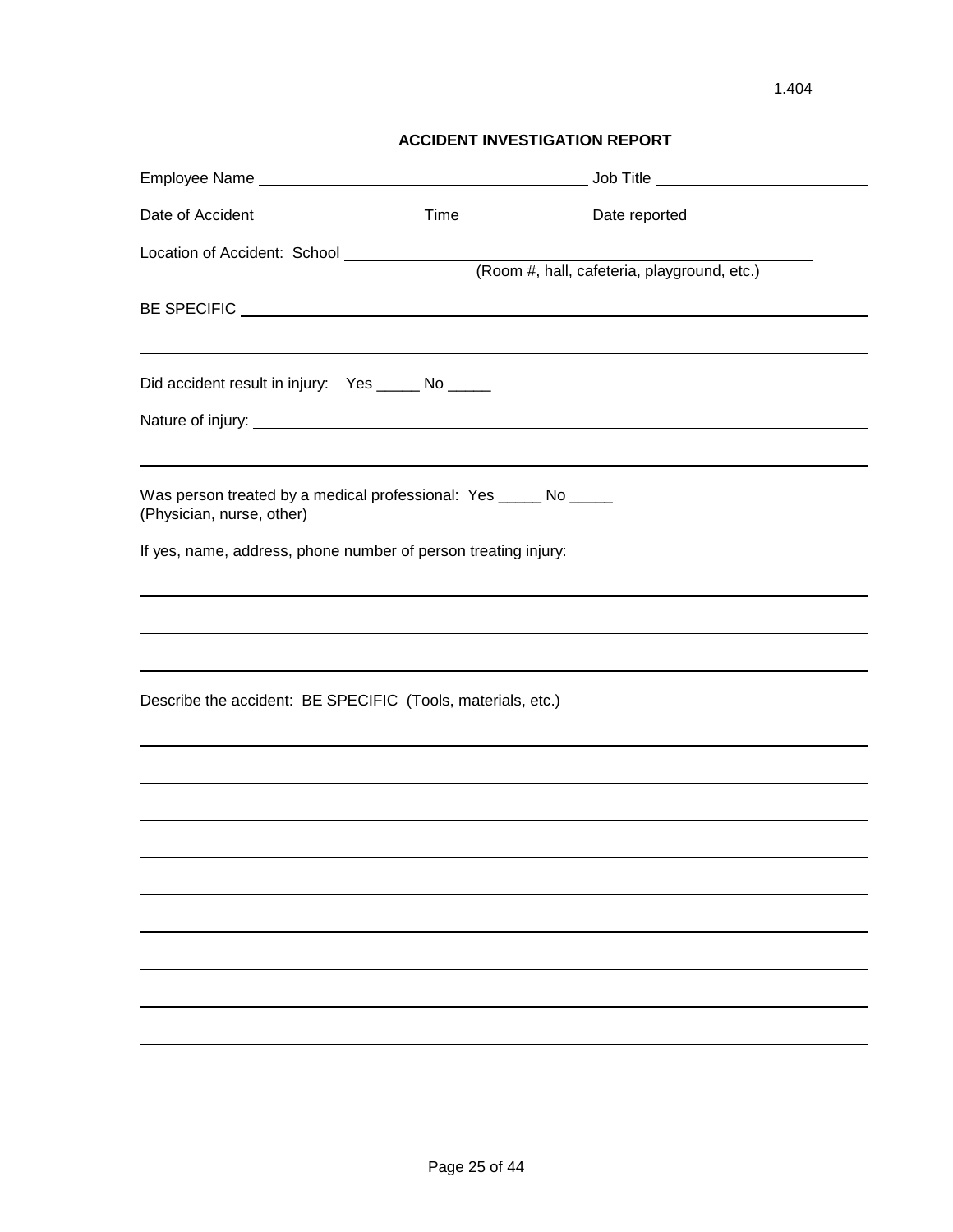| <b>Accident Investigation Report - Cont'd</b>                                                                         |
|-----------------------------------------------------------------------------------------------------------------------|
|                                                                                                                       |
| ,我们也不会有什么。""我们的人,我们也不会有什么?""我们的人,我们也不会有什么?""我们的人,我们也不会有什么?""我们的人,我们也不会有什么?""我们的人                                      |
|                                                                                                                       |
| ,我们也不会有什么。""我们的人,我们也不会有什么?""我们的人,我们也不会有什么?""我们的人,我们也不会有什么?""我们的人,我们也不会有什么?""我们的人                                      |
|                                                                                                                       |
|                                                                                                                       |
|                                                                                                                       |
| <u> 1989 - Johann Barn, mars and deutscher Schwarzen und der Schwarzen und der Schwarzen und der Schwarzen und de</u> |
| <u> 1989 - Johann Barn, mars and deutscher Schwarzen und der Schwarzen und der Schwarzen und der Schwarzen und de</u> |
| ,我们也不会有什么。""我们的人,我们也不会有什么?""我们的人,我们也不会有什么?""我们的人,我们也不会有什么?""我们的人,我们也不会有什么?""我们的人                                      |
| Did this accident occur due to human error: Yes _____ No _____                                                        |
| Explain what steps could have been taken to prevent this accident: ________________________________                   |
| ,我们也不会有什么。""我们的人,我们也不会有什么?""我们的人,我们也不会有什么?""我们的人,我们也不会有什么?""我们的人,我们也不会有什么?""我们的人                                      |
| ,我们也不会有什么。""我们的人,我们也不会有什么?""我们的人,我们也不会有什么?""我们的人,我们也不会有什么?""我们的人,我们也不会有什么?""我们的人                                      |
|                                                                                                                       |
|                                                                                                                       |
|                                                                                                                       |
| <u> 1989 - Andrea Santa Alemania, amerikana amerikana amerikana amerikana amerikana amerikana amerikana amerikana</u> |
| <u> 1989 - Johann Harry Harry Harry Harry Harry Harry Harry Harry Harry Harry Harry Harry Harry Harry Harry Harry</u> |
| Have similar accidents of this nature occurred before: Yes _____ No _____                                             |
| Were the similar accidents reported: Yes_____ No _____                                                                |
| Describe the accidents of a similar nature: Description of the state of the state of the state of the state of        |
|                                                                                                                       |
|                                                                                                                       |
|                                                                                                                       |
|                                                                                                                       |
|                                                                                                                       |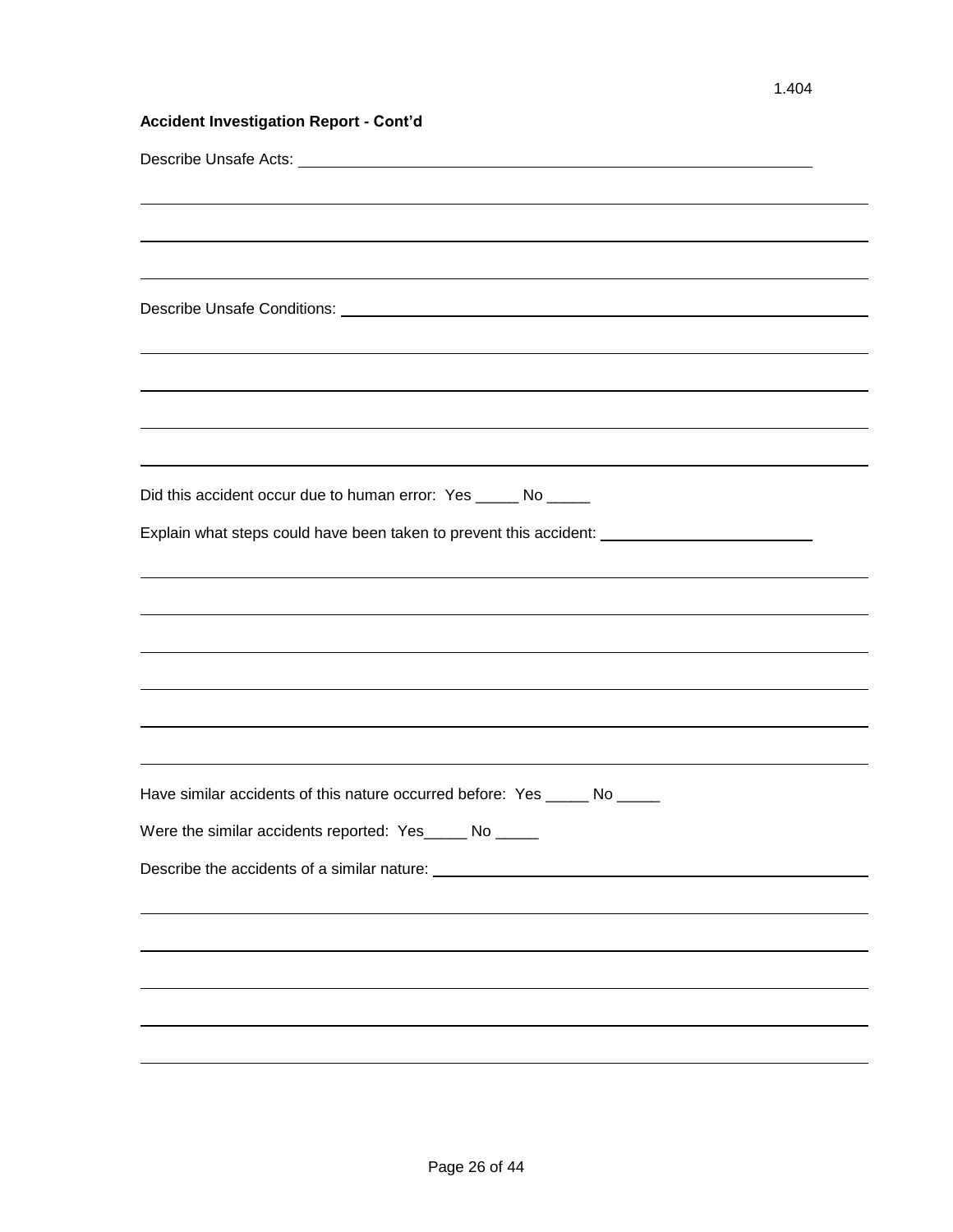# **Accident Investigation Report - Cont'd**

| *Note to investigator: Complete a copy of this report for each witness |                                                                                     |
|------------------------------------------------------------------------|-------------------------------------------------------------------------------------|
|                                                                        |                                                                                     |
|                                                                        |                                                                                     |
|                                                                        | Would you be willing to testify in court to the above incident? Yes ______ No _____ |
|                                                                        |                                                                                     |
|                                                                        |                                                                                     |
| <b>Employee's Signature</b>                                            | Date                                                                                |

÷,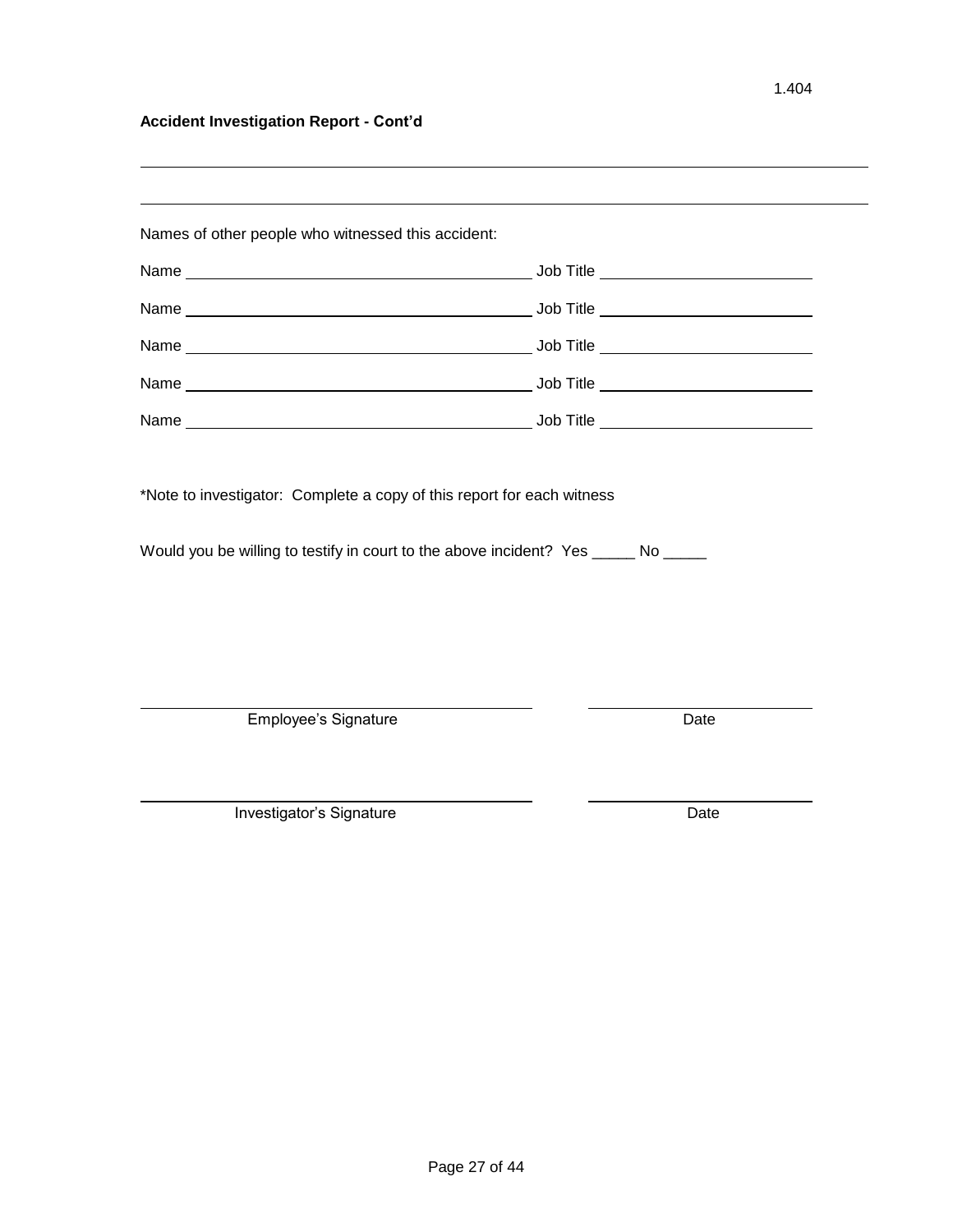# **SAFETY STANDARD ACKNOWLEDGMENT**

I have received and read the Western Heights Public Schools Safety Standards for Child Nutrition personnel, and have been given clarification and understand the contents. I also agree to abide by the standards and other procedures. They may change periodically.

Employee Signature **Date** Date

Supervisors Signature **Date** Date **Date**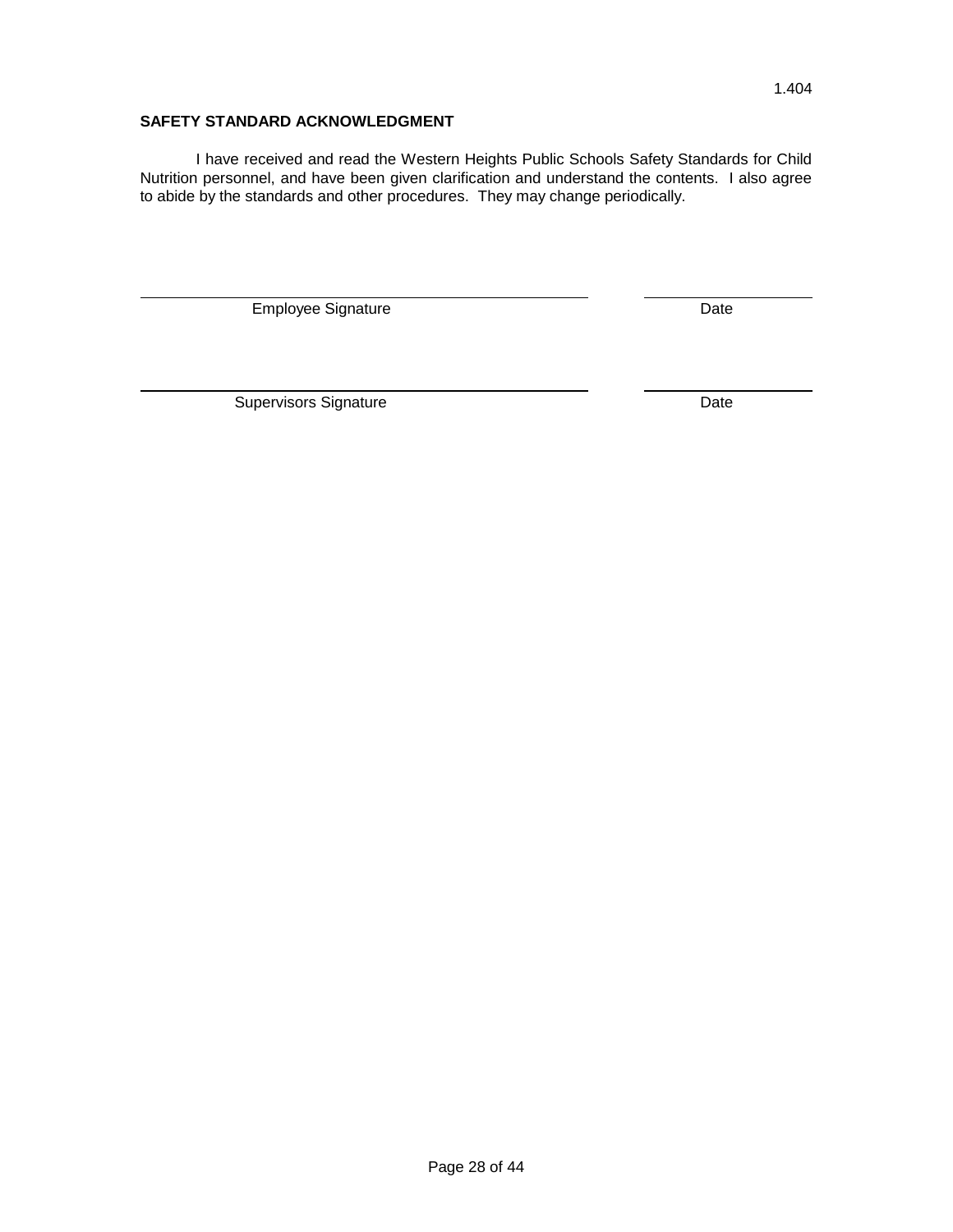# SANITATION STANDARDS

Sanitation is a way of life. It is the quality of living that is expressed in the clean home, the clean farm, the clean business and industry, the clean neighborhood, the clean community.

Being a way of life, it must come from within the people; it is nourished by knowledge and grows as an obligation and an ideal in human relations.

#### Dishwashing

Give special attention to tines of forks and bowls of spoons. It has been shown that disease organisms can be transferred from infected persons to eating utensils and that disease germs may survive poor dishwashing methods.

#### Pre-Washing

1. Prior to washing, eating and other utensils should be prescraped and preflushed and, when necessary, pre-soaked to remove gross food particles and soil.

#### Washing

- 1. Modern detergents have been developed for various cleaning operations. Be sure the detergent you use is capable of doing the job.
- 2. (Hand Method) Wash in water 100-120F or as reasonably hot as your hands can stand. Be sure to start with proper amount of detergent in wash water. Fresh wash water should be made up as needed. Use brush instead of cloth.
- 3. (Machine Method) Equipment and eating utensils should be placed in racks, trays, and baskets so that all surfaces touched by food are subjected to a direct spray of wash and rinse waters.

Directions for operation may vary with different dish machines. Follow the instructions that accompany your equipment. Remember dishwashing machines give satisfactory results only if operated according to manufacturer's directions. Add detergent when necessary. Keep dishwashing machines clean and in good repair at all times.

#### Rinsing

1. All rinsing should be done with clear, hot water.

#### Sanitizing

- 1. This is the application of a substance or condition to a utensil for the purpose of destroying bacteria.
- 2. Total immersion of utensil in clean hot water at least 180 F for 1/2 minute or more. Thermometer must be available for checking temperature.
- 3. Total immersion of utensils for a period of at least one minute in clean sanitizing solution containing -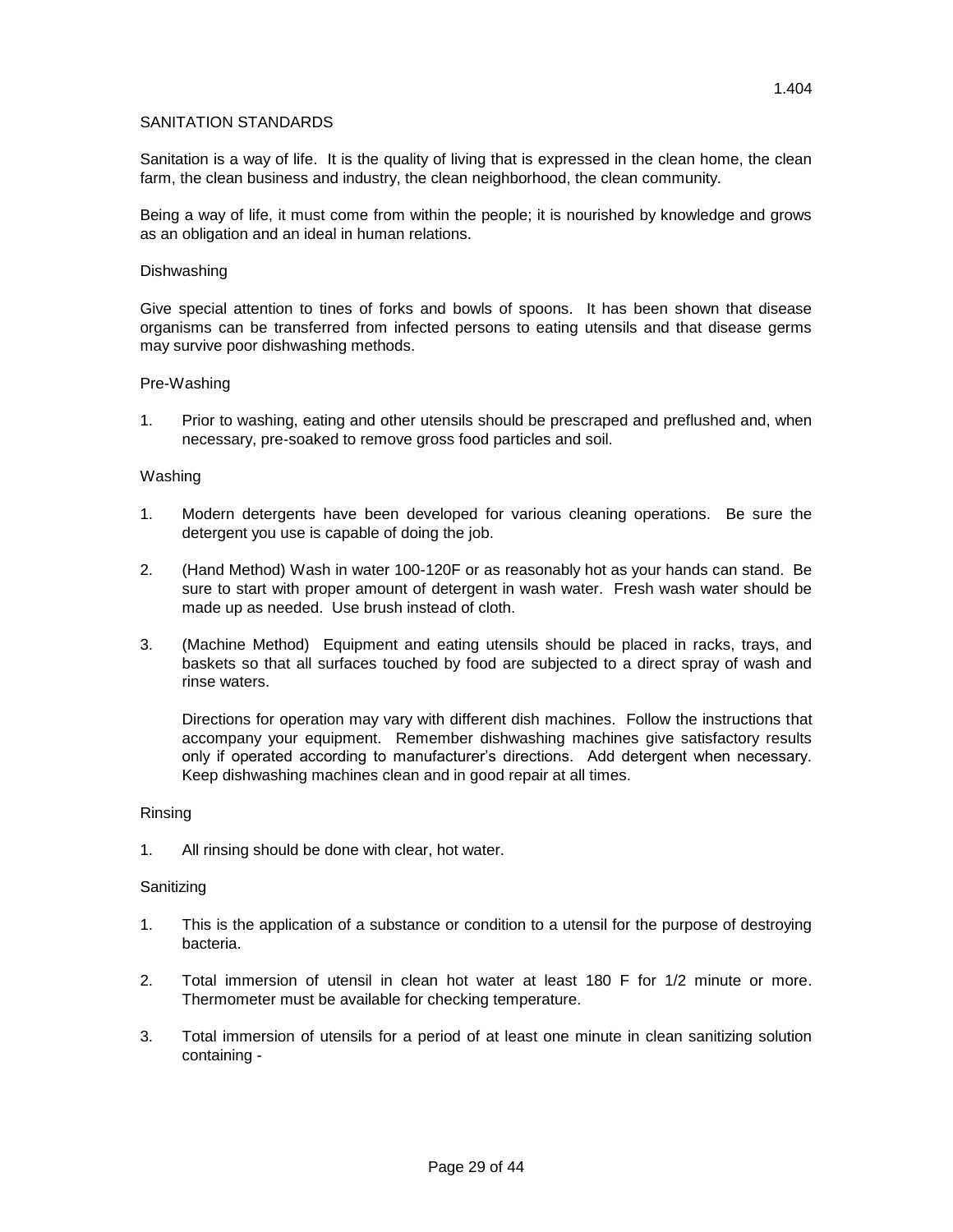- (a) At least 50 parts per million of available chlorine at a temperature of not less than 75 F, or
- (b) a minimum of 12.5 parts per million of available iodine at not less than 75 F, or
- (c) any other chemical sanitizing agent that has officially been approved by the county/city health department.
- 4. Dish machines. The final fresh water rinse shall be at a temperature of at least 180 F. Check accuracy of machine thermometers.
- 5. Fixed equipment or that which is too large to be treated by immersion may be sanitized by spraying or swabbing with a solution at least twice as strong as required for immersion sanitization.
- 6. Check capacity of hot water supply. Booster heater may be needed to maintain 180 degree rinse.

# Drain and Air Dry

1. Utensils should be stored in such a manner that they will not be contaminated by dust, etc.

#### Storage of Utensils and Food

Properly cleaned utensils and equipment will become contaminated unless properly stored and handled.

- 1. Shelves used for utensils should be kept clean. Cloth, paper, oilcloth or similar material should not be used for shelf covering since they provide insect hiding places.
- 2. Containers and utensils should be stored at a sufficient height, not less than 12 inches above the floor, in a clean dry place, protected from insects, splash, dust, overhead leakage, condensation and other contamination. Store inverted where practical.
- 3. Drain racks, trays, and shelves should be made of non-corrosive material, and should be kept clean.
- 4. Utensils should not be handled by the surfaces which come in contact with food or drink. Fingers should not touch the drinking or eating surface of glasses, cups, dishes not the bowls of spoons, tines of forks, or the blades of knives.
- 5. Paper cups, plates, spoons, straws, forks and other single service utensils should be purchased in sanitary containers and stored in a clean, dry place until used.
- 6. Cartons containing single service paper utensils should be opened in such a manner as to prevent contamination of those not used.
- 7. Straws should be individually wrapped or dispensed in such a manner that germs cannot be transferred from one person to another.
- 8. Ventilation is necessary for good food storage. Let cool air in, warm air out.
- 9. Store loose bulk foods such as sugar, flour, and beans in covered metal or plastic containers. Keep covers on.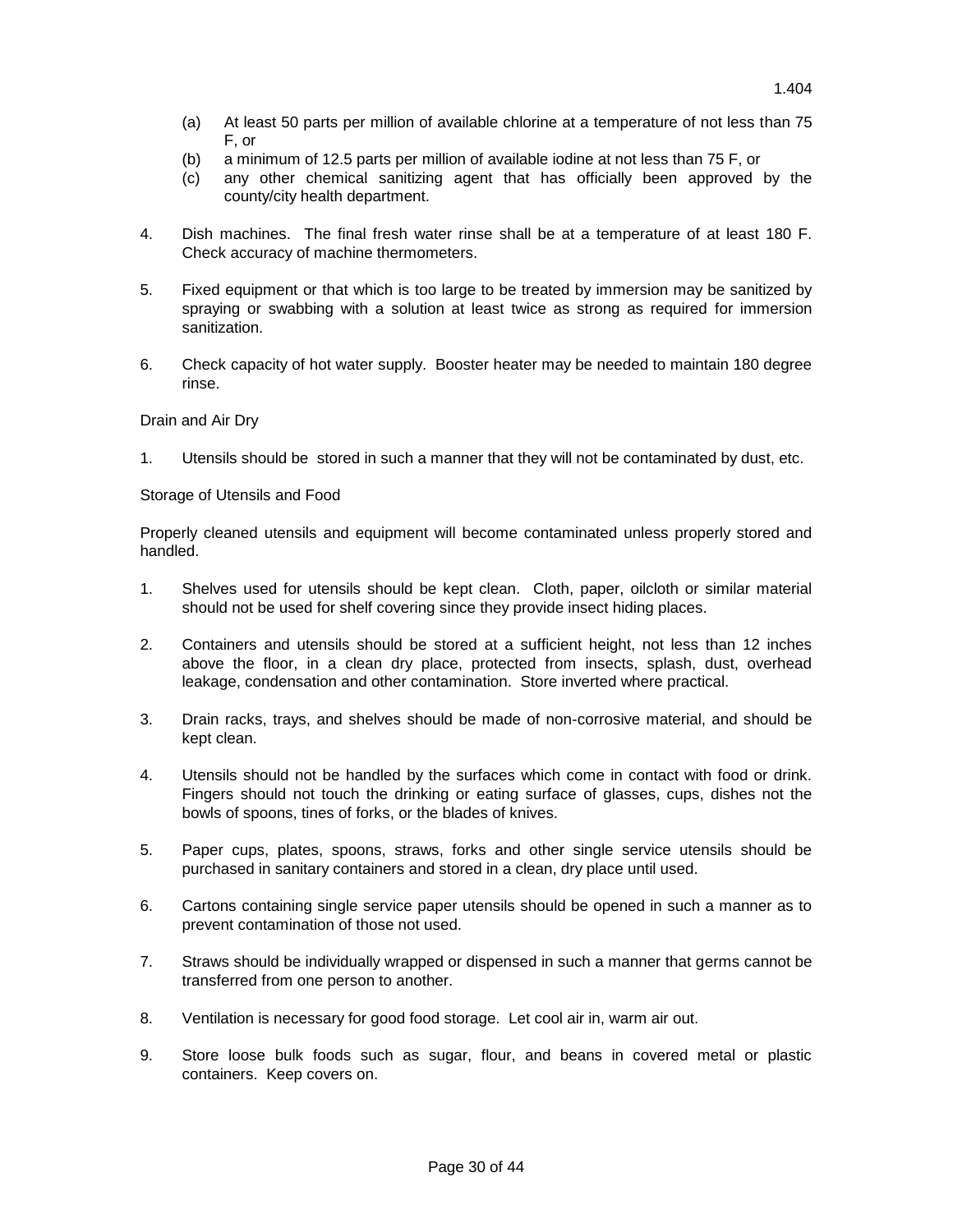10. Older food should be moved to the front when new supplies are stored. "First in...First out."

# Care of Food

Lack of adequate refrigeration can be responsible for the spread of food infection and food poisoning outbreaks.

- 1. Refrigerator temperature must be below 45 degrees Fahrenheit in the warmest part of the storage area. A thermometer should be permanently located at this point and checked especially when the kitchen is warmest.
- 2. All food should be kept covered while in the refrigerator.
- 3. Large quantities of food should be stored in thin layers in shallow pans rather than in deep containers.
- 4. Space should be left between storage items to allow for circulation of air.
- 5. Sliced, boned, hashed or other cooked meats should not be kept at room temperature for more than one hour after cooking. Infected meats may appear satisfactory to the sight, touch and smell.
- 6. Hands and equipment must be thoroughly washed after handling uncooked poultry.
- 7. When ice is used, it must be from sources approved by the health department. Only clean equipment and utensils should be used for storing and handling ice.
- 8. All pre-cooked foods should be refrigerated at 45 degrees or less.
- 9. Potentially hazardous\* foods must always be kept at a safe temperature, below 45 degrees or above 150 degrees.
- 10. Frozen products should be stored at or below 0 degrees. Never refreeze products once they are thawed.
- 11. Frozen foods must be thawed in the refrigerator at 45 degrees or below, or as part of the cooking process.
- 12. Raw fruits and vegetables should be thoroughly washed before being used.
- 13. Only those foods which are commercially processed and subject to inspection are recommended for school lunch purposes.
- 14. All meat, milk and other dairy products must be from a source approved by local or state health authorities.
- 15. Only pasteurized milk and milk products may be used.
- 16. All milk must be served in the individual, original container or from an approved dispenser.
- 17. Leftover foods should be avoided by proper planning. Under no circumstances should they be used after 24 hours.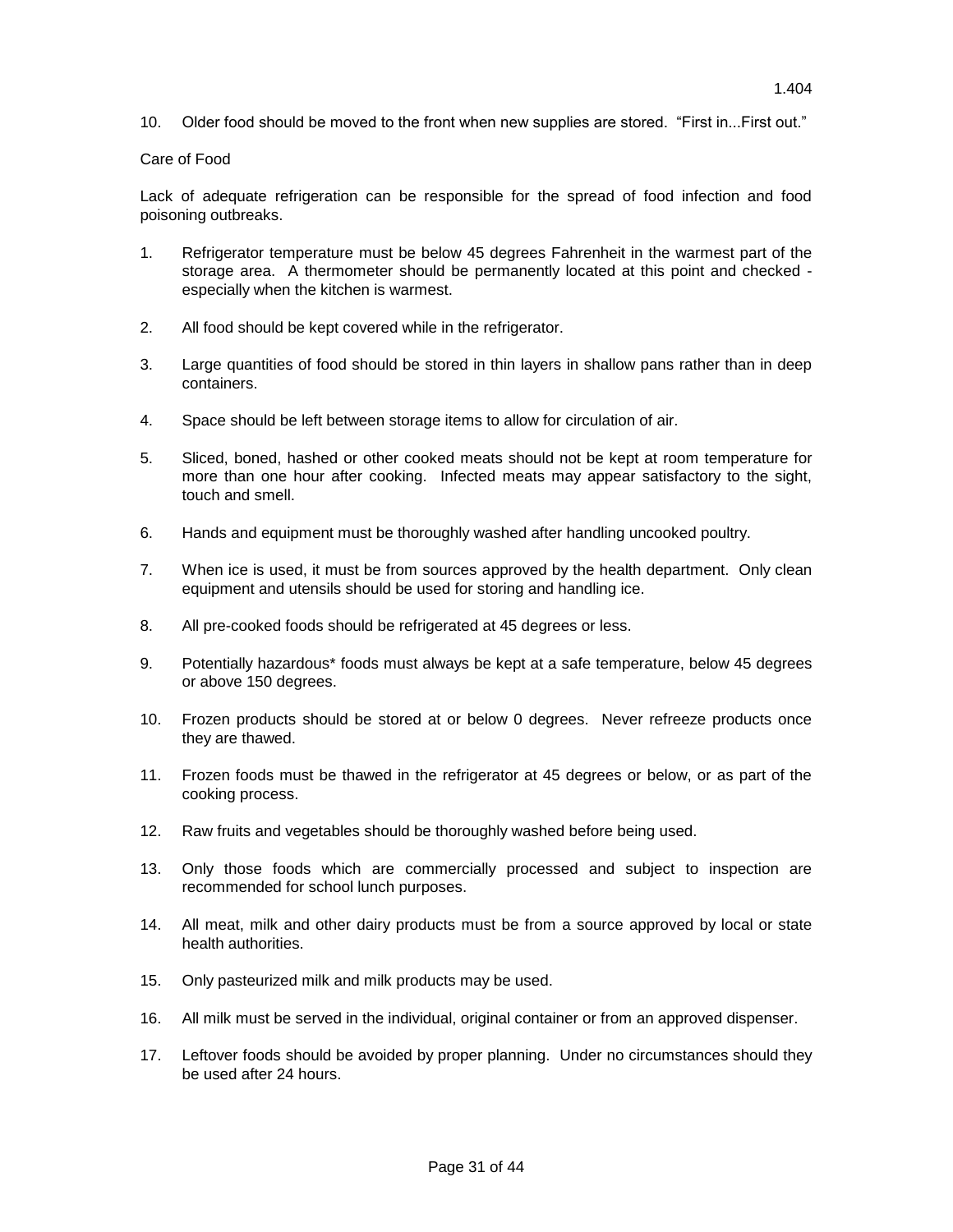- 18. Pork should be cooked until it is no longer red or pink.
- 19. Margarine, peanut butter, honey, syrup, butter, jams, jellies, and similar items should be served in individual portions, and not in bulk unless in approved dispensers.
- 20. Paper napkins should be provided.
- 21. Straws should be individually wrapped or dispensed so that there is no possibility of spreading germs.
- 22. Do not serve plates in advance of lunch period. Serve children as they pass down the line.
- 23. To keep food supply fresh and at proper temperature, replenish service counters at frequent intervals.
- 24. Food, even though in containers, should never be placed on the floor.
- 25. All milk must be refrigerated until served.

\*(Potentially hazardous foods include all custard and cream fillings, poultry, egg products, shellfish, salads or creamed dishes containing meat, fish, eggs or milk products).

### REFRIGERATE THESE FOODS

| <b>Fresh</b> | Processed     | Frozen      |
|--------------|---------------|-------------|
| meat         | vegetables or | meat        |
| fish         | fruit salads  | fish        |
| poultry      | custard       | poultry     |
| vegetables   | gravy         | pastries    |
| fruits       | sauces        | desserts    |
| eggs         | condiments    | cooked food |
| dairy food   | cooked food   |             |

Low temperatures stop or slow down the growth of bacteria, yeasts and molds. Proper refrigeration and handling keeps spoilage at a minimum; food poisoning and food-borne diseases are less likely to occur. Keep these perishable foods refrigerated until prepared and served.

Care and Disposal of Garbage and Trash

All garbage and refuse are potential breeding places of disease producing germs and disease bearing insects and serve as a food supply for rodents.

- 1. Garbage and trash should be kept in tight, nonabsorbent, easily washed containers, of not more than 20 gallon capacity.
- 2. Garbage cans should be provided with tight-fitting lids that are kept on when not in actual use.
- 3. Paper liners for garbage cans aid in cleaning and prolonging life of these containers.
- 4. All garbage receptacles should be washed with hot water and detergent and rinsed with clean water daily.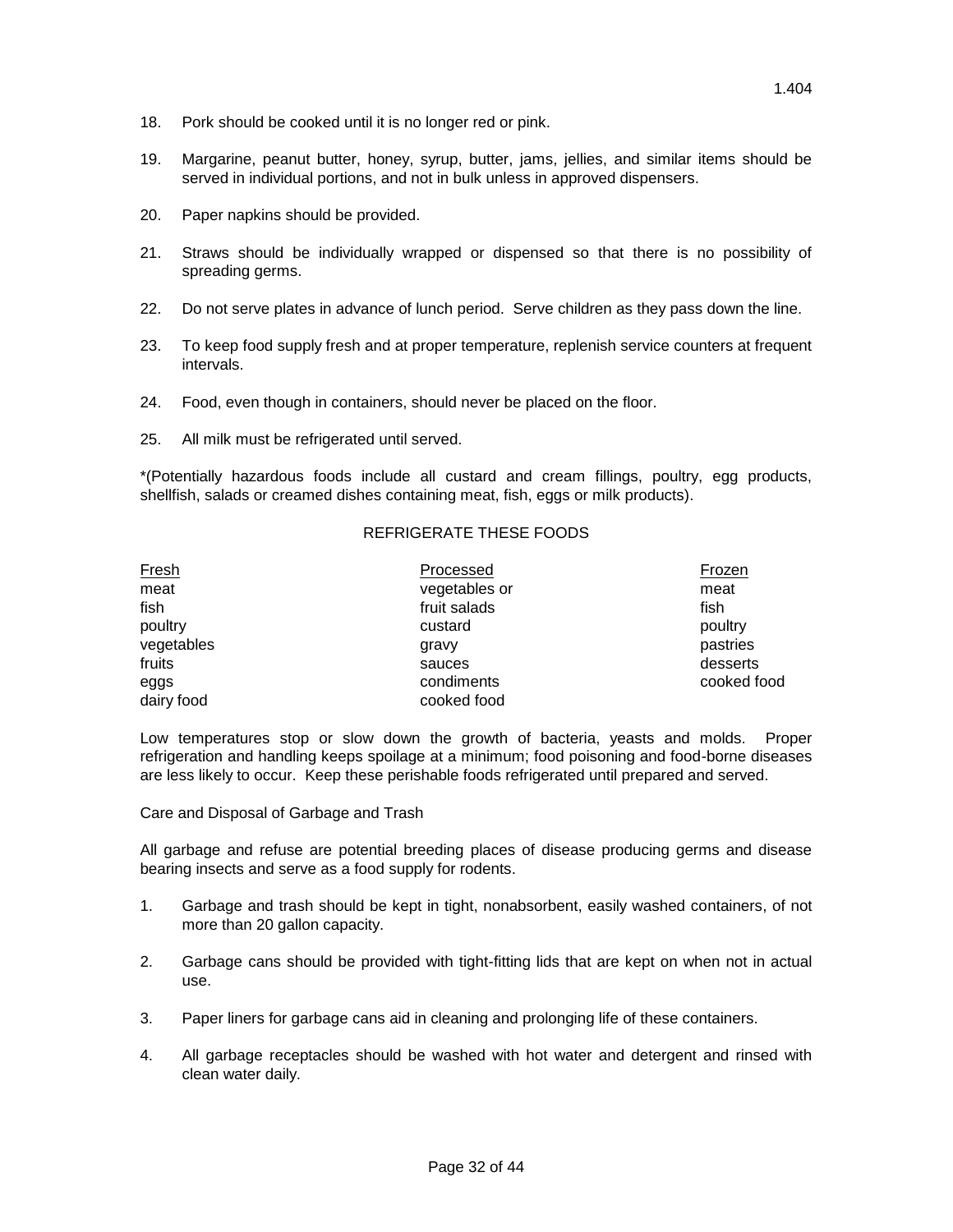- 5. A rodent and vermin free area large enough to hold all outdoor garbage cans should be provided.
- 6. Insecticides can be used effectively in and near garbage and waste areas. Only those recommended by the county health department should be used.
- 7. Trash and paper waste should be disposed of properly by an approved method.

#### Pest Control

The school lunch department should be free of all pests, particularly flies, roaches, ants, mice or rats. The reason for preventing and eliminating rodents and insects is that they spread disease. They walk and feed on all kinds of filth, picking up germs on their feet and bodies, then depositing them on any food or utensils they touch.

An ounce of prevention is worth a pound of cure. Good housekeeping is a must in controlling pests. No amount of insecticides and no extermination program can overcome the effects of poor daily housekeeping.

General Methods of Controlling Pests:

- 1. Unless a licensed commercial exterminating firm is employed, use poisons only under the direction and supervision of the health department.
- 2. Soaps and cleaning powders must not be stored with dangerous substance, and neither should they be stored with food.
- 3. Storage items should be 12 inches above the floor or on movable dollies. Equipment should be placed a cleanable distance from walls.
- 4. All cracks and crevices should be sealed.
- 5. Keep all foods covered.
- 6. Keep garbage cans covered tightly. Empty and clean them daily.
- 7. Dispose of trash promptly and clean the trash cans.
- 8. Clean up spilled food immediately.
- 9. Clean shelves and drawers frequently.
- 10. Keep walls, floors, and ceilings clean and well lighted, no dark corners.
- 11. Keep screens on all openings closed.
- 12. See that breaks in screens of windows and doors, cracks in walls, ceilings and floors are repaired immediately.
- 13. See that all openings around wiring, drain pipes, vents and flues are closed with metal or heavy screening.
- 14. Keep food in metal or other approved containers with tight fitting lids.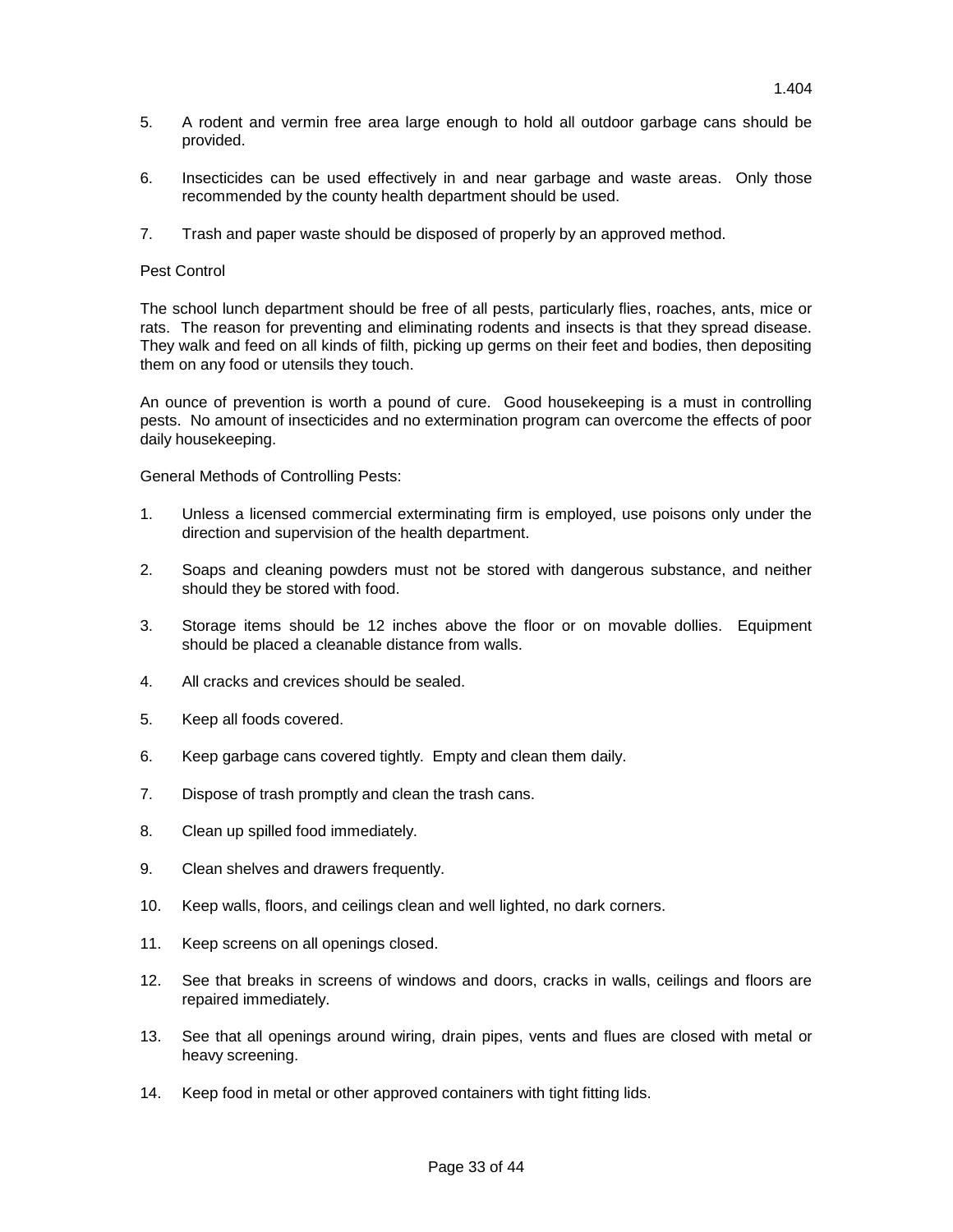- 15. Keep the inside and outside of the building clean.
- 16. Inspect and unpack produce on arrival. Cockroaches may be brought into school lunch department in crates or cartons of food.
- 17. Clean up outdoor insects and rodent breeding places such as rubbish, scrap lumber and tin cans.
- 18. Many chemicals for the control of pests are available on the market today. The use of these in any food establishment is an indication of some unsanitary condition.
- 19. Never use any poison, chemical, or insecticide unless approved in writing by the county health department.

#### Food Poisoning

Food poisoning is a general term, not exact in itself, but often used to describe any type of disease or illness caused by taking into the body spoiled, contaminated, or adulterated food or drink. Mistakenly, it has many times been referred to as Ptomaine Poisoning.

Food prepared far in advance  $+$  poor refrigeration  $+$  careless handling  $=$  sickness.

Almost all cases of food-borne disease are caused by bacteria or by poisons produced by bacteria. The poison is formed in food before it is eaten and cannot be detected by taste, odor, or color.

The Salmonella germ is found in the intestines of birds and animals - including rats, mice, dogs and cats - and is sometimes carried by a healthy person.

The Staphylococcus germs - sometimes referred to as Staph or pus-forming bacteria - are found in the nose and throat, sores and boils, and on the skin of man.

Botulism is the most deadly type of food poisoning. It is caused by a poison produced by the germ Clostridium botulinum. Found everywhere in the soil, this germ is very resistant to heat and cold. It can also live and grow without air. Since it can grow without air, the conditions found in canned non-acid foods are ideal for growth and manufacture of its deadly poison. The germ itself does not cause disease, but the poison it produces is usually fatal to man. A mere taste of food containing the powerful poison causing botulism has been known to cause death. Doubtful nonacid food should be destroyed.

Trichinosis, a condition of infested pork, can cause illness when pork has not been cooked sufficiently. Trichinosis is due to a round worm found in the muscles of some meat-eating animals. The most common host to this worm is the rat. Animals which prey on or occasionally eat rats, such as the pig, dog and cat, may become infested with them. Careful investigation has shown that these encysted worms found in pork are killed when the meat is sufficiently heated or frozen for varying periods. Therefore, all pork products should be thoroughly cooked. A change to a light color is a good indication that pork has been sufficiently cooked to render the cyst harmless.

Pork should never be served when pink meat is visible. Purchase government inspected meats and cook well.

Undulant fever (Brucellosis) is contracted from the raw milk of infected cows. Septic sore throat, dysenteries and scarlet fever may be transmitted by means of contaminated milk. These latter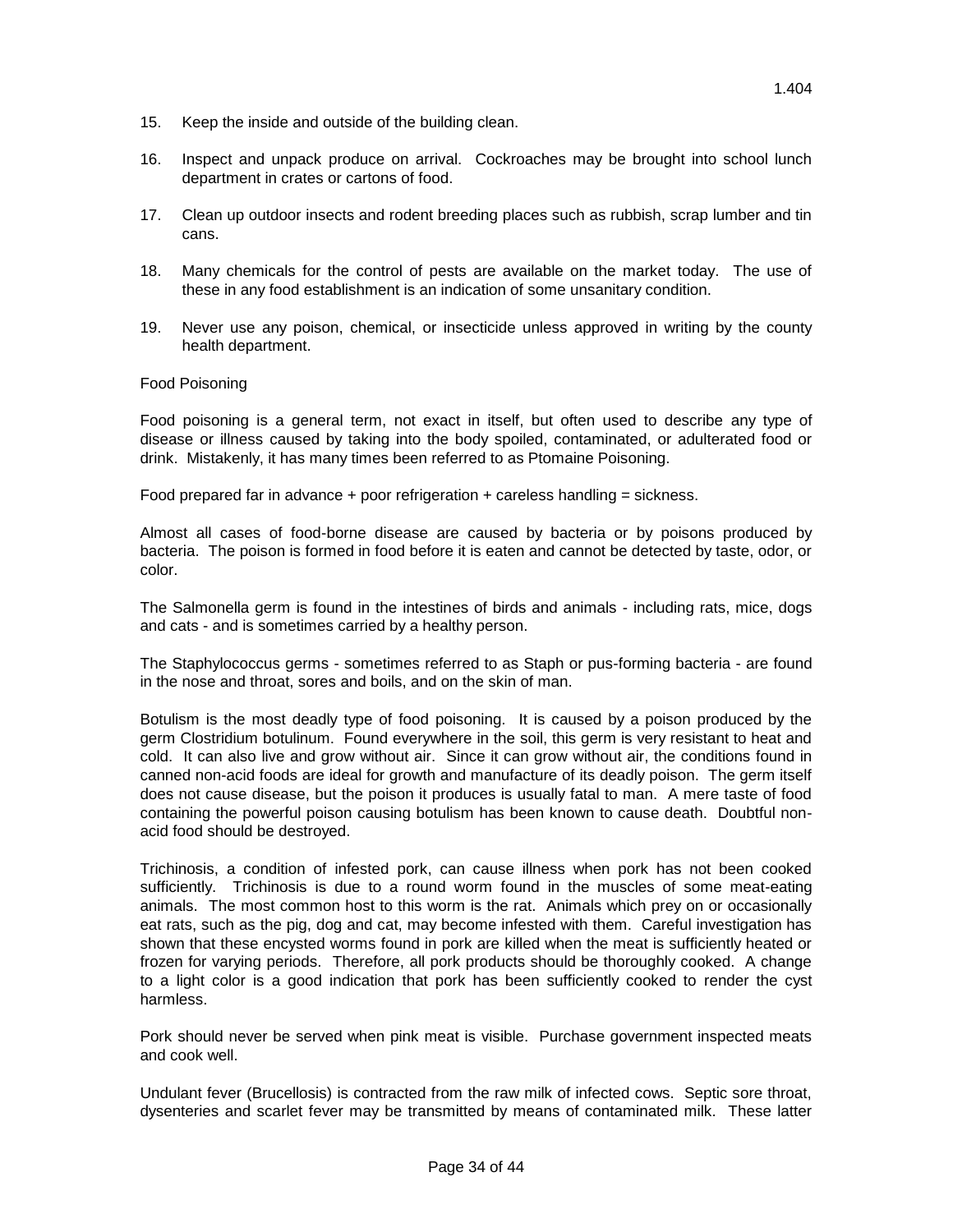three conditions may be caused by improper handling of any milk. To avoid these milk-borne illnesses, milk should be pasteurized and handled under the health department's approval.

Disease producing bacteria are spread:

- 1. By bacteria carriers; such people may seem well but carry bacteria that make other people sick.
- 2. In the air when a person sneezes or coughs.
- 3. By their presence on improperly cleaned and sanitized eating and cooking utensils and equipment.
- 4. By the hands that have not been properly washed.
- 5. By fingernails not properly cleaned.
- 6. By contamination of food, utensils and equipment from flies, insects, rats and mice.
- 7. By improper handling and preparation of food.
- 8. By use of common towels.
- 9. By serving improperly cooked food.
- 10. By poor personal hygiene practices of food handlers.
- 11. By use of foods from unapproved sources.

# Sanitation Responsibilities

Manager

- 1. Call all sanitation and safety hazards to the attention of the director immediately.
- 2. Request from proper authorities facilities, materials and supplies needed in connection with sanitation and safety.
- 3. Check department at regular intervals.
- 4. Keep up to date.
- 5. Train school lunch personnel. Practice what you know.
- 6. Cooperate with others responsible for program.

# School Administrator

- 1. Provide facilities, materials and supplies needed.
- 2. Provide special personnel as needed.
- 3. Delegate responsibility and authority as necessary.
- 4. Make training possible and require participation.
- 5. Cooperate with school lunch personnel and others concerned.

# Health Department

- 1. Inspect school lunch departments regularly.
- 2. Discuss improvements and problems with manager, principal, school lunch supervisor and superintendent.
- 3. Furnish copy of inspection report to manager, principal, and county superintendent.
- 4. Assist in securing sanitation materials and supplies.
- 5. Cooperate with school officials in planning and conducting training programs.

# Teacher

- 1. Teach pupils proper personal sanitation habits through example and class activities.
- 2. Assist in making the school lunch a positive learning experience.

# School Lunch Supervisor

- 1. Work with those concerned in developing standards, policies and practices regarding sanitation.
- 2. Work with administrators and teachers in making the sanitation aspects of school lunch a positive learning experience for children.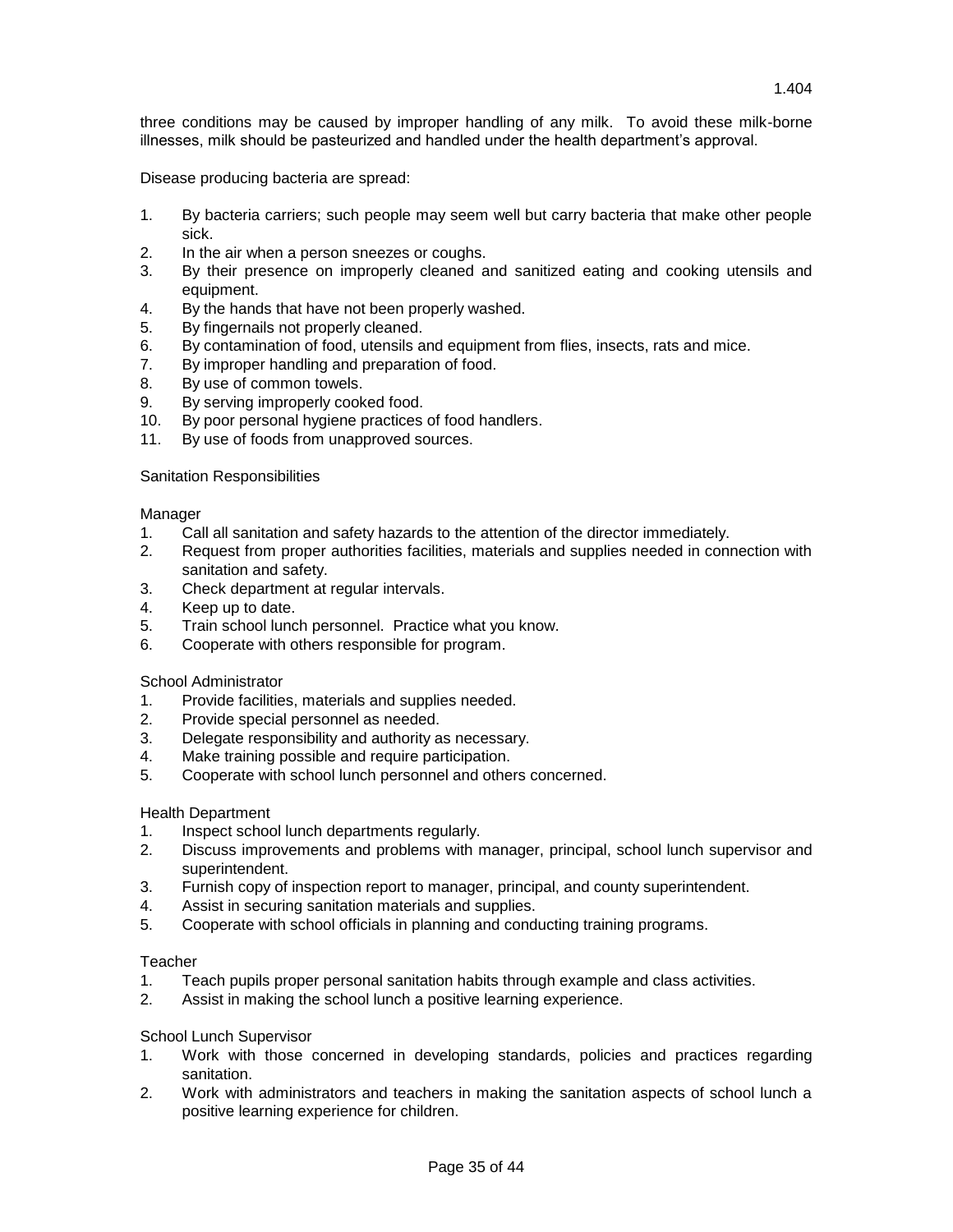- 4. Assist in securing "built-in" sanitation for school lunch departments.
- 5. Plan and conduct such training programs as are necessary for the maintenance of established sanitation standards.
- 6. Prepare or secure suitable materials for sanitation education.

The Fundamental Five of Safe Food Service

These are the five fundamentals for safe, sanitary food service. Good food sanitation includes other details, but if any one of these basic five points is missing, no food service operation can be entirely safe.

- 1. CLEAN HANDS Dirty hands spread germs. Hands and fingernails should be washed thoroughly with soap and water before work, after using toilet and every time they are soiled.
- 2. CLEAN SERVICE Handling utensils the wrong way may spread disease. Paper service should be handled carefully to keep it sanitary. Other utensils should be washed clean, sanitized as recommended by the health department, then carefully stored and handled.
- 3. CLEAN FOOD Food may be infected by coughs, sneezes, handling, dirty equipment, vermin, animals, and wastes. It should be protected during storage, preparation, display and service.
- 4. RIGHT TEMPERATURE Cold stops germs from growing; heat kills them. Cold foods should be kept cold; hot foods should be kept hot. Prepared food never should be left standing at room temperature one unnecessary minute.
- 5. HEALTHY WORKERS Food workers must be healthy, for colds or other diseases may be passed to others. Germs from infected cuts, pimples or boils may cause food poisoning.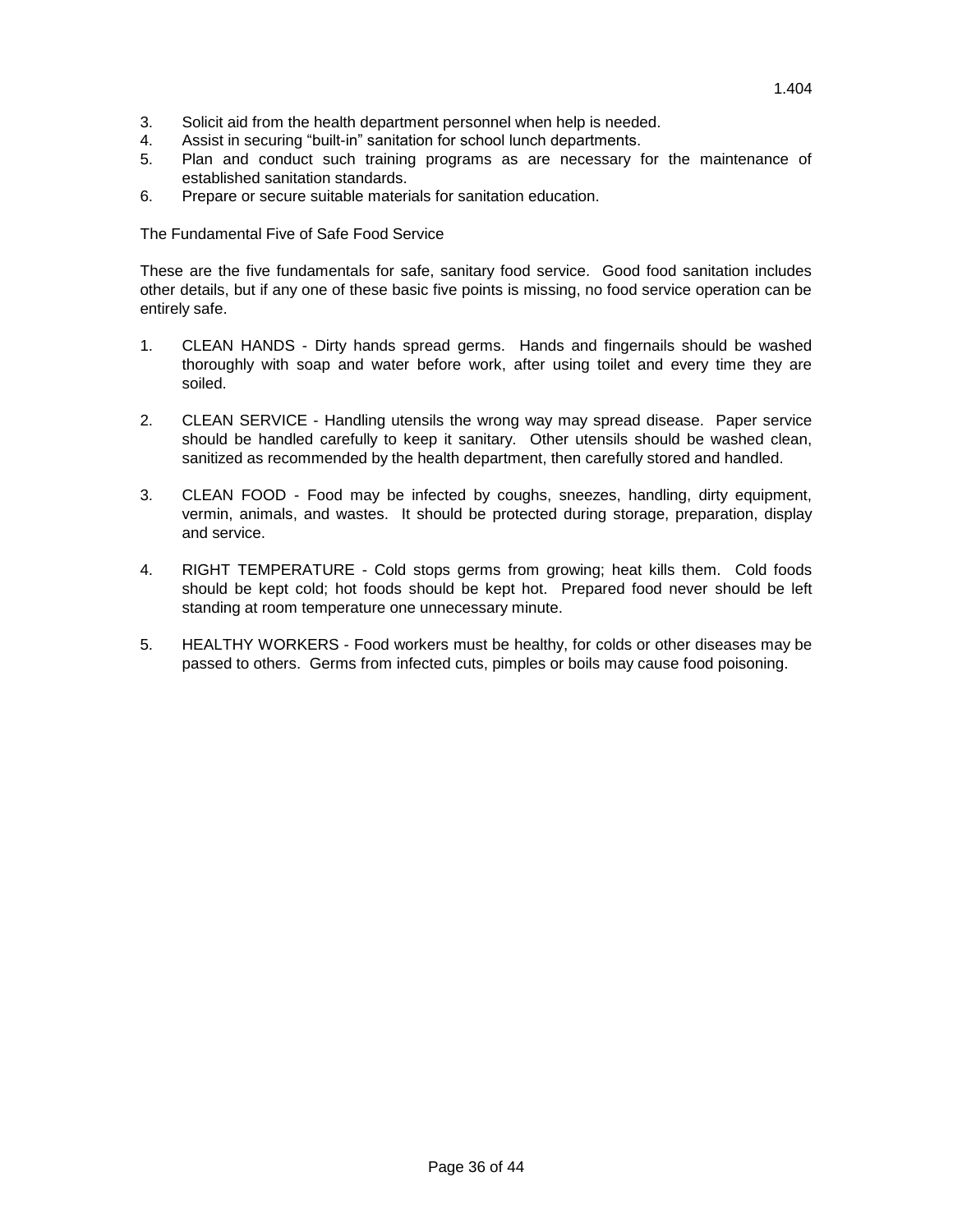## PURCHASING PROCEDURE

The Child Nutrition Division of the Western Heights School System has as one of it's goals to purchase the correct product at the right time at the fairest price. The best way to achieve this goal is to purchase food and non-food supplies on a formal bid basis.

This booklet has been provided to acquaint you with the policies and procedures for submitting bids. You will find enclosed a bid calendar (Attachment A) to advise you of the dates that have been set for advertising, pick up and return of bids, and deliveries. Also enclosed are the general bid requirements and specifications.

Bids for food and non-food supplies will be mailed to interested vendors or may be picked up at the Child Nutrition Program Office, 8401 S.W. 44th Street, Oklahoma City, Oklahoma. Bids must be returned before the date and time of the bid opening to be considered.

Food bid tabulations are made following the public bid opening. Bids will be awarded by the Western Heights Board of Education at the next regularly scheduled meeting. Notification will be made to successful and unsuccessful bidders.

It is hoped the development of this manual and the bidding system will not only strengthen the purchasing of the Child Nutrition Programs but will also be of benefit to the vendors. Your assistance in advising us in clarification of our system and/or specifications is greatly appreciated.

Purchasing procedures - Western Heights Child Nutrition Program

The Child Nutrition Program of Western Heights Schools is responsible for the purchasing of all food items, paper goods, equipment, utensils and certain cleaning supplies used in the food service operation of the school system.

Formal sealed bids are taken for the year's supply of milk, bread, warewashing, small equipment and pest elimination. Formal sealed bids are taken on a four month basis for all other purchases except equipment for new facilities. Contracts awarded to contractors for new buildings provide this equipment. An advertisement for formal bids will be made annually with bid opening dates for the entire year's bidding. Invitations to Bid will be sent to all vendors expressing an interest in any or all of the bid periods. A purchasing manual will be provided to all interested vendors for use during the entire year. Specifications provide an accurate description of the product desired. Specifications will not unduly restrict competition. Manuals may be picked up in the Child Nutrition Program Office. Annual bids are opened at a formal bid opening and accepted at the regularly scheduled meeting of the Board of Education.

Staple foods and frozen foods are bid on a four month basis and supplied on an "as needed" basis. Perishable food products are supplied on "as needed" basis. Deliveries will not be received during the serving time, between the hours of 11:00 a.m. and 1:00 p.m. Dry, staple and frozen products are to be delivered to the Western Heights Warehouse, 4101 S. Council Road, Oklahoma City, Oklahoma between the hours of 7:30 a.m. and 2:00 p.m., Monday through Friday.

Price is not the only factor considered in determining who will be awarded the bid. Quality of product, density, number and size in the pack are product factors. Samples may be requested at no charge to the school for comparison purposes. Delivery, service, and billing procedures are also a major factor in awarding bids. It is imperative that deliveries be reliable as to completeness and punctuality. All vendors wanting to bid are welcomed and will be given consideration.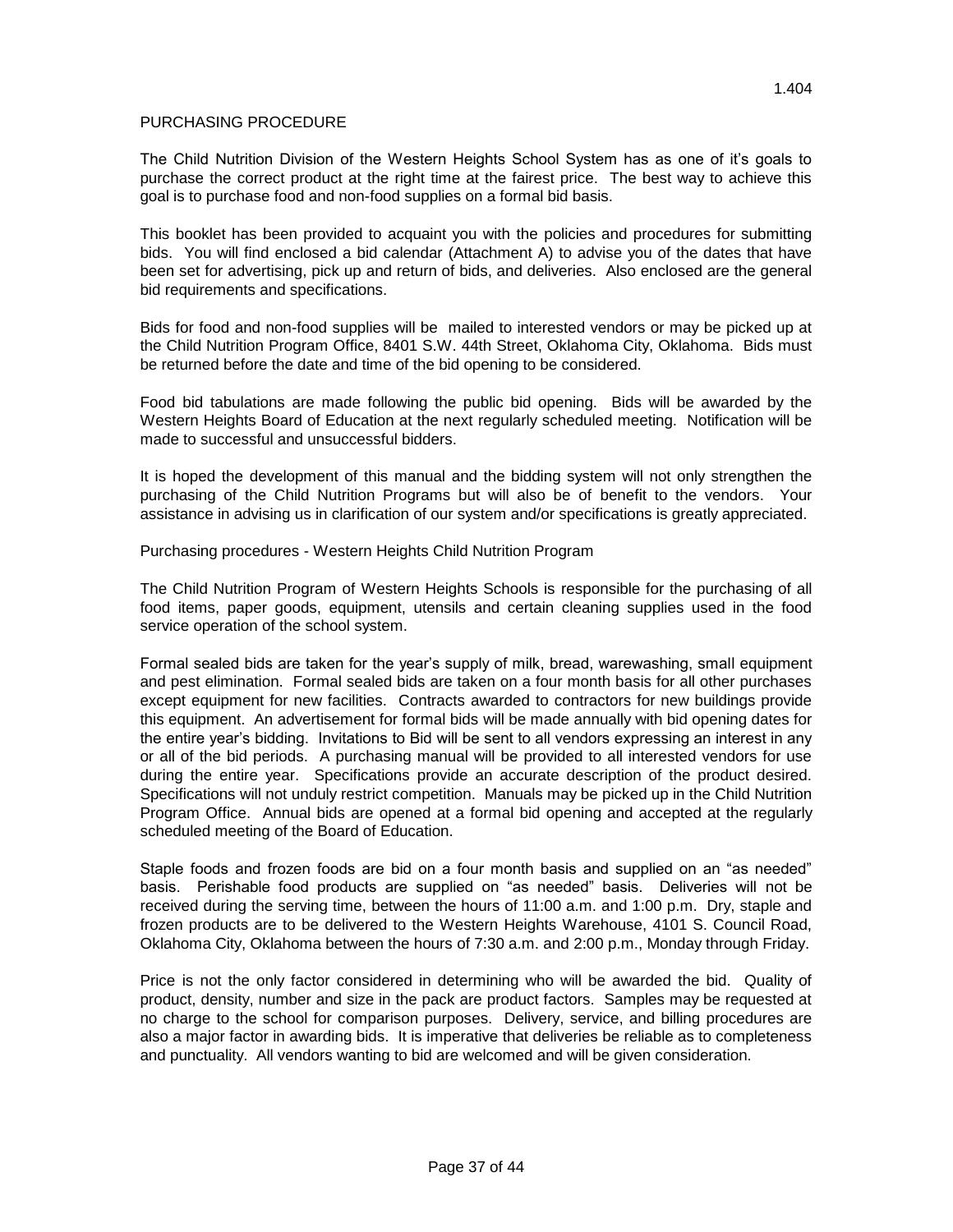All procurement transactions shall be conducted in a manner so as to provide maximum open and free competition.

Orders are placed with successful bidders on an "as needed" basis and deliveries are required within three (3) working days after the order is placed. Since amounts are required on the bid for a specific time period, product must be available for delivery. Failure to deliver as agreed will result in the company paying for any difference paid by the school to acquire the product from the next lowest bidder. Substitution of products by the company must be approved by the child nutrition programs office prior to delivery and must be billed at the bid price.

Food service employees shall not solicit nor accept gratuities, favor, or anything of monetary value from the contractors or potential contractors.

No employee, officer, or agent of the school district shall participate in selection of or in the award or administration of a contract supported by Program funds if a conflict of interest, real or apparent, would be involved.

Conflicts of interest arise when any of the following has a financial or other interest in the firm selected for the award:

- 1. The employee, officer, or agent;
- 2. Any member of his/her immediate family;
- 3. His or her partner;
- 4. An organization which employs, or is about to employ any of the above.

The school district shall make all officers, employees or their agents, or contractors, or the contractors' agents aware that violations of these procurement standards are subject to penalties as established by Title 74 O.S.  $\sim$  3401 et. seq., also known as the Anti-Kickback Act of 1974.

The school reserves the right to purchase at food shows when such purchases are advantageous to the school and products are to be evaluated for use and acceptability.

General Rules, Conditions, and Instructions for Bidders

# SECTION I: BIDS

The date, time and place of bid openings will be shown on all Invitations to Bid.

Bids shall be submitted only on the Bid Proposal Form provided. The entire document must be returned including the Contract Section.

All information required on the bid form must be supplied in order to constitute a regular bid.

Bids or amendments thereto received after the date and time designated for opening of bids or received unsealed will not be considered.

The bid form must be typed or completed in ink. Any corrections made by erasure or the use of correction fluid must be initialed by the person signing the bid.

Bids must be signed by a duly authorized representative of the firm and returned in a sealed envelope marked "**SEALED FOOD SERVICE BIDS"** indicating the date and hour of opening.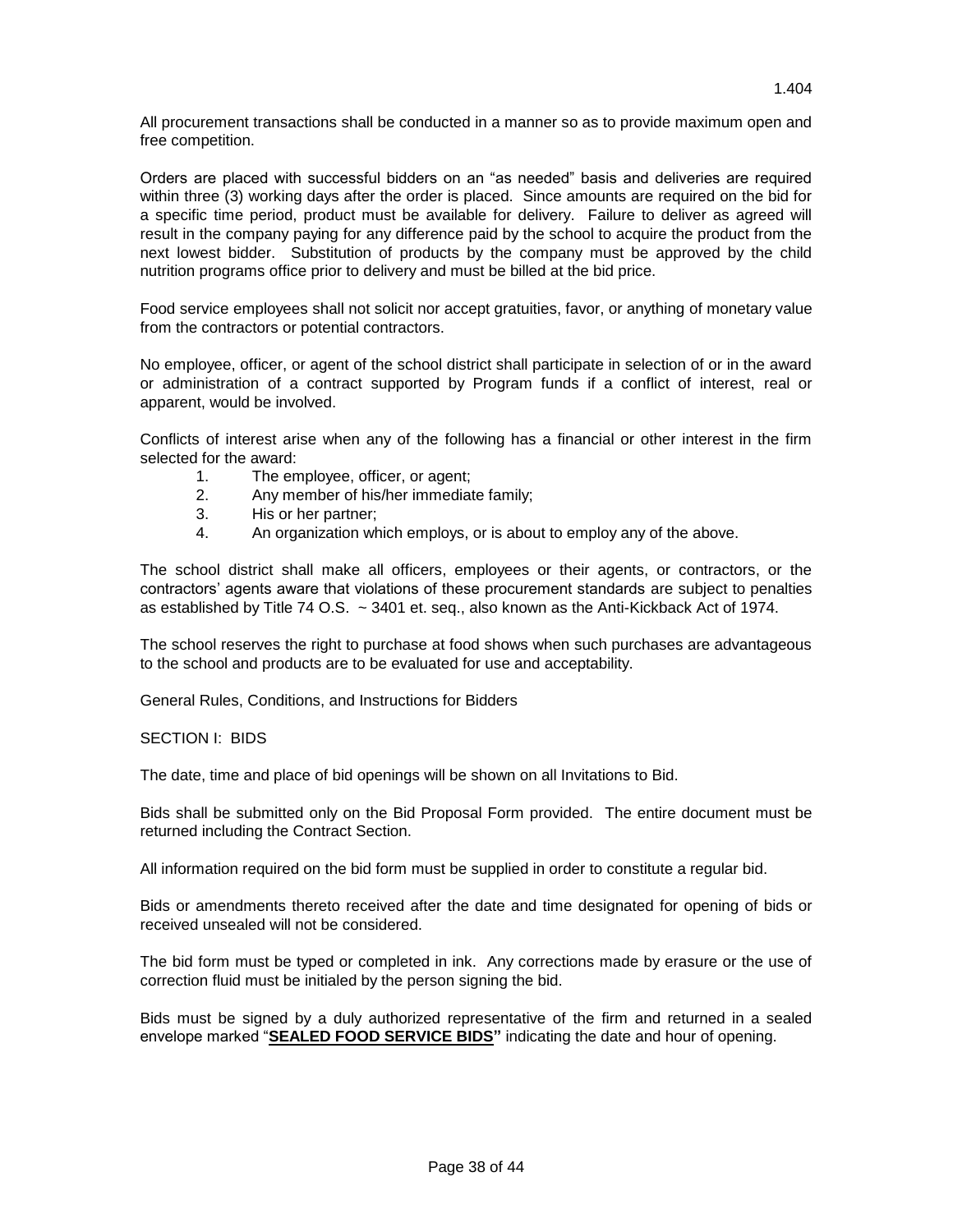Any notation on the outside of the sealed bid envelope which is intended to amend the bid in any manner will not be considered.

The price quoted shall include handling and delivery to the Western Heights Warehouse, 4101 South Council Road, Oklahoma City, Oklahoma.

Bids submitted are binding on all bidders for the delivery period as listed in the bid proposal. Errors in quoted prices or in a preparation of the bid are the responsibility of the vendor.

Vendors who fail to respond after having been invited to bid for two (2) openings will be deleted from the vendors list.

When samples are required, they must be submitted by the vendor to the Child Nutrition Office or the designated place at least two (2) working days after the bid opening. No cost for samples is to be incurred by the school.

All contracts, unless otherwise specifically stated, shall produce new commodities, fresh stock, latest pack. All products quoted shall have been processed and packed in accordance with good commercial practice and shall be in good condition at the time of delivery. All products shall conform in all respects to all applicable standards promulgated under the Federal Food, Drug, and Cosmetic Act in effect at the time of delivery. All products must be domestic, except for products not produced n the United States.

Products intended to satisfy the meat/meat alternate requirement of the reimbursable meal must be a **CN LABEL** or the vendor must attach a completed **PRODUCT FORMULATION STATEMENT** (Attachment C) with the bid form.

Vendors must provide Occupational Safety and Health Administration U.S. Department of Labor, OMB Form 44-R1387 **MATERIAL SAFETY DATA SHEET** with bid for all products containing hazardous ingredients.

Bids shall not include state and local taxes. Western Heights' tax exempt number is 385-817.

Where applicable, bids shall state the amount of allowances for products produced under the National Commodity Processing Agreement. Western Heights' National Commodity Processing number is 140020140.

# SECTION II: AWARDS

The opening of bids will be for reading only. Award of bids will be as directed by the Western Heights Board of Education.

Bids will be awarded by **ITEM** to the lowest responsible bidder whose bid is responsive and most advantageous to the Child Nutrition program. The Western Heights Board of Education reserves the right to select any part of a bid or the whole bid, to reject and/or all bids.

The right is reserved to increase the quantities, where shown, for item or items on the bid. Also, the right is reserved to decrease quantities when USDA products become available in the amounts that create a usage and storage problem. Quantities when listed, are estimated only; however, every effort will be made to make the estimates realistic.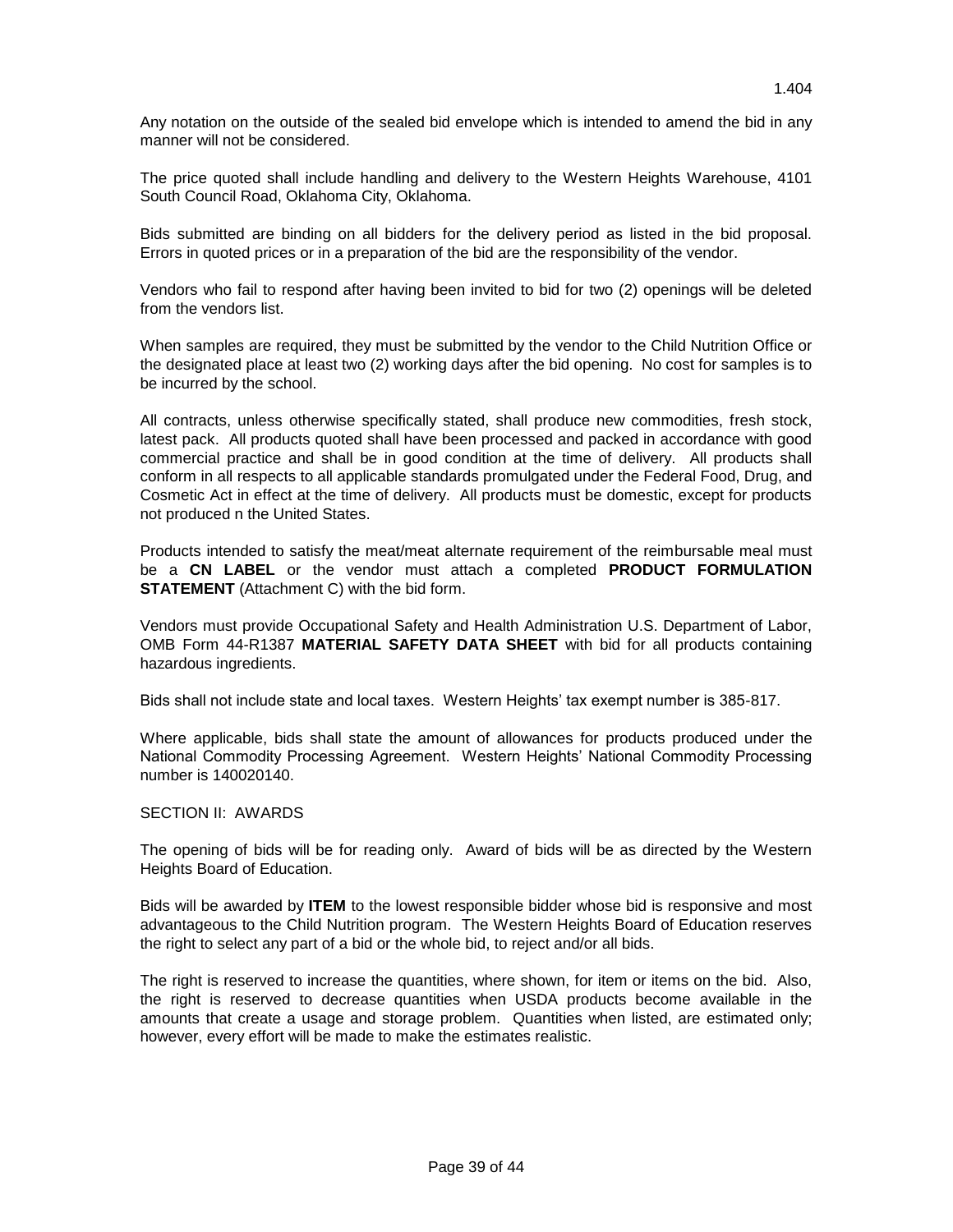When brand name or equal is specified, the Director of Child Nutrition Program will be sole determiner of product equality and all decisions as to equality will be final.

One copy of the vendor's Bid Proposal, countersigned by the Director of Child Nutrition Program or the designee, mailed or picked up in the school food service office by the field representative will be considered sufficient notice of acceptance of bid and award of the contract.

# SECTION III: DELIVERIES

Deliveries shall be made on a regularly scheduled basis to the Western Heights Warehouse between the hours of 7:30 a.m. and 2:00 p.m. Delivery will be made within three working days following the receipt of an order. Milk, bread, produce and snack vendors shall develop a delivery schedule with the manager of each kitchen that insures sufficient and timely supplies.

The manager of each cafeteria has the responsibility of checking the quantity and quality of products delivered to the cafeteria sites. Any item found unacceptable will be returned to stock immediately with cost to the school. The warehouseman will be responsible for checking the quantity and quality of products delivered to the central warehouse. Any products found to be unacceptable in quantity or quality or does not meet the specification of the order will be returned to stock immediately without charge to the school.

Deliveries shall be subject to reweighing. Payment shall be made on the basis of net weight of materials delivered.

Vendors must give immediate notice to the school food service office of inability to deliver. This may be done by calling (405) 745-6300. The school reserves the right to cancel that portion of an order which the vendor has failed to deliver at the time specified.

If a vendor is temporarily out of stock of a particular item, he/she may deliver an equal or superior product at an equal or lower price with prior approval from the school food service office. This may be done by calling (405) 745-6300.

When delivered products appear to be inferior to the products specified, the buyer reserves the right to submit the items in doubt to the nearest local or regional USDA office for official inspection and grading. The expense of the inspection shall be paid by the vendor if any article fails in any way to meet specifications. Payment shall be made on an adjusted price basis.

# SECTION IV: INVOICES AND STATEMENTS

Successful vendors shall be required to leave duplicate invoices with the representative who receives the items as the receiving sites. Statements shall be submitted monthly to the school food service office no later than the 5th of the following month. Each statement will contain a record of all purchases for the month. Payment will be made from invoices signed by a representative of the vendor and co-signed by a representative of the school. It is the responsibility of the vendor to reconcile the statement and invoices, and to furnish the school food service office with proof information of copies of unpaid invoices or incorrect invoices in case of a discrepancy. All vendors must have a **NON-KICKBACK AFFIDAVIT** (Attachment D) on file in the Central Food Service Office before payment can be made.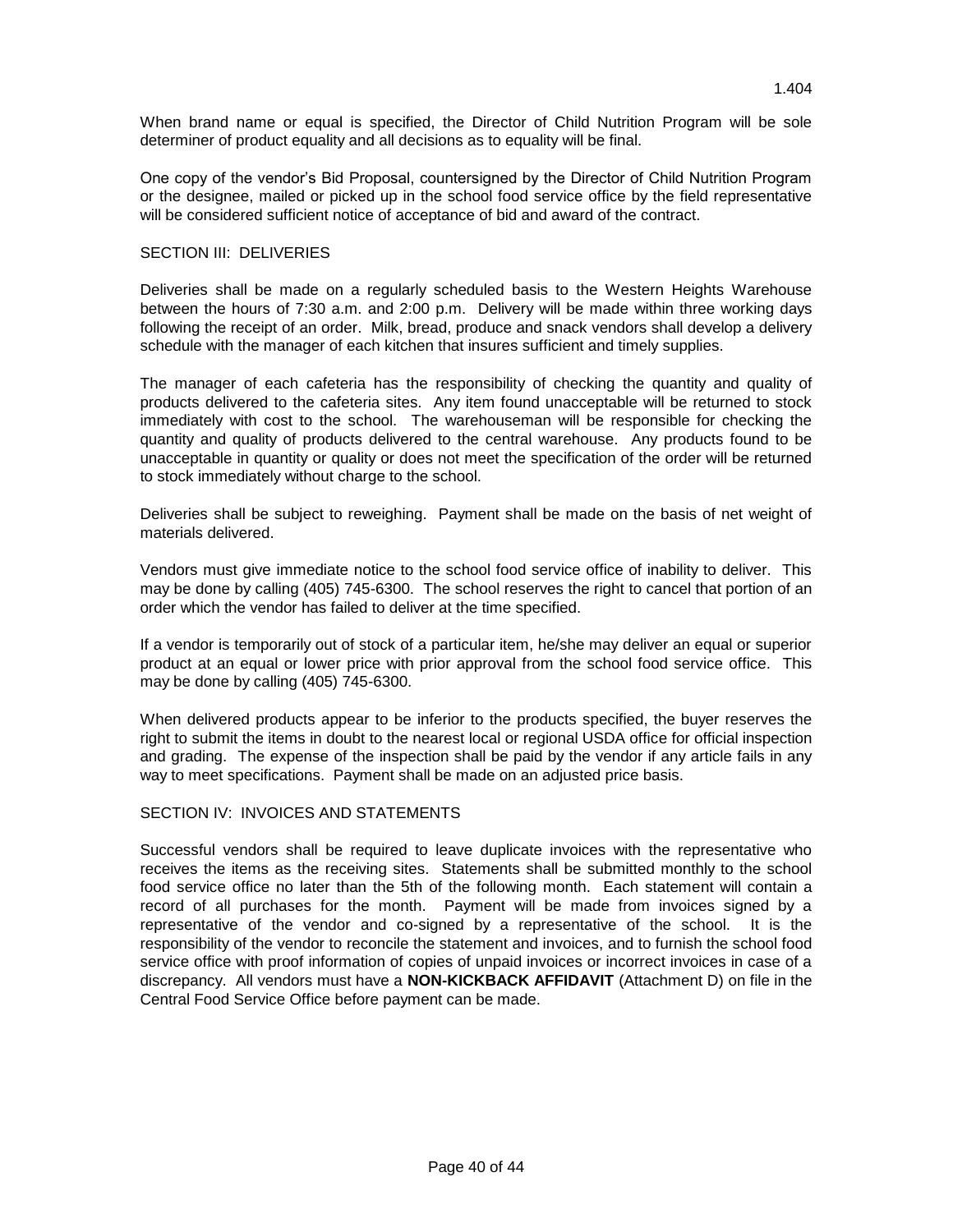# SECTION V: CONTRACT CONDITIONS

Repeated failure to make delivery in accordance with specifications will result in termination of the contract, pursuit of appropriate legal remedies, and/or disqualification of the vendor until such time as she/he furnishes satisfactory evidence that future obligations can be fulfilled. Failure to render prompt service will be considered when making subsequent award.

Contracts may be terminated at any time on thirty (30) days notice upon mutual agreement of both parties, or at any time the terms of the contract are violated in any way.

The Western Heights School Board of Education, the Oklahoma Department of Education and United States Department of Agriculture, the Comptroller General of the United States, or any of their authorized representatives, may have access to any books, documents, papers, and records of the contractor which are directly pertinent to this specific contract, for the purpose of making an audit, examination, excerpts and transcriptions.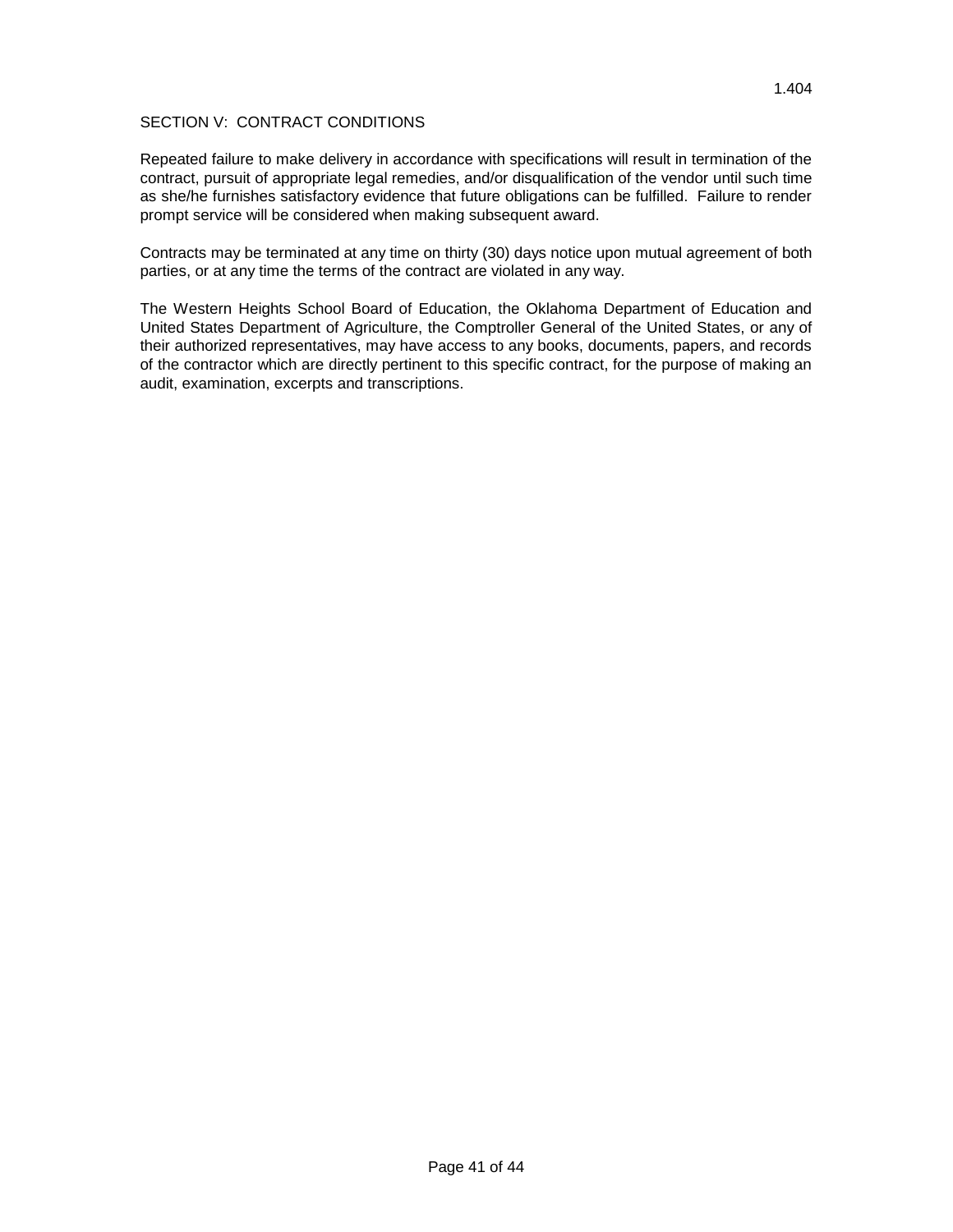#### Attachment A

This bid calendar shall be submitted for publication and posted in the Administration Building for the benefit of all prospective bidders.

Bid Calendar for School Year 94-95

Bids for frozen and refrigerated food; dry, canned and staple food, paper products, chemicals, and small equipment subject to breakage or loss will be taken on the following schedule.

All bids are due at the Western Heights Administration Building, on or before 4:00 p.m., on the opening date. All bids will be awarded following the next regularly scheduled meeting of the Western Heights Board of Education.

|           | No. 1           | No. 2             | No. 3          |
|-----------|-----------------|-------------------|----------------|
| Released: | August 30, 1994 | December 12, 1994 | March 13, 1995 |
|           | Sept 20, 1994   | January 4, 1995   | March 28. 1995 |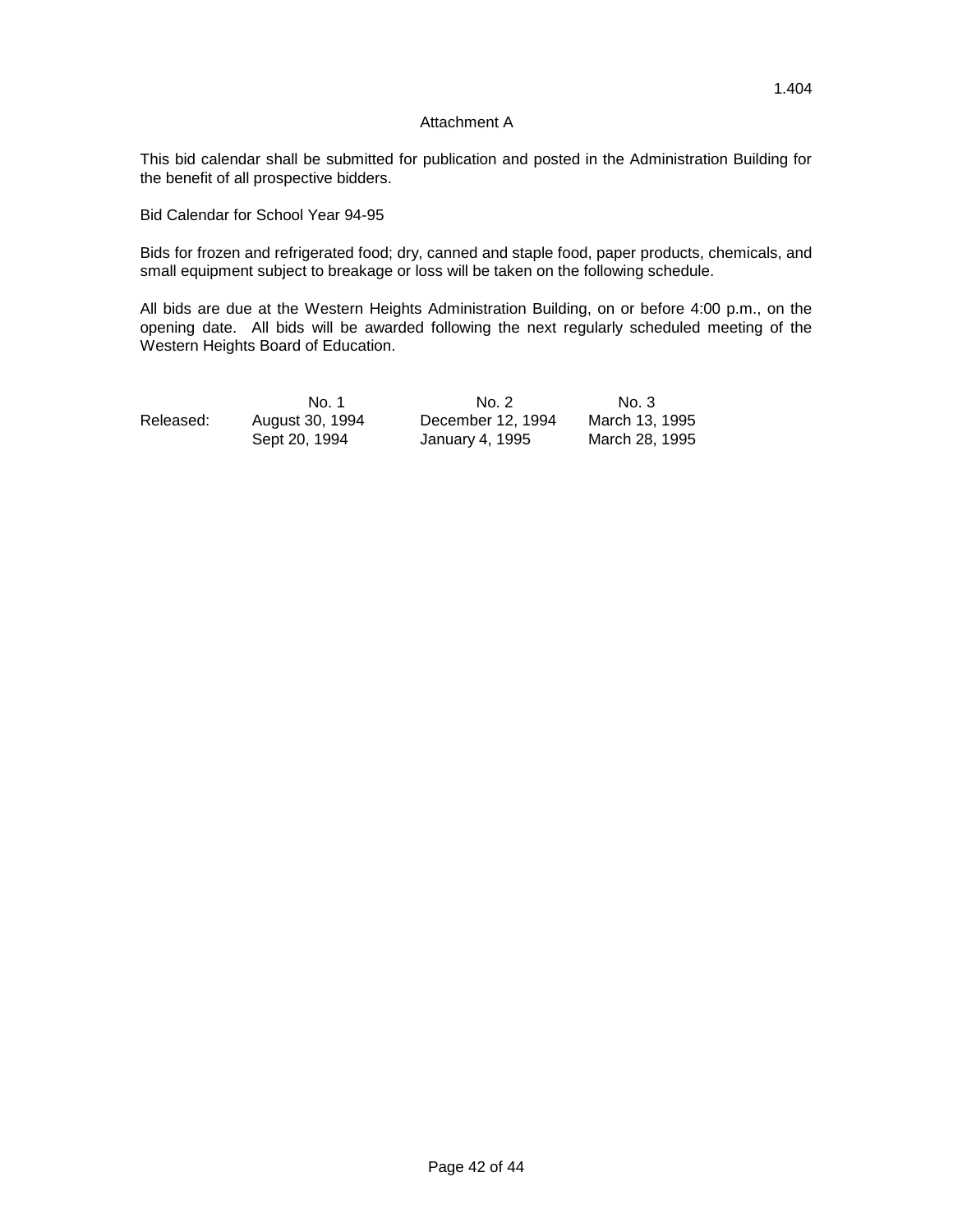Attachment C

| <b>Product Code Example 2014</b>                                                                                                 |  |
|----------------------------------------------------------------------------------------------------------------------------------|--|
|                                                                                                                                  |  |
|                                                                                                                                  |  |
| Total Weights Per Portion of Uncooked Product __________________________________                                                 |  |
|                                                                                                                                  |  |
| Percent Fat of Raw Meat <b>Figure 2018</b> Percent Fat of Raw Meat                                                               |  |
| *(Percent of dry VPP or Partially Hydrated or Hydrated VPP)<br>Specify which used)                                               |  |
|                                                                                                                                  |  |
| *(Weight of Raw Meat and VPP)                                                                                                    |  |
| Dry VPP + Raw Meat<br><u> 1989 - Johann Barbara, martxa alemaniar amerikan a</u>                                                 |  |
| Partially Hydrated VPP + Raw Meat                                                                                                |  |
|                                                                                                                                  |  |
|                                                                                                                                  |  |
|                                                                                                                                  |  |
| Weight of Meat, (with VPP) Weight of Meat, (with VPP)                                                                            |  |
| I certify that the above information is true and correct, and that the above meat product (ready for<br>according to directions. |  |
| Signed<br>Title                                                                                                                  |  |

Company Date **Date** 

\*This information is needed if a creditable Vegetable Protein Produce (VPP) is used in the product and counted toward meeting the two (2) ounce meat/meat alternate requirement.

I further certify that the VPP used in this product, when fully hydrated or formulated, will not exceed 30 part to 70 parts raw meat, poultry, or seafood. The VPP used conforms to Food and Nutrition Service Regulations. That is, (1) the VPP used contains at least 18% protein by weight when hydrated; (2) the biological quality of the protein in the VPP shall be at least 80% that of caseins; and (3) contains the amount and kinds of nutrients required by FDA 43 FR 30472.